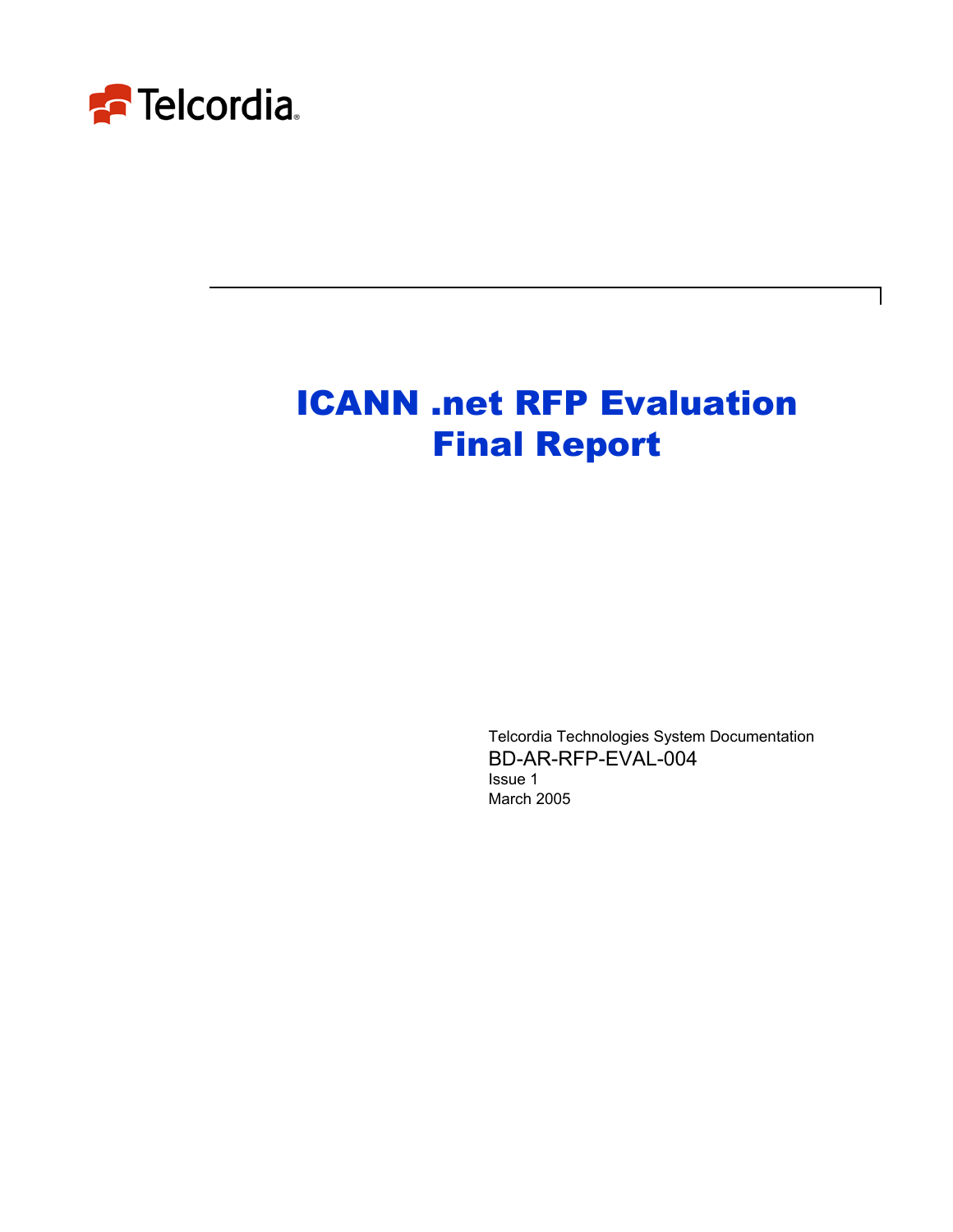## **ICANN .net RFP Evaluation Final Report**

Prepared for Telcordia Technologies by:

Applied Research

Technical contact:

*.* 

*.* 

Telcordia Technologies

One Telcordia Drive Room 1T203 Piscataway NJ 08854

Telephone: 732.699.7002

Fax: 732.336.3570

Attention: ICANN Project Manager

Copyright © 2005 Telcordia Technologies, Inc. All rights reserved.

AR Process Template Issue 1.0, August 2004

## **Trademark Acknowledgments**

Telcordia is a registered trademark of Telcordia Technologies, Inc.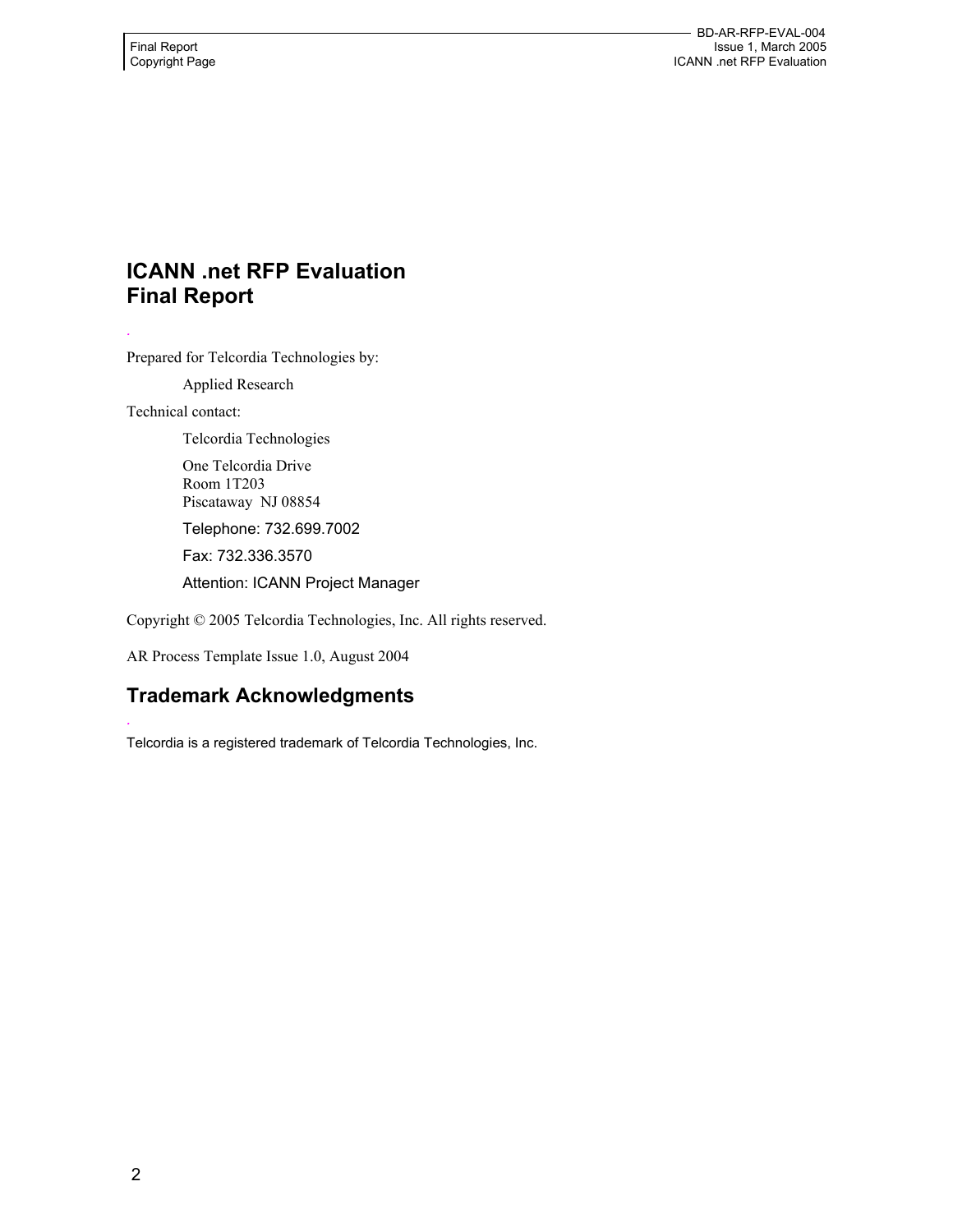# **Change History**

| <b>Issue</b> | <b>Date</b> | <b>Revised By</b> | <b>Description of Change</b> | Page(s) |
|--------------|-------------|-------------------|------------------------------|---------|
|              | 3/28/05     | <b>ICANN Team</b> |                              | 58      |
|              |             |                   |                              |         |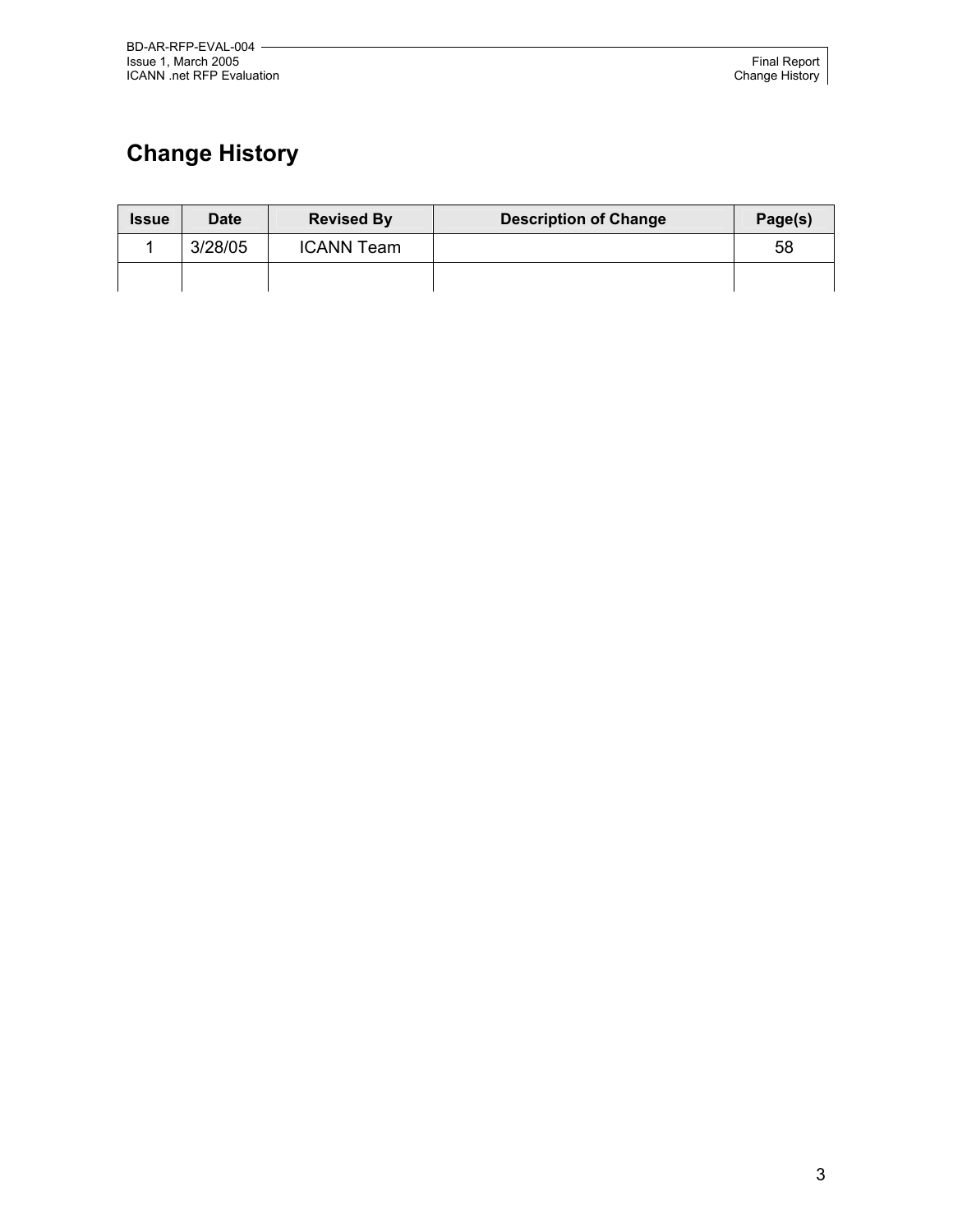## **Table of Contents**

| 1.1 |        |                                                                      |  |
|-----|--------|----------------------------------------------------------------------|--|
| 1.2 |        |                                                                      |  |
| 1.3 |        |                                                                      |  |
| 1.4 |        |                                                                      |  |
| 1.5 |        |                                                                      |  |
| 1.6 |        |                                                                      |  |
| 2.  |        |                                                                      |  |
| 2.1 |        |                                                                      |  |
| 2.2 |        |                                                                      |  |
| 2.3 |        |                                                                      |  |
| 2.4 |        |                                                                      |  |
|     | 2.4.1  |                                                                      |  |
| 2.5 |        |                                                                      |  |
|     | 2.5.1  |                                                                      |  |
|     | 2.5.2  |                                                                      |  |
|     | 2.5.3  |                                                                      |  |
|     | 2.5.4  |                                                                      |  |
|     | 2.5.5  | Registry-registrar model/protocol and shared registration system  27 |  |
|     | 2.5.6  |                                                                      |  |
|     | 2.5.7  |                                                                      |  |
|     | 2.5.8  |                                                                      |  |
|     | 2.5.9  |                                                                      |  |
|     | 2.5.10 |                                                                      |  |
|     | 2.5.11 |                                                                      |  |
|     | 2.5.12 |                                                                      |  |
|     | 2.5.13 |                                                                      |  |
|     | 2.5.14 |                                                                      |  |
|     | 2.5.15 |                                                                      |  |
|     | 2.5.16 |                                                                      |  |
|     | 2.5.17 |                                                                      |  |
|     | 2.5.18 |                                                                      |  |
|     | 2.5.19 |                                                                      |  |
|     | 2.5.20 |                                                                      |  |
| 2.6 |        |                                                                      |  |
|     | 2.6.1  |                                                                      |  |
|     | 2.6.2  |                                                                      |  |
|     | 2.6.3  |                                                                      |  |
| 2.7 |        |                                                                      |  |
| 2.8 |        |                                                                      |  |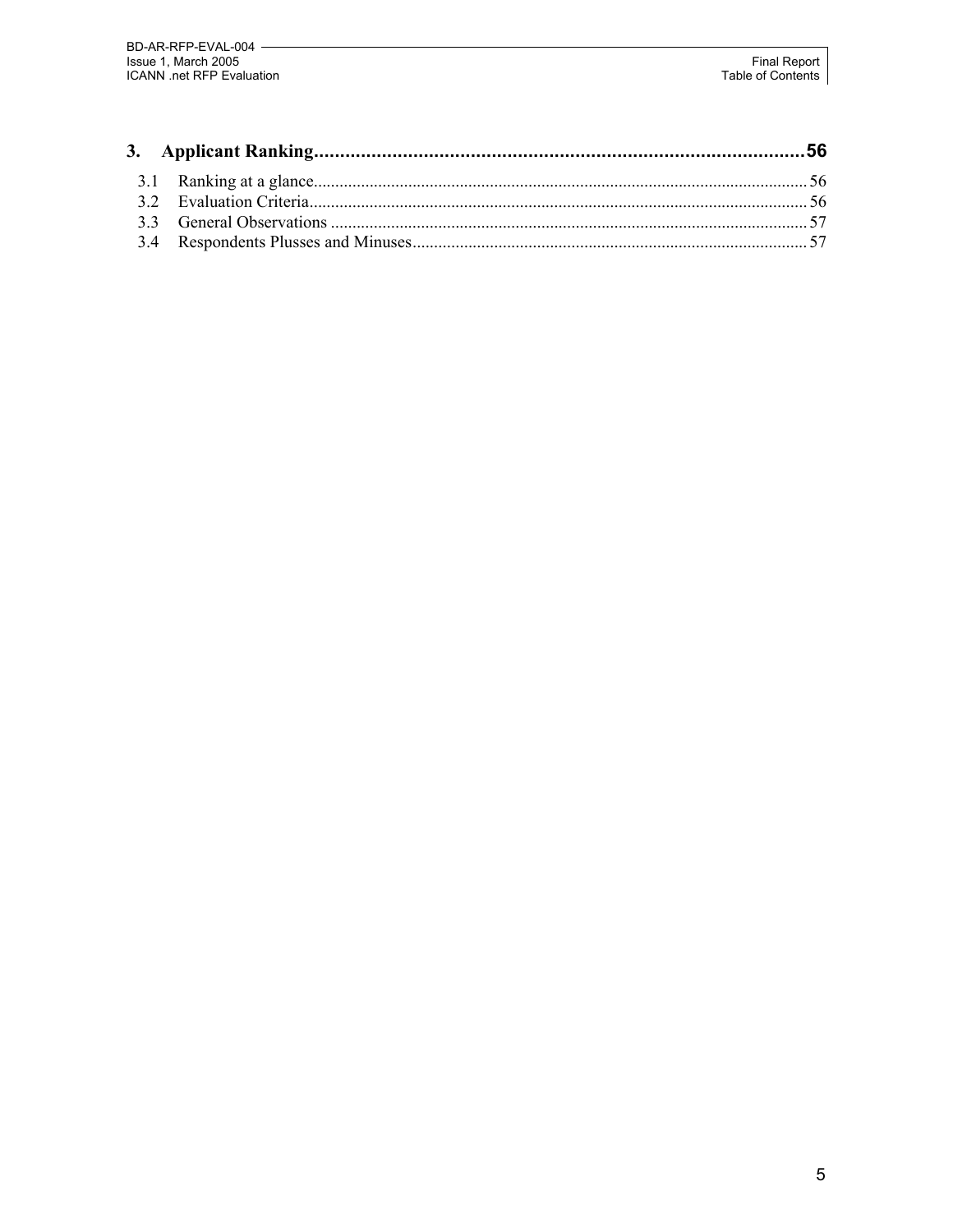## **1. Executive Summary**

## **1.1 Evaluators Report on .NET RFP Responses**

This report contains the results of the evaluation of the responses to the .NET reassignment RFP. The report consists of four sections: an executive summary of the findings, a description of the procedures that were used to evaluate the responses, the finding by RFP section, and the overall evaluation.

## **1.2 Executive Summary of the Findings**

The evaluators find that all of the vendors have the capability to run the .NET registry. The distinguishing characteristics are largely differences in experience, risk, and price. The evaluators find that while all five applicants could run the .NET registry, their scores on the RFP evaluation resulted in them stratifying into three groups: Sentan and VeriSign are the leaders, Afilias and DENIC are in the second group and CORE++ is third. Within the first group, VeriSign has a small numerical edge over Sentan that is not statistically significant given the methodology used to rate the RFP responses. The stratification between the lead group (Sentan, VeriSign) and the other vendors is statistically significant.

The results of the site visits were not used to arrive at this ranking. However, in our professional judgment the results correspond to our impressions during the site visits. Sentan and VeriSign are highly professional organizations with mature quality processes. The risk to the operation of .NET is minimal if either organization is awarded the contract.

## **1.3 Evaluation Procedure**

The evaluation of the .NET reassignment was a formal RFP process. Telcordia constructed a rigorous process to evaluate the proposals submitted in response to the  $RFP<sup>1</sup>$ . The ICANN net RFP<sup>2</sup> criteria are divided into two categories: absolute and relative. Absolute criteria were assigned either a "red" or a "green" score. As per the RFP, had any of the proposals received one or more "red" scores on absolute criteria they would have been eliminated from the process, without regard to how well or poorly the vendor performed against the relative criteria.

1

<sup>&</sup>lt;sup>1</sup> Throughout the process scores of Red, Yellow, Green or Blue were used. Although specific definitions of the scores were developed for each criteria in the RFP (process described below), the intuitive meaning of these scores is: Red = unacceptable, Yellow = has serious flaws or issues, Green = acceptable, Blue = exceeds requirements.

<sup>&</sup>lt;sup>2</sup> ICANN .net Request for Proposals, http://www.icann.org/tlds/dotnet-reassignment/net-rfp-final-10dec04.pdf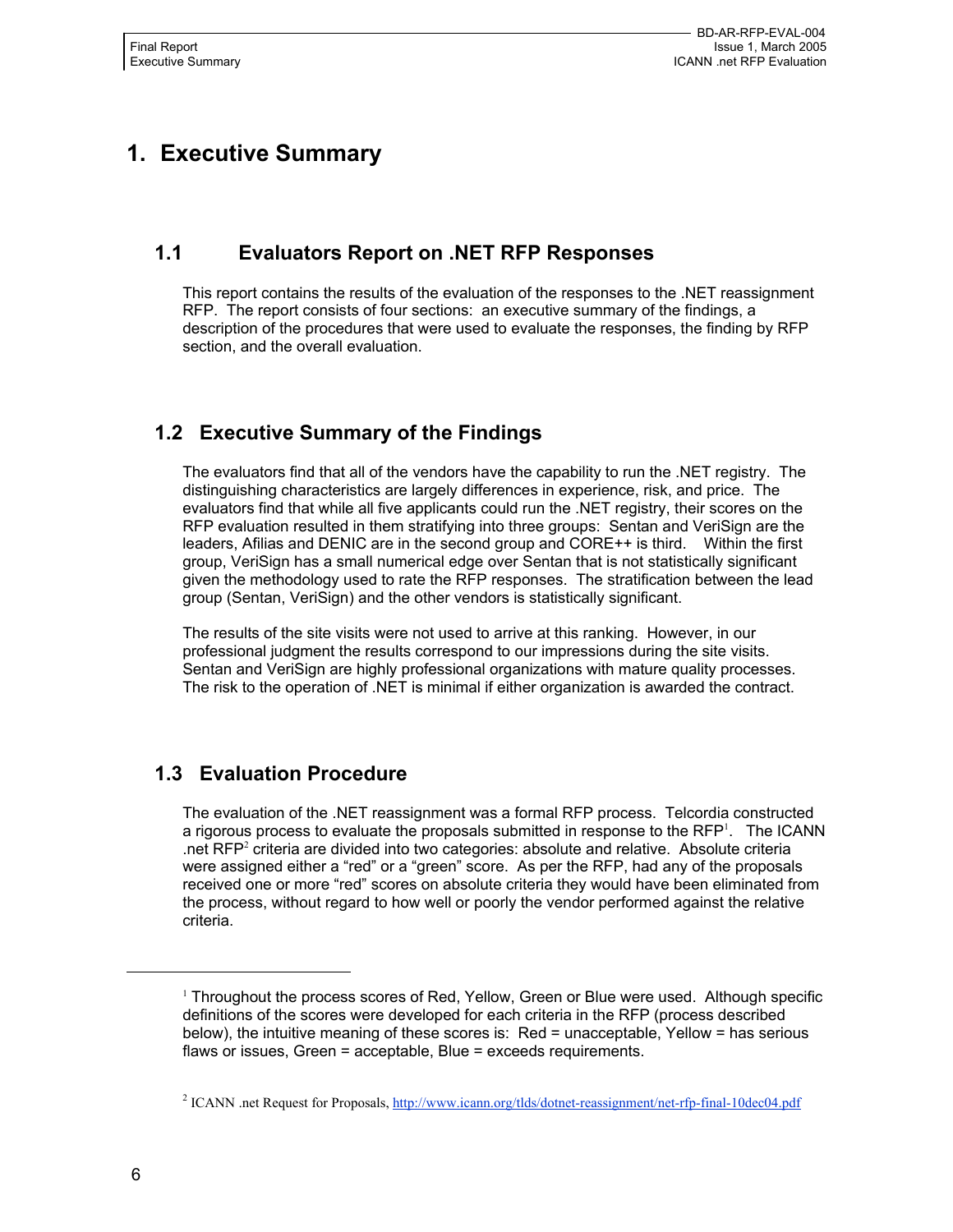All vendors met the absolute criteria and have been evaluated solely on the basis of the relative criteria, without regard to the absolute criteria, except where the RFP explicitly stated otherwise. Some relative criteria were closely related to, and differed only in a matter of degree from, some absolute criteria.

The following procedure was used to ensure that the evaluation was done fairly. First, prior to the Telcordia team reading the RFP responses, a core group of senior Telcordia employees generated a scoring sheet by decomposing the .NET RFP into its subcomponents, with each request for an information element identified as a scoring element. For each scoring element the core group developed metrics to be used to score the element as Red/Green for absolute criteria and Red/Yellow/Green/Blue for relative criteria. Criteria which were both absolute and relative were scored Red/Green/Blue. The metrics were derived from the RFP, the current .NET agreements, the newer agreements for other domains, and industry best practice. The team also identified a set of weightings to be applied to the findings. Following the generation of the scoring sheets, and prior to the start of scoring, the ICANN reviewed and provided feedback on the sheets and the weightings.

For each section of the scoring sheets, except for the financial analysis as described below, two people independently read and scored all five of the proposals. At completion of the preliminary scoring process the lead for the section was responsible for ensuring consensus on the score. The section lead then provided a preliminary rollup of the scores for the section.

Scoring elements where a proposal scored a red or a yellow were then sent to ICANN for forwarding to the vendors. The vendors were restricted to two pages of response per scoring element. The red and yellow sections were rescored based on the responses to the preliminary scoring.

In addition to the RFP proposals and responses to the preliminary scoring, site visits were made to a site chosen by each vendor. The vendors were given an agenda in advance and told that time would be restricted to six hours. The purpose of the site visits was to validate, where possible, information that was contained in the proposals.

Additionally, given the complexity of the DNS environment, ICANN formed a small, technical panel consisting of DNS experts in the Internet community to support the evaluation team by providing advice regarding DNS issues. The members of this panel are:

Randy Bush Scientist, IIJ Bainbridge Island, Washington, USA

Kenchiro Cho IIJ Lab (a division of Internet Initiatives Japan, Inc.) Tokyo, Japan

Patrik Fältström Cisco Systems, Consulting Engineer Helsingborg, Sweden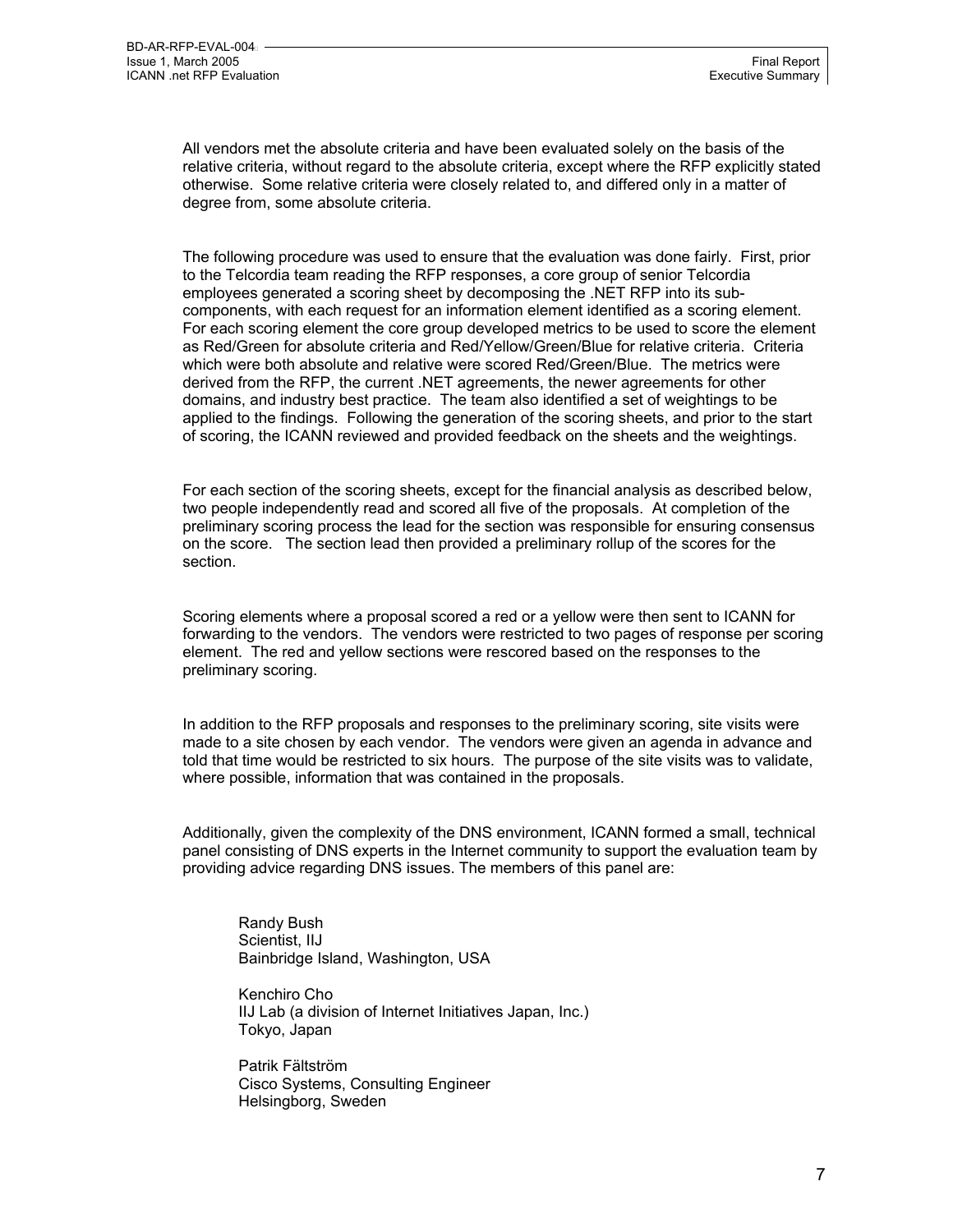Petur Petursson, CEO, and Sigfus Magnusson Men & Mice Reykjavik, Iceland

The DNS Expert team consulted with the Telcordia .NET RFP Evaluation team as required, but did not participate in the scoring process.

## **1.4 Scoring of Financial Criteria**

The RFP has the absolute requirement that each vendor "…must demonstrate sufficient *financial strength and stability*, based upon its existing financial condition and its proposed business model for operation of the registry, to provide reasonable certainty that it will be able to fulfill its obligations over the life of the .NET registry agreement."

The term 'able to fulfill its obligations' has been clarified by ICANN (Letter of 2 February 2005) as being able to finance all necessary capital and staffing commitments under varying demand conditions. "The financial plan must demonstrate a robustness that ensures the continued ability to invest substantially in (among other things):

- 1. security measures that protect assets against physical and cyber attacks;
- 2. stability measures such as periodic equipment and software upgrades and sufficient capacity to adequately serve peak demands;
- 3. Innovation in order to promote competition and provide new and improved services to registrars and registrants."

The evaluation used the financial information provided by the vendors to project income statements and cash flow statements for the duration of the award. The rating awarded each vendor depends on the financial strength we found by modeling each vendor's cash resources and needs over the life of the contract, by applying a standard financial modeling approach.

The RFP requires the provision of (a) financial statements for the vendor (or, if the vendor is a wholly owned subsidiary of another entity, for the vendor and such other entity on a consolidated basis): three years of financial statements (including balance sheet, income statement, cash flow statement and statement of stockholders' equity) and (b) the vendor's business plan for the operation of the registry, which is to include revenues, prices, products/services sold, staffing, expenses, property plant and equipment, cash sources and uses. The vendors were to provide three demand scenarios: high, medium and low.

For the evaluation Telcordia analyzed the information each vendor provided, the goal being to create a modeled cost function calibrated to each vendor, so that we could use common scenarios across all the vendors. This turned out to be more difficult and less clear-cut than anticipated because some vendors did not provide staffing, expense, or capital outlay information for their different scenarios. This meant that modeling their cost variations with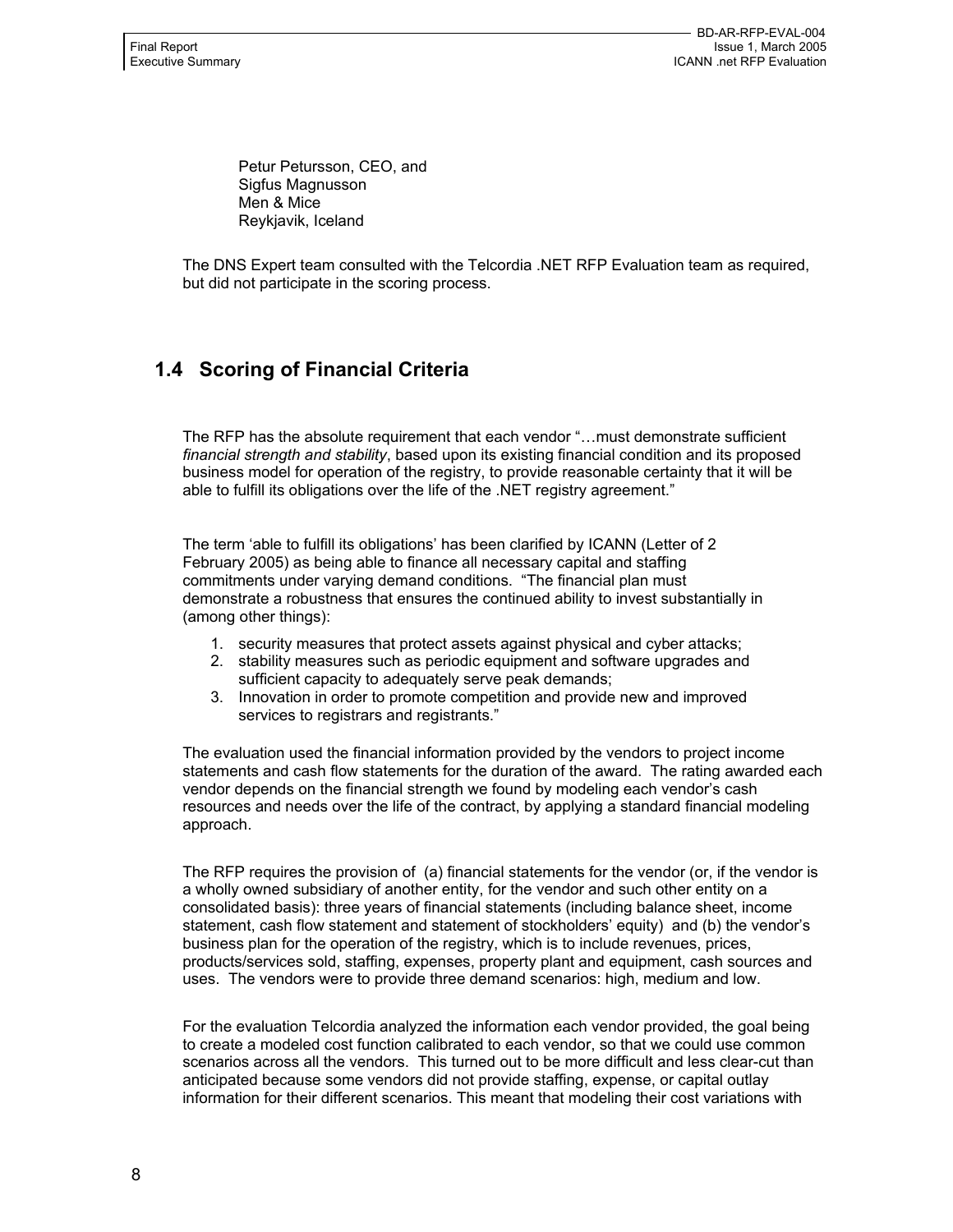names in service had to depend on the variation of these costs with the growth of the business over time. Telcordia used names in use as the common driving variable for all scenarios.

The scenarios provided by the vendors varied widely, from zero growth to very rapid growth. Telcordia regards zero growth as too unlikely an outcome to be a standardized scenario, and so used a minimum growth of 4% in names used each year. This is about half the lowest growth rate experienced so far. For the midrange and high growth scenarios we used 10% and 18% respectively, which lie within the range of scenarios provided by the respondents. We also assumed a standard average length of contract of 15 months.

The primary test is whether overall cash resources available fall below the cash required to cover projected capital needs and operational costs. If this test is failed at any point, then the evaluator will examine the balance sheet for equity reserves and test accounting ratios used in insolvency prediction or credit-worthiness models (as needed).

## **1.5 Weighting of Criteria**

Early in the process it was realized that some elements of the RFP were more important than others. As part of the process of developing the scoring sheets, Telcordia produced a rough ranking (or ordering) of the various RFP criteria. These rankings of the relative criteria utilized ICANN's core principles and priorities as presented by the ICANN charter. Note that per the .Net Request for Proposals: "Relative criteria are those criteria that ICANN has determined will be most helpful in distinguishing the otherwise qualified vendors -- those which satisfy all the absolute criteria -- from each other on the basis of enhanced stability, security, competition, and services". Using these principles, the following priority for relative criteria is established:

- $\circ$  High those relative criteria which reflect the need to preserve the stability and security of the Internet systems, including:
	- o Technical Competence
	- o Registry Operations
- o Medium those relative criteria which reflect core ICANN principles, such as promoting and sustaining competition, including:
	- o Equivalent Access for Registrars
	- o Support in additional languages
	- $\circ$  Registry Code of Conduct and other commitments to ensure that all registrars receive equivalent access
	- o Revenue and Pricing Model; Financial Strength and Stability
	- $\circ$  The per-name price charged to registrars with lower committed prices being preferable to higher prices.
	- o Additional Relative Criteria
	- o The degree to which the vendor's proposal promotes competition in the registration of domain names
- o Low those criteria which reflect other ICANN principles
	- $\circ$  The degree to which a vendor's business model relies on multiple, rather than sole source suppliers to reduce the impact of failure by any one supplier
	- $\circ$  The degree to which a vendor's proposal results in improved implementation of, and support for, GNSO policies, such as transfers and deletes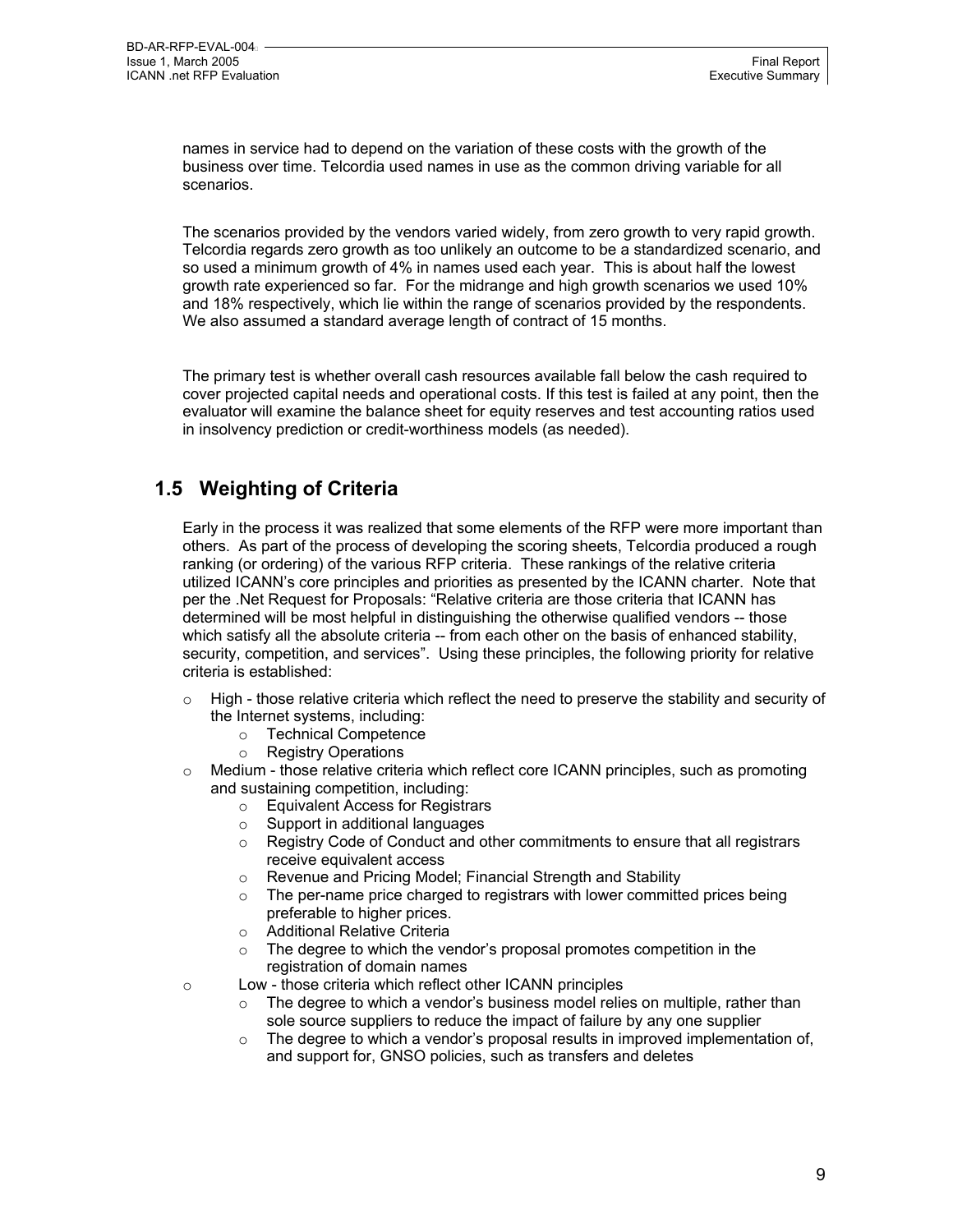## **1.6 Evaluation of Public Comment**

The ICANN forwarded to Telcordia the public comments made about the vendors. Telcordia read these comments and gave appropriate consideration.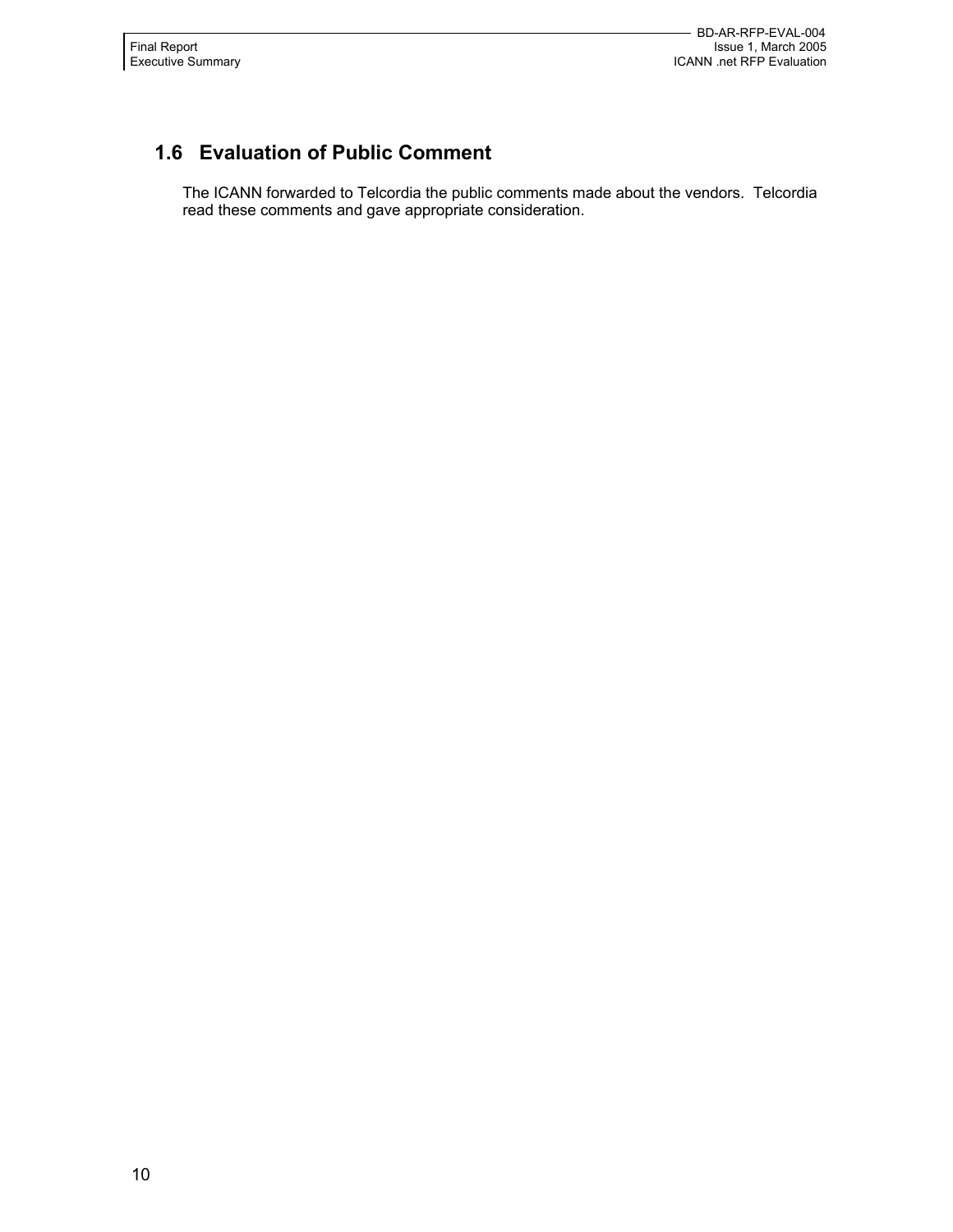## **2. TECHNICAL AND FINANCIAL INFORMATION**

## **2.1 ICANN Policy Compliance**

**RFP Criteria:** The successor .NET registry operator must comply with all existing consensus policies of ICANN and must agree to comply with all future consensus policies of ICANN. This is an absolute criterion.

Describe in detail your method for implementing ICANN's Inter-Registrar Transfer Policy. This is a relative criterion.

Ranking at a glance

|                                            | <b>Afilias</b><br>Limited | CORE++       | <b>DENIC</b><br><b>Domain</b> | <b>Sentan</b><br>Registry | VeriSign,<br>Inc. |
|--------------------------------------------|---------------------------|--------------|-------------------------------|---------------------------|-------------------|
| 2.1. ICANN Policy Compliance<br>(absolute) | <b>Green</b>              | <b>Green</b> | <b>Green</b>                  | <b>Green</b>              | <b>Green</b>      |
| 2.1. ICANN Policy Compliance<br>(relative) | <b>Green</b>              | <b>Green</b> | <b>Green</b>                  | <b>Green</b>              | <b>Green</b>      |

#### Evaluation Criteria

The responses were evaluated against the following sub-criteria.

- 1. Description of method to comply with the Inter-Registrar Transfer Policy, including holderauthorized transfers, ICANN-approved transfers, the Transfer Dispute Resolution Policy, and use of the standardized forms.
- 2. Compliance with the Uniform Domain Name Dispute Resolution Policy
- 3. Compliance with the WHOIS Data Reminder Policy
- 4. Compliance with the WHOIS Marketing Restriction Policy
- 5. Compliance with the Restored Names Accuracy Policy
- 6. Complies with the Expired Domain Deletion Policy
- 7. Agreement to comply with all future consensus policies of ICANN

#### General Observations

General observations and rankings are as follows:

For 2.1 all vendors agreed to comply with all current and future ICANN consensus policies, and provided a description of their method for complying with the Inter-Registrar Transfer Policy. All vendors provide organizational support for assuring compliance, with a responsible compliance officer and internal review processes. All vendors have a track record of involvement with the process for developing consensus policies, which increases confidence that they can comply with new policies in a timely fashion.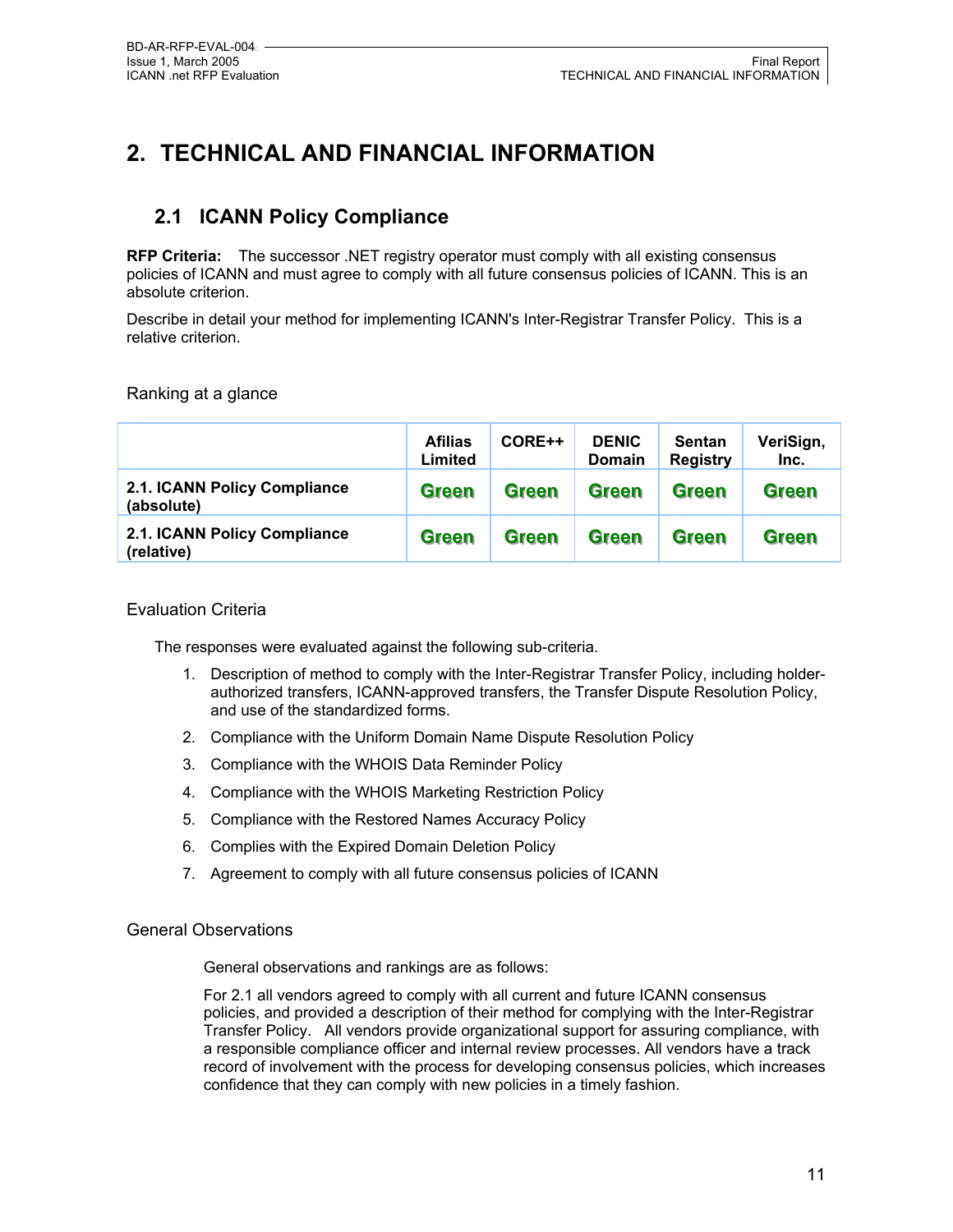#### Respondents' Plusses and Minuses

#### **Afilias:**

+: Afilias provides some detail on compliance with the dispute resolution policy and methods for assuring compliance with future policies.

+: Afilias has an external Technical Advisory Group integrated into its compliance processes.

#### **CORE++**

+: Unlike other vendors, CORE++ makes an explicit commitment to each existing policy, showing awareness of specific issues and offering some specific support mechanisms.

-: CORE++ makes no explicit mention of external review of compliance.

#### **DENIC**

+: DENIC explicitly describes domain transfer procedures that address the Transfer Dispute Resolution Procedure requirements.

-: DENIC makes no explicit mention of external review of compliance.

#### **Sentan Registry**

+: Sentan provides substantial discussion of its approach for assuring the correctness and timeliness of the transfer process.

+: Sentan explicitly addresses automated mechanisms for supporting dispute resolution.

+: Sentan explicitly provides mechanisms to protect the privacy of domain name registrants and mitigate WHOIS data mining.

-: Sentan makes no explicit mention of external review of compliance.

#### **VeriSign, Inc.**

+: VeriSign describes its thorough compliance process, including external compliance audits of itself and its conducting annual compliance reviews of its registrars. Its compliance with future policies is supported with a well-defined lifecycle process.

+: VeriSign provides a secure on-line tool to support dispute resolution.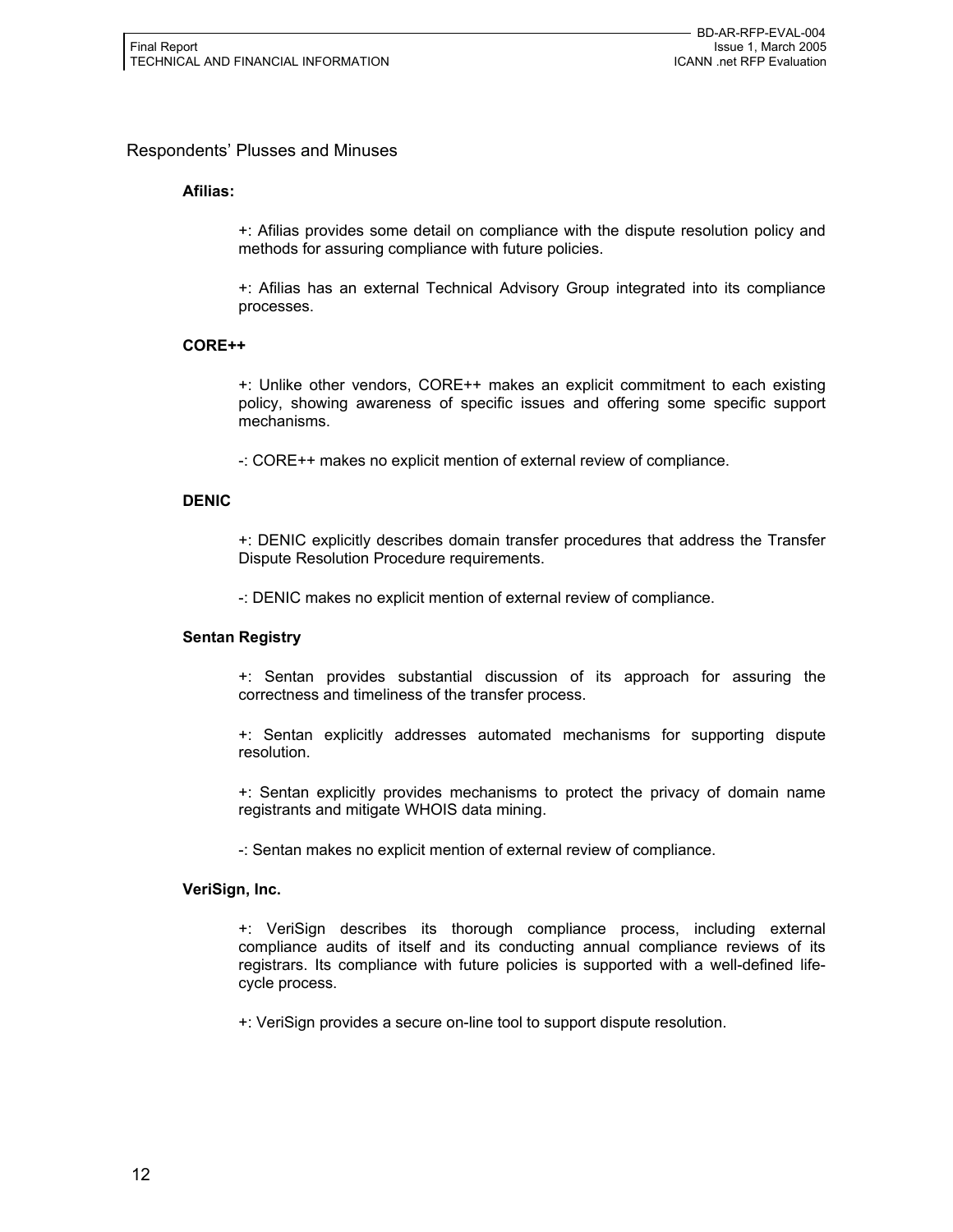## **2.2 Equivalent Access for Registrars**

**RFP Criteria**: All ICANN-accredited registrars must be allowed to qualify to register names in .NET. The registry operator must treat all registrars that have qualified to operate as .NET registrars equivalently.

- (a) Describe in detail your methods of providing registry services on an equivalent basis to all accredited registrars having registry-registrar agreements in effect. Your description should include any measures intended to make registration, technical assistance, and other services available to ICANN-accredited registrars in multiple time zones and multiple languages. Please include in your description the languages that you agree to support if you are selected as the .NET registry operator. Support in English is an absolute criterion. Support in additional languages is a relative criterion. In addition, describe the Registry Code of Conduct and other commitments you propose to make to ensure that all such registrars receive equivalent access to registry services. In preparing your response to this item, you may wish to refer to Appendices H and I of the registry agreements ICANN has entered into for other unsponsored TLDs (e.g., .biz, .com, .info, .name, .org and .pro).
- (b) VeriSign, Inc., the current operator of the .NET registry uses a registry-registrar protocol (RRP) documented in RFC 2832. At the time of the transition, the selected successor operator will be required to continue to support the RRP (unless a migration of registrars in .NET to another protocol has already been completed by that time). In addition, the selected successor operator will be required to implement support for Version 1.0 of the Extensible Provisioning Protocol as specified in RFC's 3730, 3731, 3732, 3733, 3734, and 3735. Provide a detailed description of your plan for supporting RRP at the time of transition, for supporting EPP 1.0, and for providing registrars with a smooth, low-cost migration path from RRP to EPP.

|                                                             | <b>Afilias</b><br>Limited | CORE++       | <b>DENIC</b><br><b>Domain</b> | Sentan<br><b>Registry</b> | VeriSign<br>Inc. |
|-------------------------------------------------------------|---------------------------|--------------|-------------------------------|---------------------------|------------------|
| 2.2 Equivalent access for registrars:<br>absolute component | <b>Green</b>              | <b>Green</b> | <b>Green</b>                  | <b>Green</b>              | <b>Green</b>     |
|                                                             |                           |              |                               |                           |                  |

#### Ranking at a glance

#### Evaluation Criteria

**relative component** 

The responses were evaluated against the following sub-criteria.

#### **Subsection a:**

**2.2 Equivalent access for registrars:** 

- 1. Detailed method for providing registry services on an equivalent basis.
- 2. Provision of registration, technical assistance and other services in multiple time zones.
- 3. Languages to be supported. Note that support of English is an absolute requirement, while the extent of support for other languages is a relative criterion.

 $Green$  **Blue** Green Blue

4. The Registry Code of Conduct and other commitments to ensure that all registrars receive equivalent access to registry services. Sub-criteria included

**VeriSign, Inc.** 

**Green**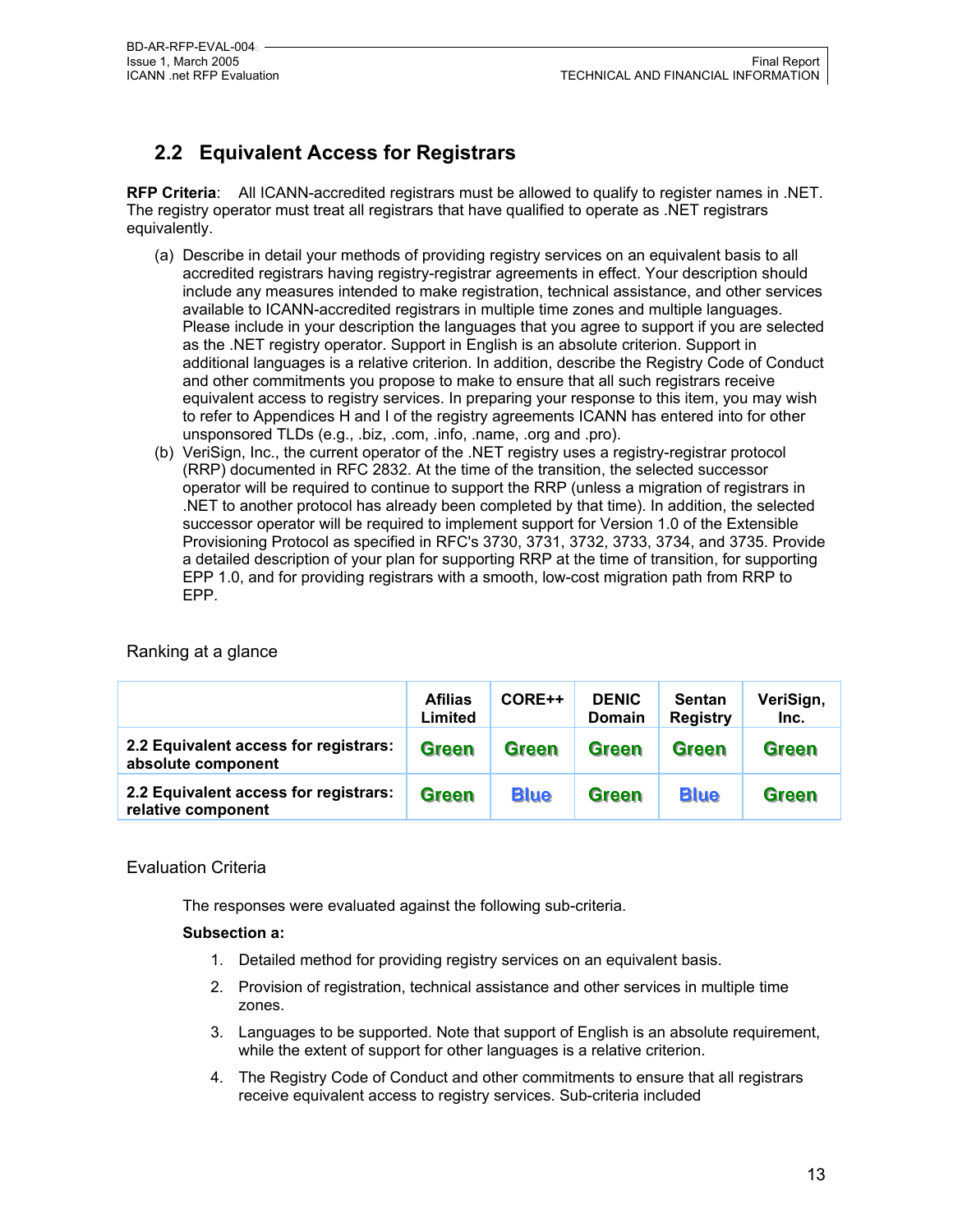- a. Equal resources
- b. All registrars connect to the Shared Registration System Gateway via the Internet by utilizing the same maximum number of IP addresses and SSL certificate authentication.
- c. No preferential treatment for affiliates.
- d. No disclosure of data to affiliates
- e. Must not include any algorithms or protocols that differentiate among ICANN-Accredited Registrars with respect to functionality, including database access, system priorities and overall performance.
- f. The Registry Operator has not provided preferential pricing structures, promotions or other economic terms to any individual ICANN-Accredited Registrar which are not available to all ICANN-Accredited Registrars.
- g. Upon completion of beta testing, the Registry Operator made both the initial version of the Registrar toolkit software and any updates to that toolkit available to all ICANN-Accredited Registrars at the same time.
- h. All ICANN-Accredited Registrars have the same level of access to Registry customer support personnel via telephone, e-mail and the Registry website.
- i. Registry Operator officers, directors, employees, agents, consultants and contractors have been directed not to give preferential treatment to any individual ICANN-Accredited Registrar.
- j. The Registry Operator has not provided preferential pricing structures, promotions or other economic terms to any individual ICANN-Accredited Registrar which is not available to all ICANN-Accredited Registrars.
- k. Registry Operator has complied with the terms of the Registry Operator Code of Conduct and the Equal Access and Nondiscrimination Practice Plan.

#### **Subsection b:**

- 1. Initial support for RRP
- 2. Support for EPP (initially or in the future)
- 3. Plan for a smooth, low-cost migration path from RRP to EPP

#### General Observations

General observations and rankings are as follows:

a) All the vendors met the absolute requirements for 2.2.a, and offered 24x7x365 support, OCI compliance (where appropriate), and a solid code of conduct. All allow for mutuallyagreed 3<sup>rd</sup>-party external neutrality reviews; Sentan and VeriSign commit to sponsoring such independent audits themselves. All except Afilias explicitly provide mechanisms for access control to assure fair access to resources. All provide support for multiple additional languages, with CORE++, and Sentan providing more extensive approaches. Sentan went further than the others in thinking through the needs of non-English-speaking registrar staff.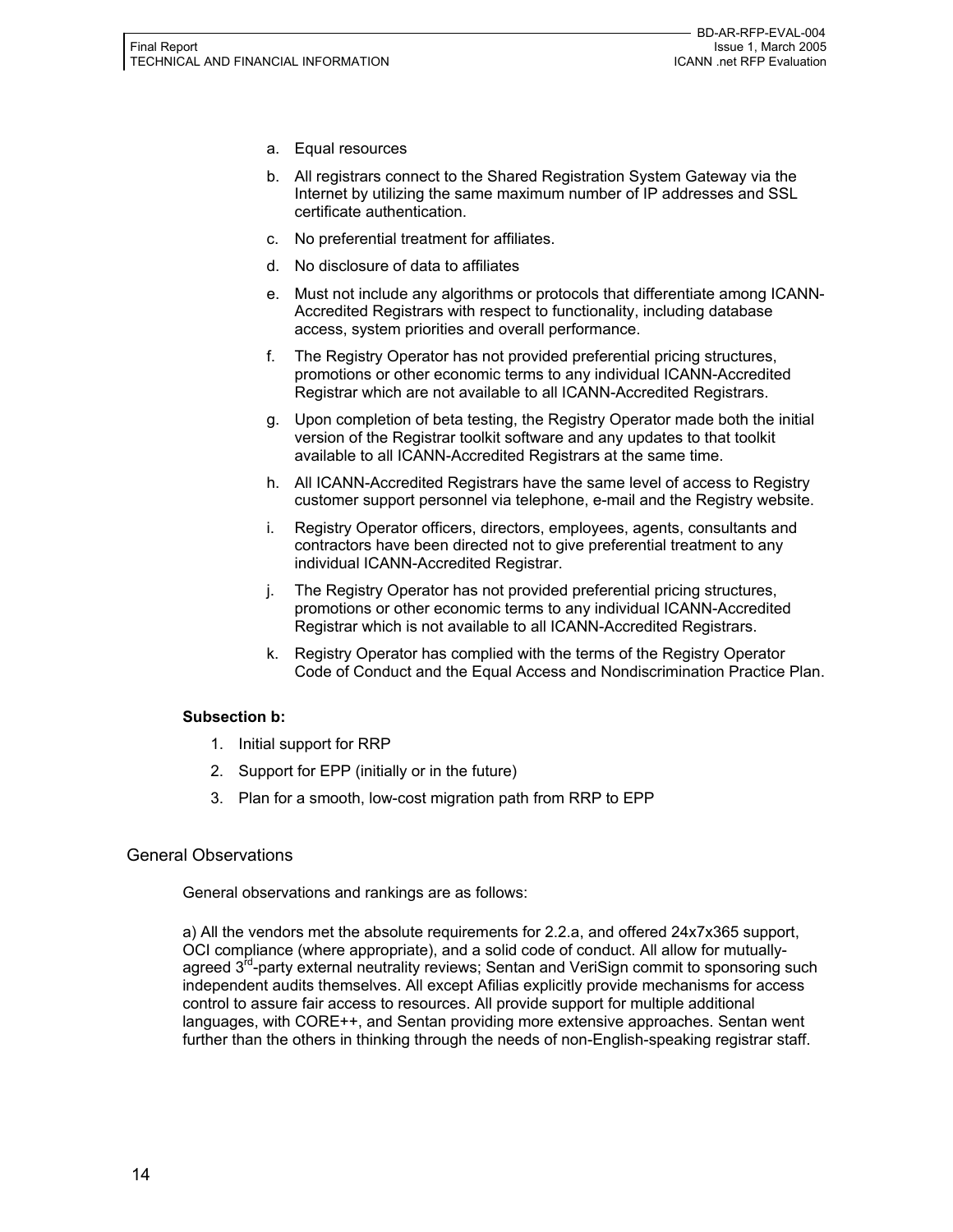b) All the vendors met the requirements for 2.2.b, with parallel support for both protocols for a period, and available testing environments and toolkits for registrars. Sentan also addressed testing to ensure compatibility between their RRP implementation and the incumbent's.

#### Respondents' Plusses and Minuses

#### **Afilias:**

-: Afilias has in-house technical support in English. They will support 9 other languages by using a translation service to provide on-demand real-time voice translation and off-line written translation. Their translation service supports over 100 languages.

-: Afilias did not explicitly address fairness of access to resources.

#### **CORE++**

+: CORE++ will provide technical support for 8 other languages, explicitly including voice, email, web, and fax. However, they do not mention any additional language support by  $3^{rd}$ -party translation services.

#### **DENIC**

-: DENIC has limited availability of helpdesk support for languages other than English, although Web access is available in 7 languages.

#### **Sentan Registry**

+: Sentan commits to regular external audits of compliance with the code of conduct at its own expense.

+: Sentan provides in-house technical support in 8 languages, with 3 more within 12 months. Sentan provides WHOIS support in 8 languages and provides instant messaging access to support to ease communication with non-English-speakers. Sentan also uses  $3<sup>rd</sup>$ -party translation services for over 100 languages.

+: For protocol support, Sentan will ensure compatibility of their RRP with the incumbent's RRP, testing in advance of a transition. They commit to supporting revisions of EPP within 135 days of their becoming IETF Proposed Standards.

#### **VeriSign, Inc**.

+: VeriSign commits to sponsor regular external audits of compliance with its code of conduct. Their compliance process for themselves and their registrars is notably thorough.

-: VeriSign supports 4 languages in-house and uses 3<sup>rd</sup>-party voice translation services for over 100 languages.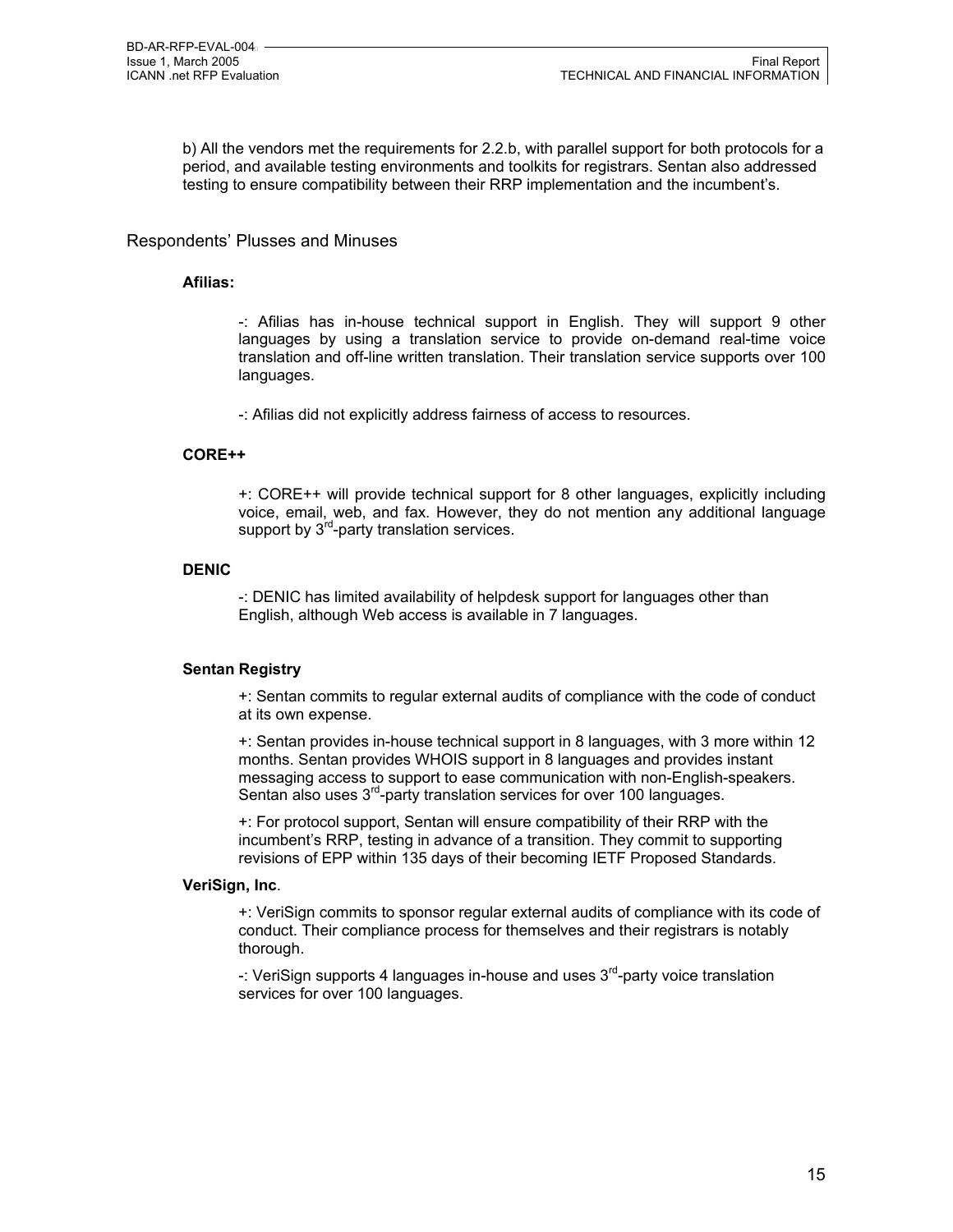## **2.3 Registry Operations**

**RFP Criteria**: The successor .NET registry operator must provide name registration within the time specified in the Appendix D to the existing .NET registry operator agreement. This is an absolute criterion. The ability to provide additional registry services and/or the ability to provide name registration faster than the specifications on Appendix D are relative criteria. An assessment of this ability will include the evaluators' assessment of the factors described below.

(a) Provide a full description of all registry services you propose to provide and demonstrate your technical and legal ability to provide them, including your prior experience offering these or similar services. If you propose to offer any registry services that you believe are not now offered, include for such services your assessment of the benefits and burdens associated with such new services, as those benefits and burdens apply to registrants and registrars. In addition, describe the technical components and aspects of the planned registry services, and how you will support the same.

(b) To enable the evaluators to assess your capability (both technical and financial) to deliver the registry services you propose to provide, please include the following information:

(i) A detailed description of your current business operations, including (A) CORE capabilities in registry/database and Internet related operations and (B) the services and products you currently offer, with data on how long you have offered them on the current scale. To the extent this description does not fully capture your ability to provide the registry services you propose to offer, add the appropriate supplementary information to fully describe that ability.

(ii) Whether you currently provide any domain name registration services and describe such services.

(iii) A description (including location) of facilities (including available network capacity) available to house staff and equipment necessary to operate the registry.

The evaluators will engage in procedures and performance testing to evaluate each vendor's technical ability to achieve and support current and planned business operations.

|                                                 | <b>Afilias</b><br>Limited | CORE++       | <b>DENIC</b><br><b>Domain</b> | <b>Sentan</b><br><b>Registry</b> | VeriSign,<br>Inc. |
|-------------------------------------------------|---------------------------|--------------|-------------------------------|----------------------------------|-------------------|
| 2.3. Registry Operations: absolute<br>component | <b>Green</b>              | <b>Green</b> | <b>Green</b>                  | <b>Green</b>                     | <b>Green</b>      |
| 2.3. Registry Operations: relative<br>component | <b>Green</b>              | <b>Green</b> | <b>Green</b>                  | <b>Green</b>                     | <b>Blue</b>       |

#### Ranking at a glance

#### Evaluation Criteria

The responses were evaluated against the following sub-criteria.

- 1. Name registration within the time specified. Note that being faster than the requirement is a relative criterion.
- 2. Additional registry services, including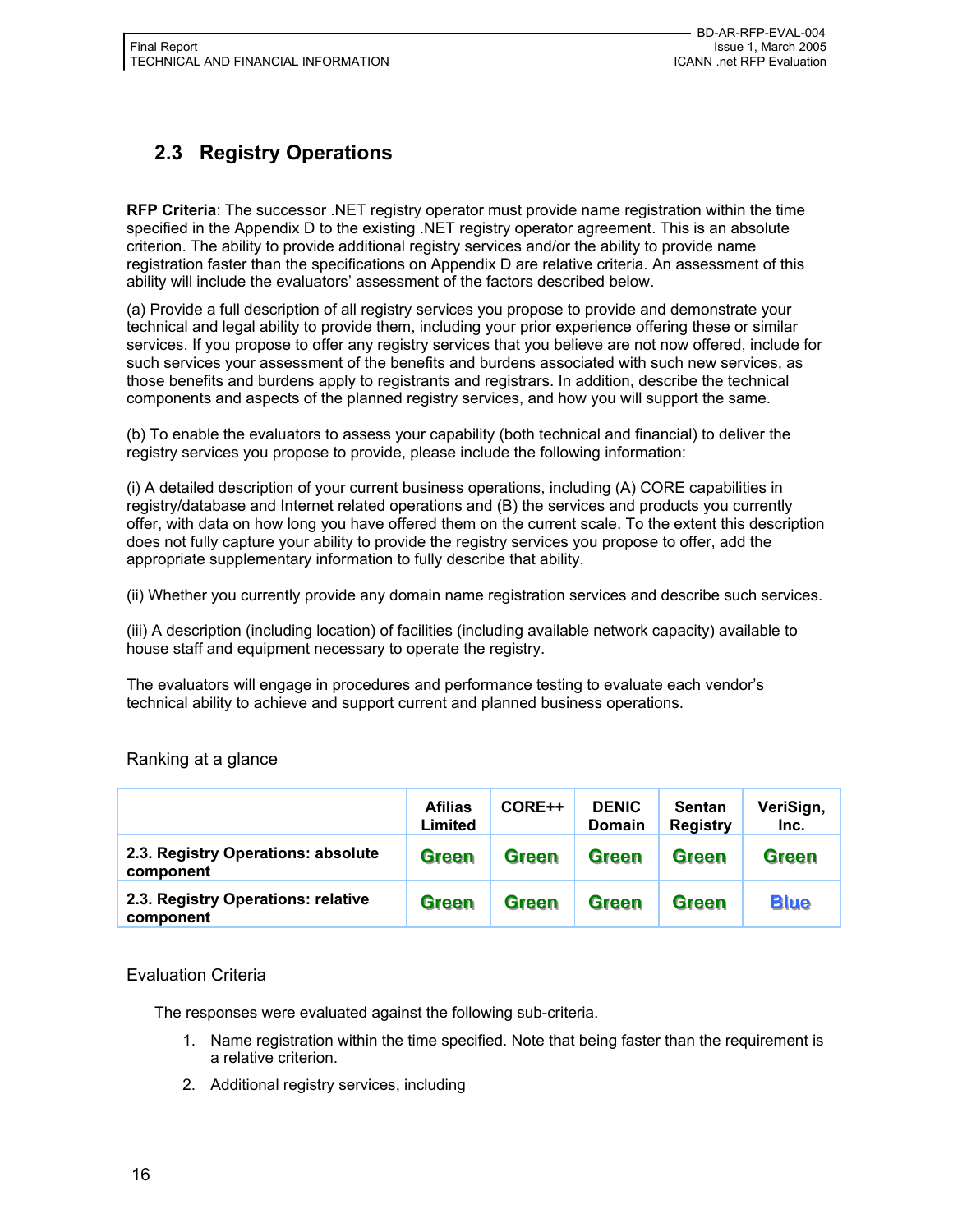- a. Description of all proposed registry services
- b. Technical ability to provide all proposed registry services (covered in more detail in 2.5)
- c. Legal ability to provide all proposed registry services
- d. Prior experience in providing all proposed registry services
- e. Benefits and burdens of proposed new registry services
- 3. Description of current business operations, including
	- a. Domain name registration services currently provided
	- b. Facilities to operate registry (covered in more detail in 2.5)

#### General Observations

General observations and rankings are as follows:

All vendors credibly offered to provide name registration within the required time and to provide a variety of beneficial services. VeriSign demonstrated significantly faster registration times. All offer IDN, IPv6, and DNSSEC support. All except VeriSign offer thick registry support. All except DENIC and Sentan plan to support an auction model for deleted names. All show technical and legal ability to provide their proposed services; all except CORE++ explicitly address WHOIS privacy issues in other proposal sections. All described the benefits of proposed services but only Sentan gave detail on burdens. All except CORE++ currently provide services on a scale comparable to .net.

#### Respondents' Plusses and Minuses

#### **Afilias**

None.

#### **CORE++**

+: CORE++ offers a domain protection service, name server sanity check, and WDRP.

- CORE++ has prior experience in providing registry services but at a smaller scale than .net.

#### **DENIC**

- +: DENIC offers a "pre-delegation check" service and a "domain sync" service.
- -: DENIC does not explicitly offer to support an auction model for deleted names.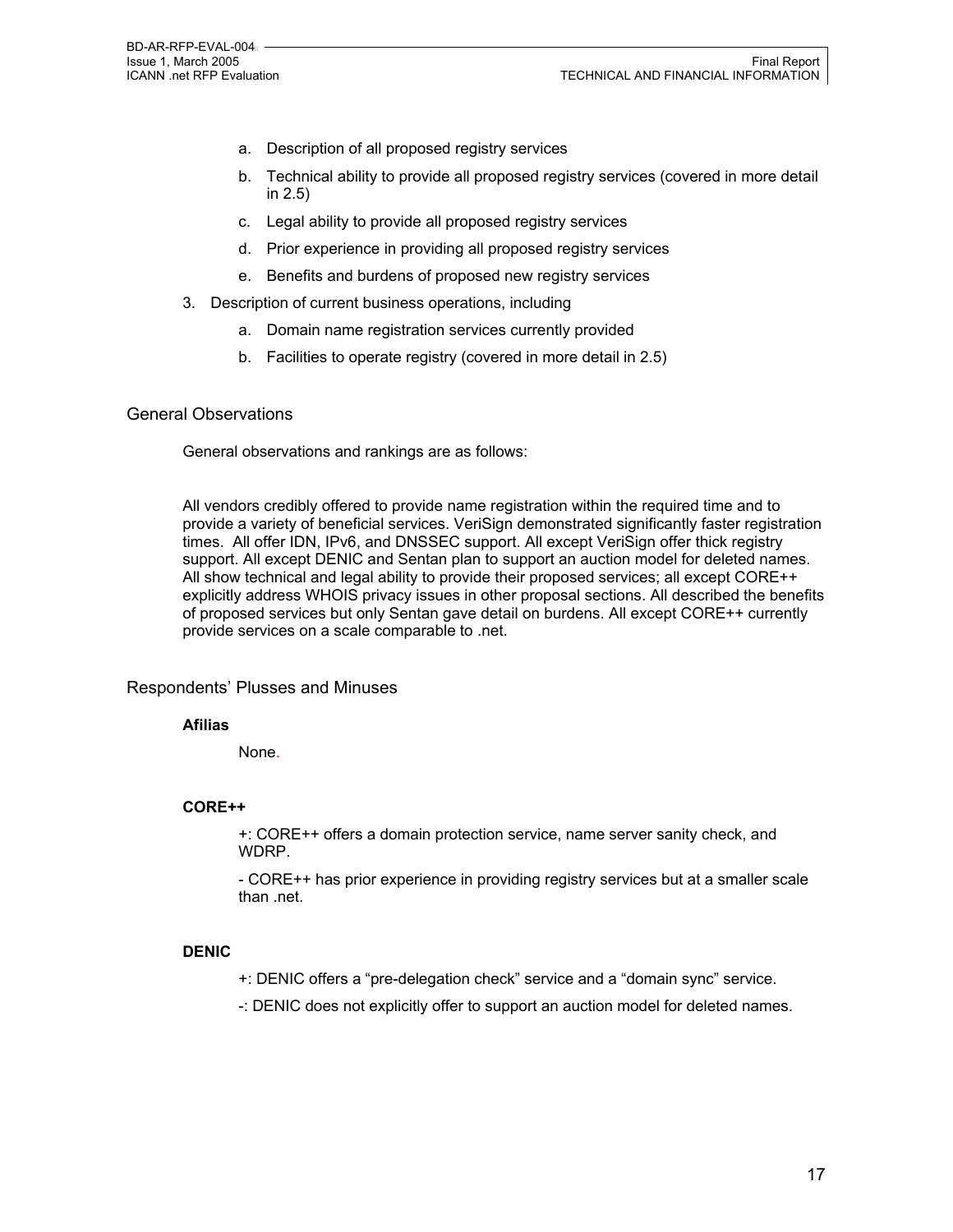#### **Sentan Registry**

- +: Sentan offers a wide range of additional services, and provided a solid discussion of both their benefits and burdens.
- -: Sentan does not explicitly offer to support an auction model for deleted names.

#### **VeriSign, Inc.**

+: VeriSign demonstrated registration times notably faster than the requirement.

+: VeriSign offers a wide range of additional services, and plans to offer further security service tools.

+: VeriSign has experience offering registry services at a scale significantly larger than .net.

-: VeriSign does not offer thick registry

## **2.4 Revenue and Pricing Model, Financial Strength and Stability**

### **2.4.1 Revenue and Pricing Model**

**RFP Criteria**: Each vendor must demonstrate sufficient *financial strength and stability*, based upon its existing financial condition and its proposed business model for operation of the registry, to provide reasonable certainty that it will be able to fulfill its obligations over the life of the .NET registry agreement. This is an absolute criterion. The per-name price charged to registrars is a relative criterion, with lower committed prices being preferable to higher prices.

Ranking at a glance

|                                               | <b>Afilias</b><br>Limited | CORE++       | <b>DENIC</b><br><b>Domain</b> | <b>Sentan</b><br><b>Registry</b> | VeriSign,<br>Inc. |
|-----------------------------------------------|---------------------------|--------------|-------------------------------|----------------------------------|-------------------|
| 2.4.A Revenue and Pricing Model<br>(absolute) | <b>Green</b>              | <b>Green</b> | <b>Green</b>                  | <b>Green</b>                     | <b>Green</b>      |
| 2.4.B Pricing rank (relative)                 |                           | 4            | 5                             | $\overline{\mathbf{2}}$          |                   |

#### Evaluation Criteria

The primary test is whether overall cash resources available fall below the cash required to cover projected capital needs and operational costs. If this test is failed at any point, then the evaluator will examine the balance sheet for equity reserves and test accounting ratios used in insolvency prediction or credit-worthiness models (as needed).

Methodology: Produced business models for all five respondents using standard scenarios to provide the same financial test to all. Our standard scenarios were 4%, 10% and 18% growth, which included most of the range of vendors' scenarios but excluded the zero growth case some used as their most conservative. We regarded this outcome as too unlikely to be part of a common risk assessment.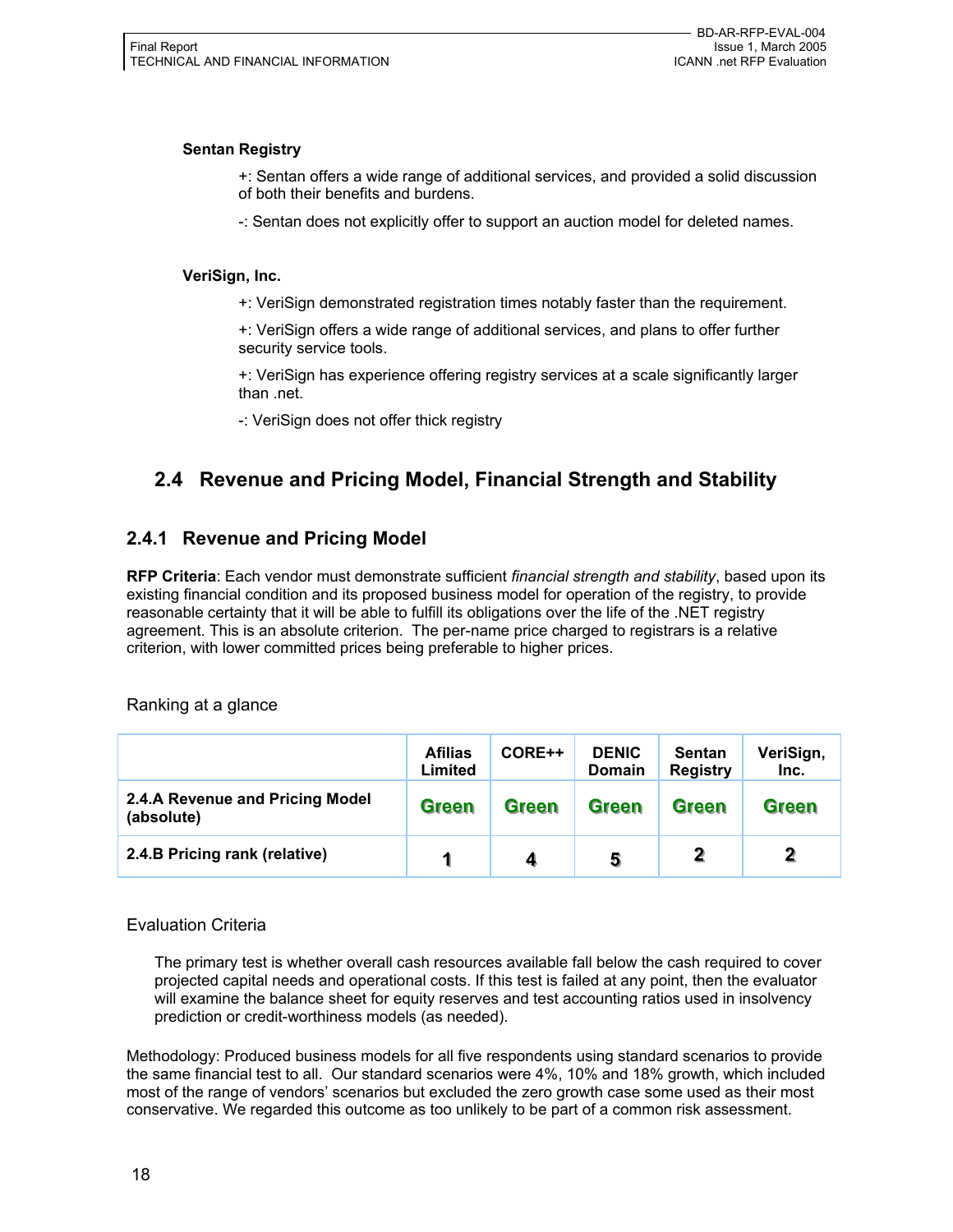The methodology required evaluators to "reverse engineer" the business models presented, to estimate the financials in the standard scenarios. Pricing was ranked numerically by analyzing the proposed pricing to the registrars.

The remainder of this section contains vendor proprietary information, and is provided to ICANN under separate cover.

## **2.5 Technical Competence**

Criteria: The .NET registry operator must meet the specifications of the current .NET registry contained in the following sections of the current .NET registry agreement listed below (if a "thick registry" model is being proposed by applicant, the specifications for the current .org agreement, rather than the current .NET agreement, shall apply in the case of Appendices O, P and Q). This is an absolute criterion. The degree to which applicant's proposal commits applicant to exceed these specifications shall be relative criteria.

Vendors are judged for section 2.5 first on absolute criteria. All scores are green, and are not included in the comments below. Sections 2.5.1 through 2.5.20 deal with the relative criteria only.

## **2.5.1 Outline Technical Capabilities**

**RFP Criteria**: Outline your technical capabilities. Provide a description of your technical capabilities, including information about key technical personnel (qualifications and experience), size of technical workforce and access to systems development tools. Outline any significant prior technical achievements.

Ranking at a glance

|                                                    | <b>Afilias</b><br>Limited | CORE++       | <b>DENIC</b><br><b>Domain</b> | <b>Sentan</b><br><b>Registry</b> | VeriSign,<br>Inc. |
|----------------------------------------------------|---------------------------|--------------|-------------------------------|----------------------------------|-------------------|
| 2.5.a Outline Technical Capabilities<br>(relative) | Green                     | <b>Green</b> | <b>Green</b>                  | <b>Green</b>                     | Green             |

#### Evaluation Criteria

The responses were evaluated against the following sub-criteria.

- Does the vendor describe adequate technical competence to operate the registry?
- Are qualified personnel with sufficient education or experience available?
- Is the size of the workforce sufficient to operate the system?
- Is there a demonstrated awareness and usage of tools and adherence to best practices?
- Are sufficient prior technical achievements or experiences described?

#### General Observations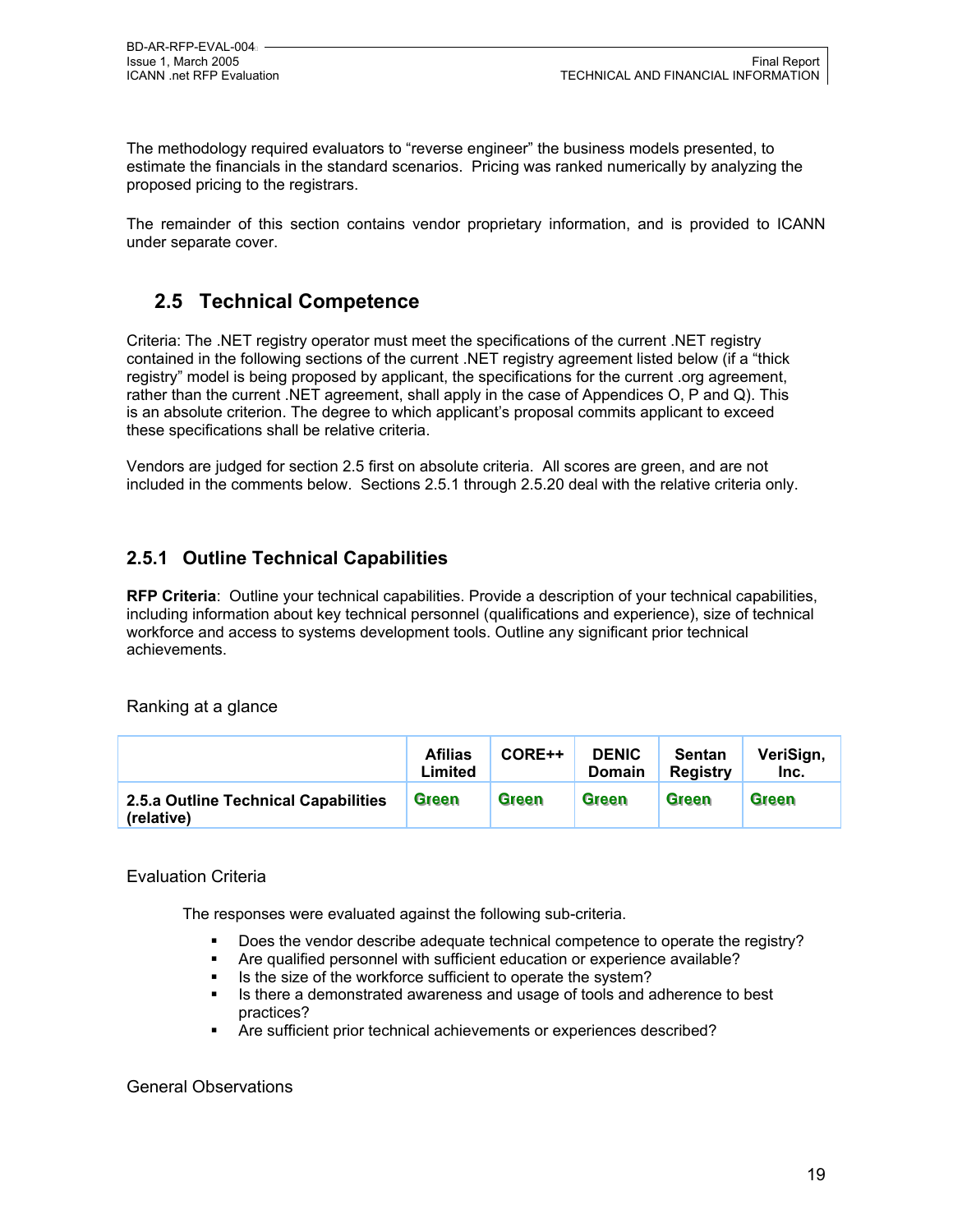All vendors describe sufficient technical staff and capabilities to operate the .NET registry.

Respondents Plusses and Minuses

#### **Afilias:**

Currently runs .org and .info. Managed transition of .org. Currently operates the .info domain with service constraints similar to those proposed for .NET. Personnel have experience in high availability systems, database design and operations, and in managing existing registries. Plans to add 46 staff in year one, and ten more the next year. DNS provider has 45 employees. Uses Rapid Applications Development (RAD) methodology, Java based tools for manipulating XML and building web pages.

#### **CORE++:**

Extensive knowledge of EPP, RRP, and BIND. 5 leading technical personnel have 70 years industry experience. Technical personnel were involved in design and development of CORE's registry software and design of IP networks. 13.5 headcount for administration. Total projected staff of 69. Use of UML, XSLT, IDE's, testing frameworks.

#### **DENIC**:

Implemented internationalized domain names. Participated in ENUM trials in Germany Delineated its technical competencies by subject area. Lists staff with experience in real time systems, software quality, and experience in DNS-related efforts in industry. Half of programming staff certified Java programmers. Detailed breakdown of staffing plan. Currently has 85 employees, and plans to add 42. Plans to add 5 more system administrators (for 19 total) and two more developers (for 12 total). Use of UML, IDE's, testing tools. Has administered the .de ccTLD for 10 years.

#### **Sentan:**

Experience with IDNs and DNSSEC. Senior technical personnel with average 15 years industry experience in areas including security, registry services and IDN's. Over 40 personnel. Use of UML, XML tools. Currently manages TLDs: .biz, .us, .jp, .cn, .tw. Performance constraints on .biz are similar to those proposed

#### **VeriSign:**

Operation of DNS infrastructure with 100% availability for 7 years. Awards for infrastructure components. Support of existing large registry (.com). Authored EPP RFC's and contributions to other standards efforts. Authors of books on DNS, RFC's on nameserver practices and participation in industry wide efforts on security and architecture. 141 personnel includes .NET staffing. Use of IDE's, automated testing tools, change management systems.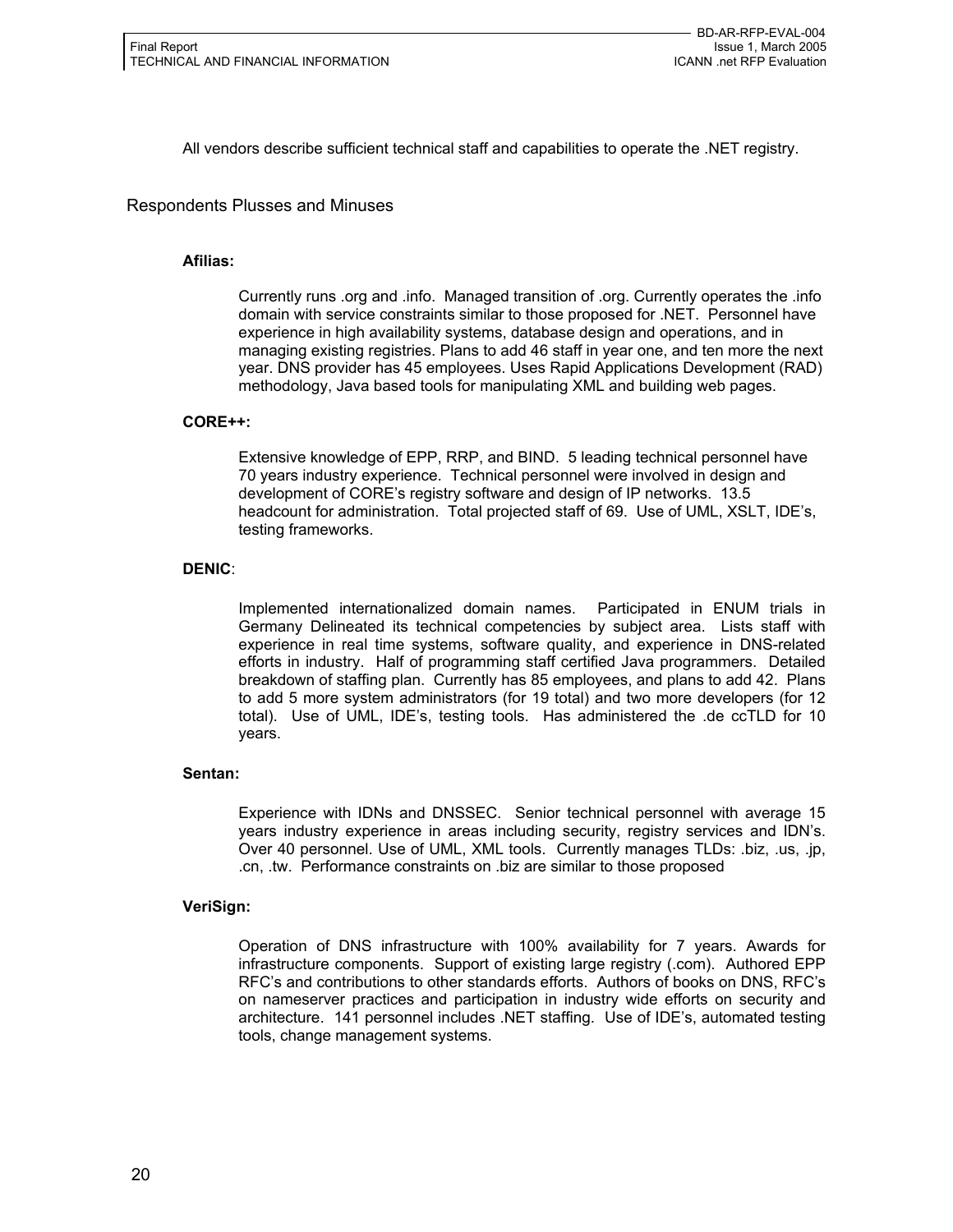## **2.5.2 General description of proposed facilities and systems**

**RFP Criteria:** Describe all system locations. Identify the specific types of systems being used, their capacity and interoperability, general availability and level of security of technical environment. Describe in appropriate detail buildings, hardware, software systems, environmental equipment and Internet connectivity.

#### Ranking at a glance

|                                                                   | <b>Afilias</b><br>Limited | CORE++       | <b>DENIC</b><br><b>Domain</b> | <b>Sentan</b><br>Registry | VeriSign,<br>Inc. |
|-------------------------------------------------------------------|---------------------------|--------------|-------------------------------|---------------------------|-------------------|
| 2.5.b.i General description of<br>proposed facilities and systems | <b>Green</b>              | <b>Green</b> | <b>Green</b>                  | <b>Green</b>              | <b>Green</b>      |

#### Evaluation Criteria

The responses were evaluated against the following sub-criteria.

- 1. System locations
- 2. Types of systems being used, their capacity and interoperability
- 3. Availability (availability characteristics of facilities and systems)
- 4. Security of technical environment
- 5. Buildings, hardware, software systems, environmental systems and Internet connectivity

#### General Observations

General description of proposed facilities and systems

All the vendors provided adequate information to support their plans.

1. System locations

All five vendors provided adequate information on primary, mirror and back-up sites.

2. Types of systems being used, their capacity and interoperability

All five vendors will deploy redundant, load balanced systems.

3. Availability (availability characteristics of facilities and systems)

All five vendors will deploy redundant, load balanced systems

4. Security of technical environment

All five vendors will deploy IDS, firewalls, limiters, and security procedures.

5. Buildings, hardware, software systems, environmental systems and Internet connectivity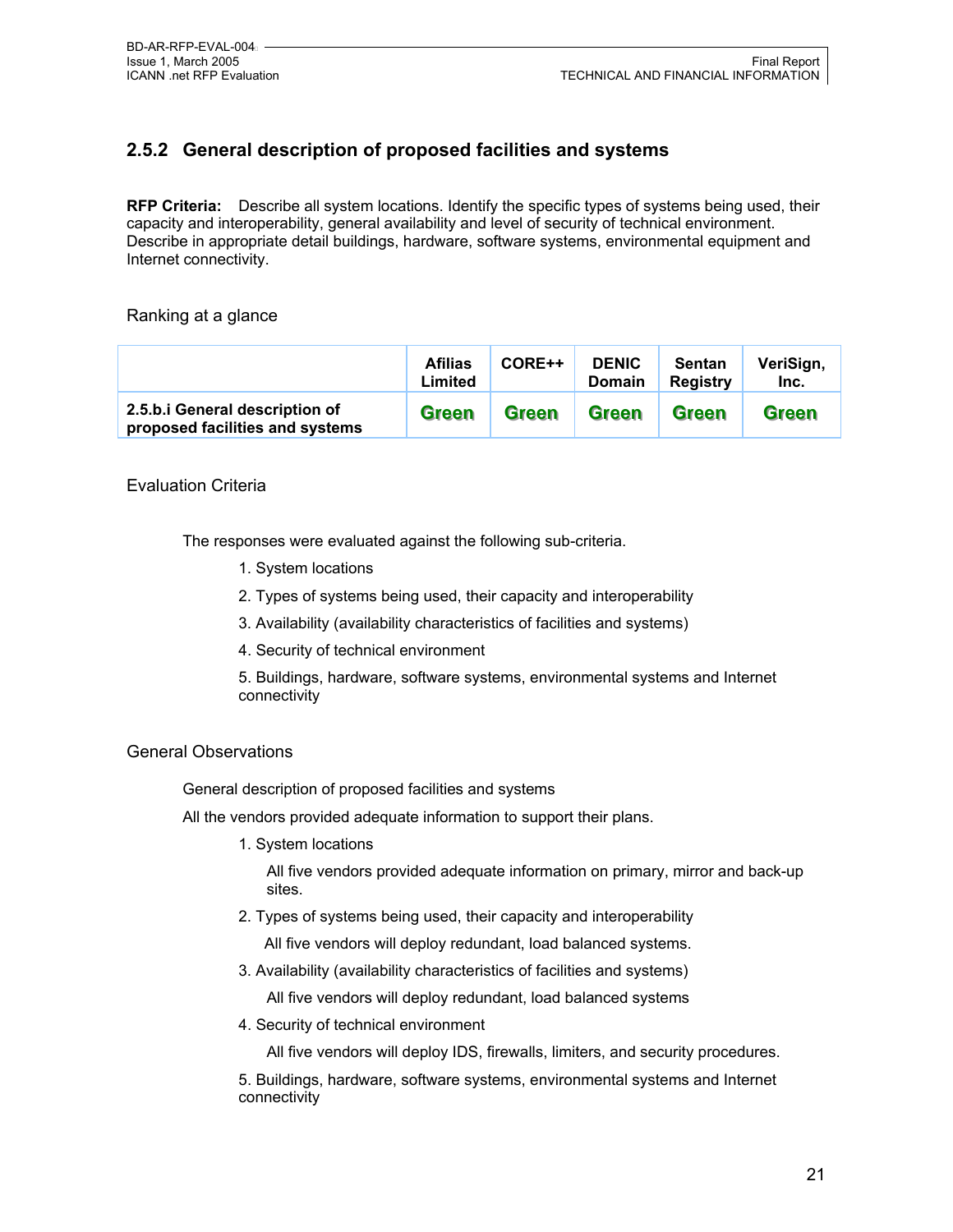#### All five vendors provided acceptable responses

#### Respondents Plusses and Minuses

#### **Afilias:**

Afilias provided adequate information on its proposed facilities and systems. It will deploy 2 IBM (US) and 1 Q9 (Toronto) data centers. Its access control is managed by IBM data centers. For internet connectivity, Afilias will use two separate ISPs.

#### **CORE++:**

CORE++ provided adequate information on its proposed facilities and systems. It will deploy primary, mirror and back-up in Germany and Korea. CORE++ will use Telefonica data centers.

Descriptions of some facilities (2.3.b.iii) were provided. No indication/discussion of minimal requirements for DNS sites was provided.

#### **DENIC:**

DENIC provided adequate information on its proposed facilities and systems. Information on the secondary SRS site was provided as feedback to the preliminary report.

#### **Sentan:**

Sentan provided adequate information on its proposed facilities and systems. Sentan will provide SRS in Virginia, North Carolina, Tokyo (Disaster), NS 24 on 6 continents. Minimal discussion of availability was provided. HVAC has N+1 redundancy (2.5.b.i.3.2). Redundant network connectivity was proposed (2.5.b.i).

#### **VeriSign:**

VeriSign provided adequate information on its proposed facilities and systems as feedback to the preliminary report.

### **2.5.3 Stability of resolution and performance capabilities**

**RFP Criteria**: Describe the DNS' stability of resolution and performance capabilities, including: response times and packet loss targets; availability of authoritative name servers; processes, tools and automated monitoring to ensure accuracy of zone data for resolution; diversity of DNS infrastructure; diversity and redundancy of network and DNS infrastructure to handle bandwidth congestion and network failures of ISPs and host providers

Ranking at a glance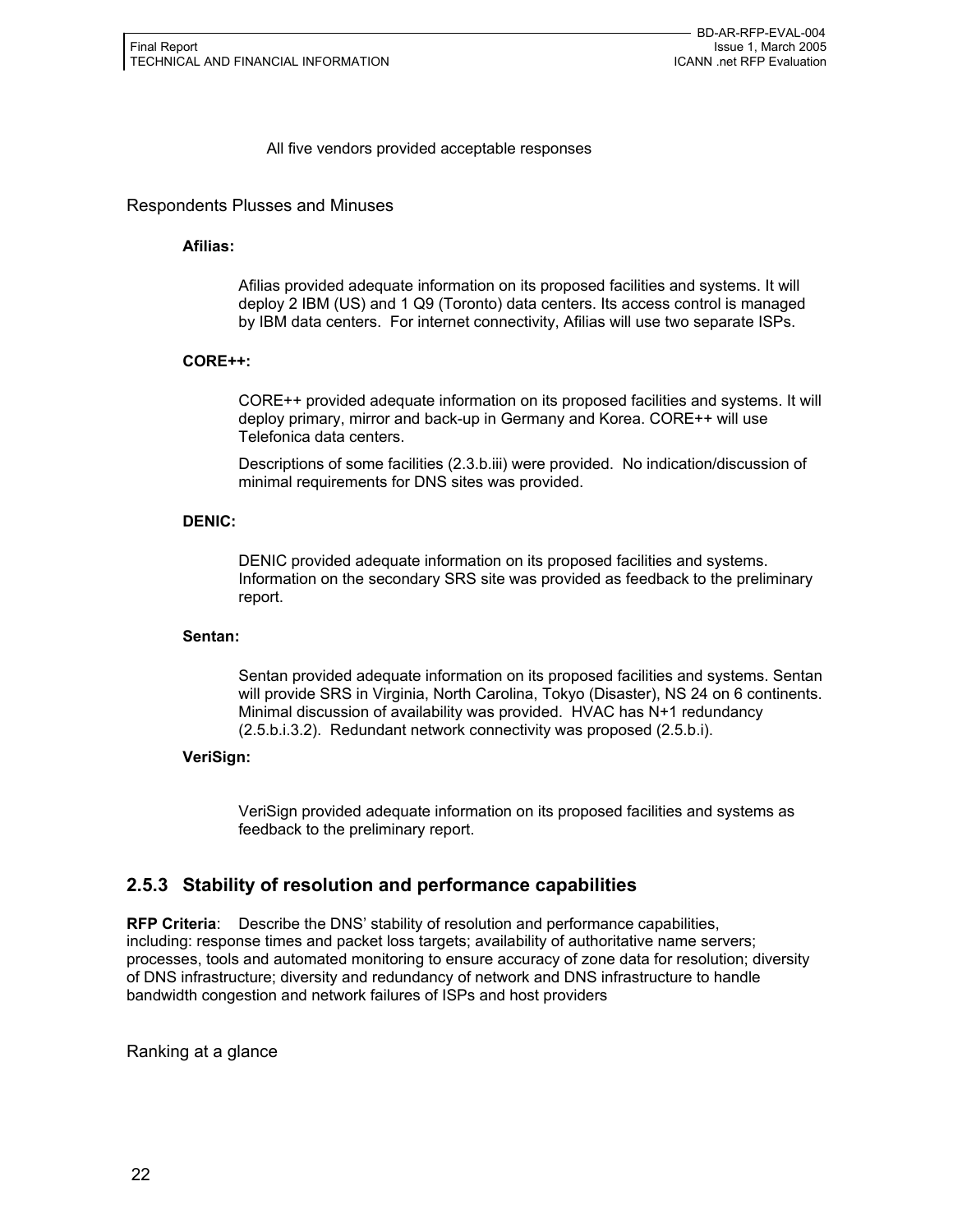|                                                                  | <b>Afilias</b><br>Limited | CORE++     | <b>DENIC</b><br><b>Domain</b> | <b>Sentan</b><br>Registry | VeriSign,<br>Inc. |
|------------------------------------------------------------------|---------------------------|------------|-------------------------------|---------------------------|-------------------|
| 2.5.b.ii stability of resolution and<br>performance capabilities | <b>Green</b>              | <b>Red</b> | <b>Green</b>                  | <b>Blue</b>               | <b>Blue</b>       |

#### Evaluation Criteria

The responses were evaluated against the following sub-criteria.

- 1. DNS response times
- 2. DNS packet loss targets

Based on the CNNP Test criteria

- 3. Availability of authoritative name servers
- 4. Accuracy of zone data for resolution
- 5. Diversity of DNS infrastructure
- 6. Diversity and redundancy of network and DNS infrastructure to handle bandwidth congestion and network failures of ISPs and host providers

#### General Observations

General observations and rankings are as follows:

CORE++ received "Red" in this category due to unsatisfactory measurement techniques in the DNS response times and packet loss targets. Afilias and DENIC provided satisfactory responses and received "Green". Sentan is strong in the DNS diversity design. VeriSign is strong in the DNS response times and packet loss targets

- 1. DNS response times: CORE++ received "Red" rating based on failure to use the measurement methodology specified in .pro, .biz, and .info appendix D. Afilias, DENIC, and Sentan provided satisfactory responses ("Green"). VeriSign provided the best response times (100ms) and exceeds acceptable criteria.
- 2. DNS packet loss targets: CORE++ received "Red" rating based on failure to use the measurement methodology specified in .pro, .biz, and .info appendix D. Afilias and Sentan provided satisfactory responses ("Green"). DENIC and VeriSign provided the best loss target (1% averaged monthly) and exceeds acceptable criteria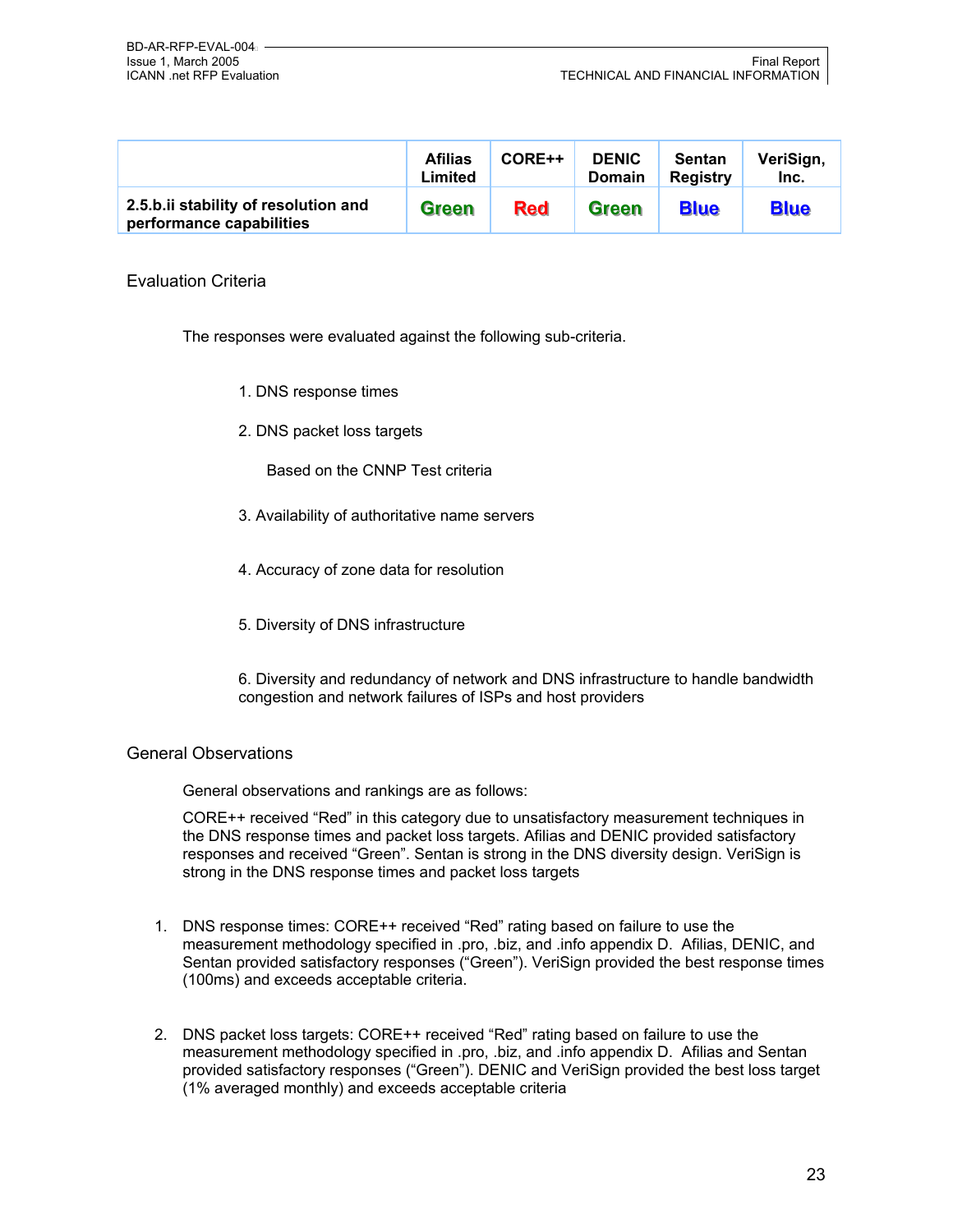- **3.** Availability of authoritative name servers: Afilias and DENIC provided satisfactory responses ("Green"). CORE++ committed to provide 99.9999% availability while Sentan and VeriSign committed to provide 100% availability, exceeded acceptable criteria
- 4. Accuracy of zone data for resolution: All five vendors provided acceptable responses
- **5.** Diversity of DNS infrastructure: CORE++ and VeriSign proposed satisfactory diversity ("Green"). Afilias, DENIC, and Sentan proposed plans which can sustain operations in the face of serious failures.
- **6.** Diversity and redundancy of network and DNS infrastructure to handle bandwidth congestion and network failures of ISPs and host providers: Afilias, CORE++, DENIC, and VeriSign provided sufficient redundancy to accommodate common failures or overloads. Sentan stands out in this category. Its plan can survive multiple network failures and severe overload without degrading quality of service. The proposed plan exceeds acceptable criteria.

#### Respondents Plusses and Minuses

#### **Afilias:**

0: Afilias proposed DNS roundtrip response times to be less than 300 ms, DNS packet loss target to be less than 10%, and 99.999% of DNS uptime.

+: It plans to use automatic crawler to check consistency/accuracy on an ongoing basis, DBMS to maintain zone file, and DBMS tools to check updates for consistency.

+: Afilias will provide four master database instances in geographically diverse locations and provide backup databases for each master. Five DNS servers will be provided at each site, connected by 100 Megabit/sec links. The DNS infrastructure diversity design exceeded acceptable criteria.

-: Afilias proposed primary sites in separate NERC regions but not in separate power grids. No information was provided on whether the secondary servers have gigabit connectivity. Afilias did not address hardware and OS version diversity.

#### **CORE++:**

-: CORE++ received "Red" rating based on their failure to use the ICANN-specified measurement techniques. They were given the opportunity to revise their methodology, but did not.

-: Questions remain unanswered such as how many monitoring sites are to be used? How many servers will they monitor? How often? What constitutes failure?

#### **DENIC:**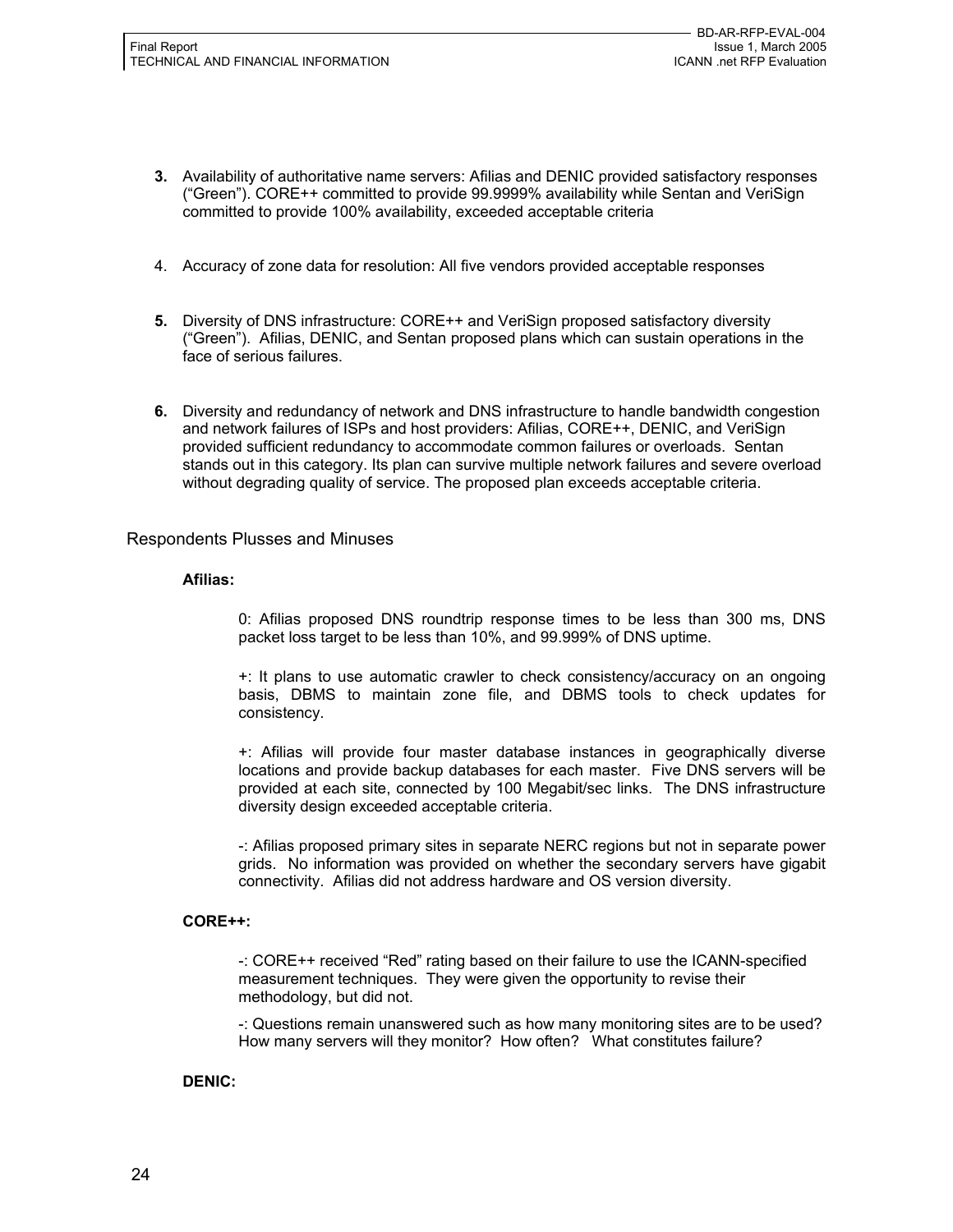+: In the response to the preliminary report, DENIC committed to resolution time of less than 200 ms based on ICANN's measurement methodology.

+: DENIC proposed stringent DNS packet loss targets (1% based on ICANN's measurement methodology). DENIC will maintain secondary master at geographically diverse location. It will also maintain multiple slave servers. Each nameserver consists of three different hardware and software implementations. The design exceeded acceptable criteria.

#### **Sentan:**

+: Sentan commits to 100% availability.

+: Sentan provides diverse hardware on 24 nameserver sites, some with peering, using BIND8 and BIND9 for software diversity.

+: ANYCAST technology is used for network diversity.

+: Sentan proposed OS/software and hardware diversity (2.5.b.ii.3.1 and 3.2).

+: Secondary sites will have 4 active servers (Exhibit 5.6.ii-1). Link speed 100 Megabits/sec (ibid).

-: Primary and secondary sites in same NERC region (2.5.b.i.3.1), but "disaster recovery" site on separate grid.

+: Its DNS availability and diversity designs (sub-criteria 3, 5, 6) exceeded acceptable criteria.

#### **VeriSign:**

+: VeriSign commits to resolution time of less than 100 ms for 95% of queries.

+: For DNS packet loss targets, it commits to less than 1% averaged monthly and no 5 minute period with over 5% of loss.

+: VeriSign commits to 100% of DNS availability.

+: VeriSign claims to have 14 sites served by multiple ISP's (not named) (2.5.b.ii.5.a).

+: VeriSign claims every site has gigabit speed network access (2.5.b.iii).

-: Diagram suggests multiple servers at each site, but number not given in text (2.5.b.ii).

-: Primary and alternate primary data centers are in same NERC region (2.5.b.i).

#### **2.5.4 Operational scalability**

**RFP Criteria:** Operational scalability sufficient to handle existing registry database and projected growth; DNS queries including peak periods and projected growth; DDoS attacks, viruses, worms and spam; and restart capabilities.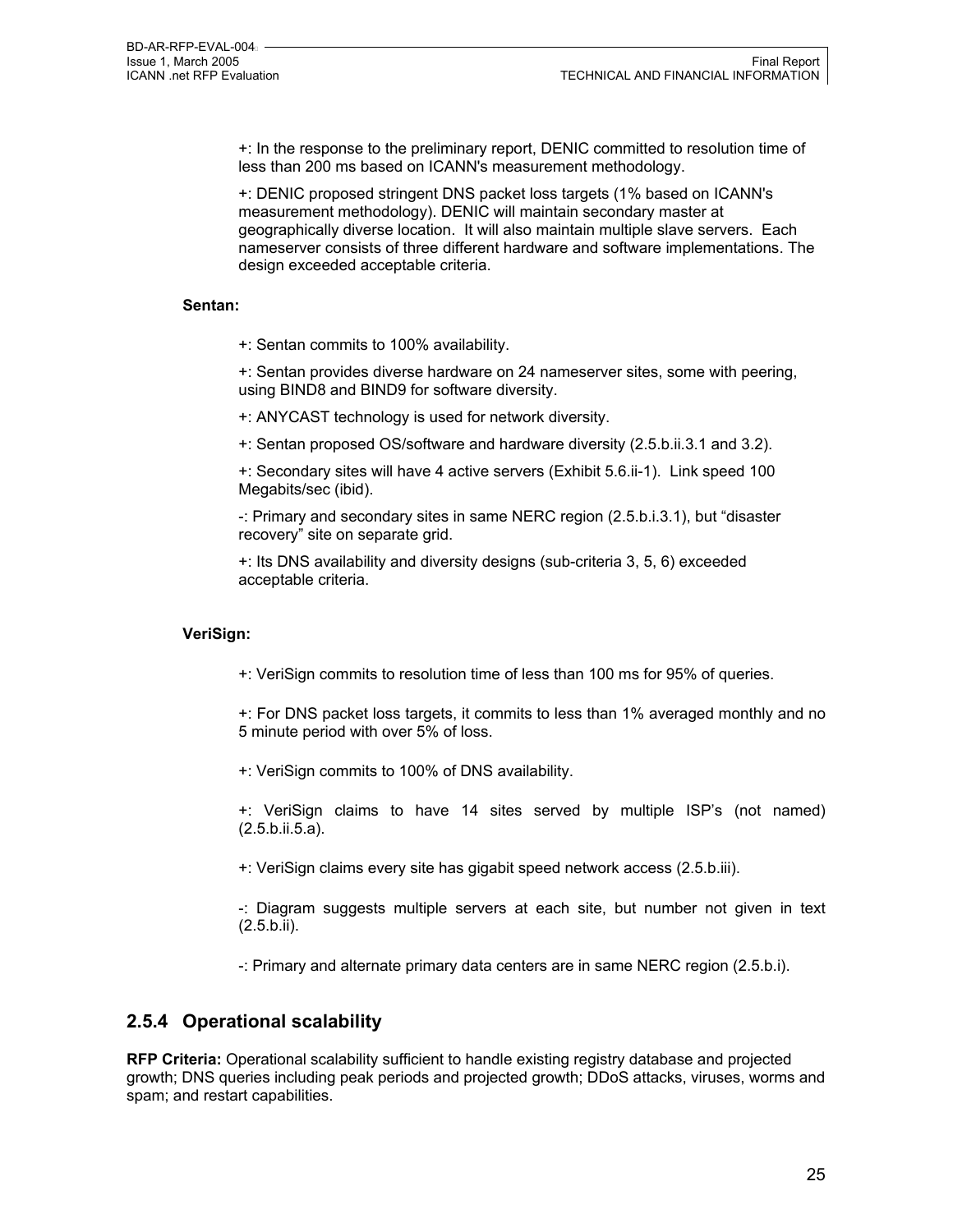#### Ranking at a glance

|                                   | <b>Afilias</b><br>Limited | CORE++       | <b>DENIC</b><br><b>Domain</b> | <b>Sentan</b><br><b>Registry</b> | VeriSign,<br>Inc. |
|-----------------------------------|---------------------------|--------------|-------------------------------|----------------------------------|-------------------|
| 2.5.b.iii Operational Scalability | <b>Green</b>              | <b>Green</b> | <b>Green</b>                  | <b>Green</b>                     | <b>Blue</b>       |

#### Evaluation Criteria

The responses were evaluated against the following sub-criteria.

- 1. **Operational scalability** to handle existent registry database and projected growth (Historical numbers are around 20%).
- 2. **Registrar Transaction Volume**: Describe mechanisms to handle 25% growth in transactions from any one Registrar on a month-to-month basis, and 20% growth in transactions from all Registrars on a month-to-month basis.
- 3. **DNS Queries**: Describe ability to handle annual projected 75% growth in DNS queries.
- 4. **DDoS Attacks, Viruses, Worms, Spam:** Describe network and system ability to tolerate cyber-attacks, and ability to detect/protect against these attacks.
- 5. **Restart Capabilities:** Describe the ability of the Registry to restart within 4 hours after an unplanned outage.

#### General Observations

VeriSign had the most top-ratings for their ability to handle registry database growth, DNS queries growth, and tolerate attacks such as DDoS and viruses.

#### Respondents Plusses and Minuses

**Afilias:** 

None.

**CORE++:** 

None.

**DENIC:** 

+: DENIC provides good registry database and DNS query growth.

**Sentan:** 

None.

#### **VeriSign:**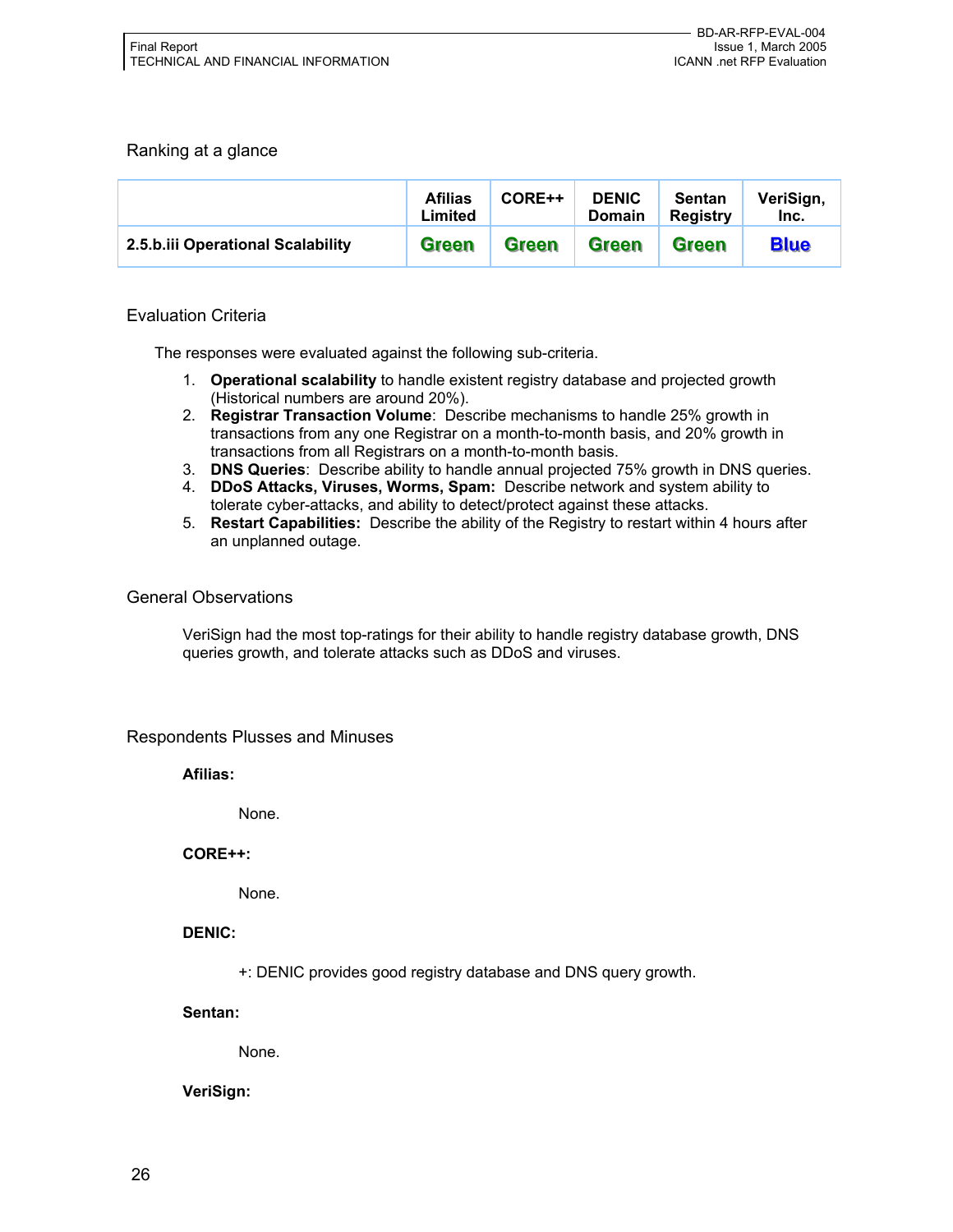None.

## **2.5.5 Registry-registrar model/protocol and shared registration system**

**RFP Criteria**: Describe the registry-registrar model and protocol; availability of a shared registration system, including processing times for standard queries (add, modify, delete); and duration of any planned or unplanned outages

Ranking at a glance

|                                                                                 | <b>Afilias</b><br>Limited | CORE++       | <b>DENIC</b><br><b>Domain</b> | <b>Sentan</b><br><b>Registry</b> | VeriSign,<br>Inc. |
|---------------------------------------------------------------------------------|---------------------------|--------------|-------------------------------|----------------------------------|-------------------|
| 2.5.b.iv registry-registrar<br>model/protocol and shared<br>registration system | <b>Green</b>              | <b>Green</b> | <b>Blue</b>                   | <b>Blue</b>                      | <b>Blue</b>       |

#### Evaluation Criteria

The responses were evaluated against the following sub-criteria.

- 1. Registry-registrar model and protocol
	- Adequacy of supporting RRP and EPP Registry-registrar protocols
	- **Support for "thick" registry model**
- 2. Availability of shared registration system (SRS)
- 3. SRS Add, Modify, Delete processing time
- 4. Planned outages time per month
- 5. Unplanned outages time per month

#### General Observations

General observations and rankings are as follows:

All the vendors proposed satisfactory plans. DENIC, Sentan, and VeriSign stand out due to their stringent SRS availabilities. Overall, VeriSign proposed the best plan in this category

1. Registry-registrar model and protocol

All five vendors will support the EPP registry-registrar protocol. Afilias, CORE++, DENIC and Sentan will also support the thick registry model. All of the vendors will continue to support thin registry model and RRP registryregistrar protocol except that Sentan will migrate from thin registry-registrar model to thick registry-registrar model and CORE++ will only support RRP for one year after .net migration. All five vendors meet the criteria.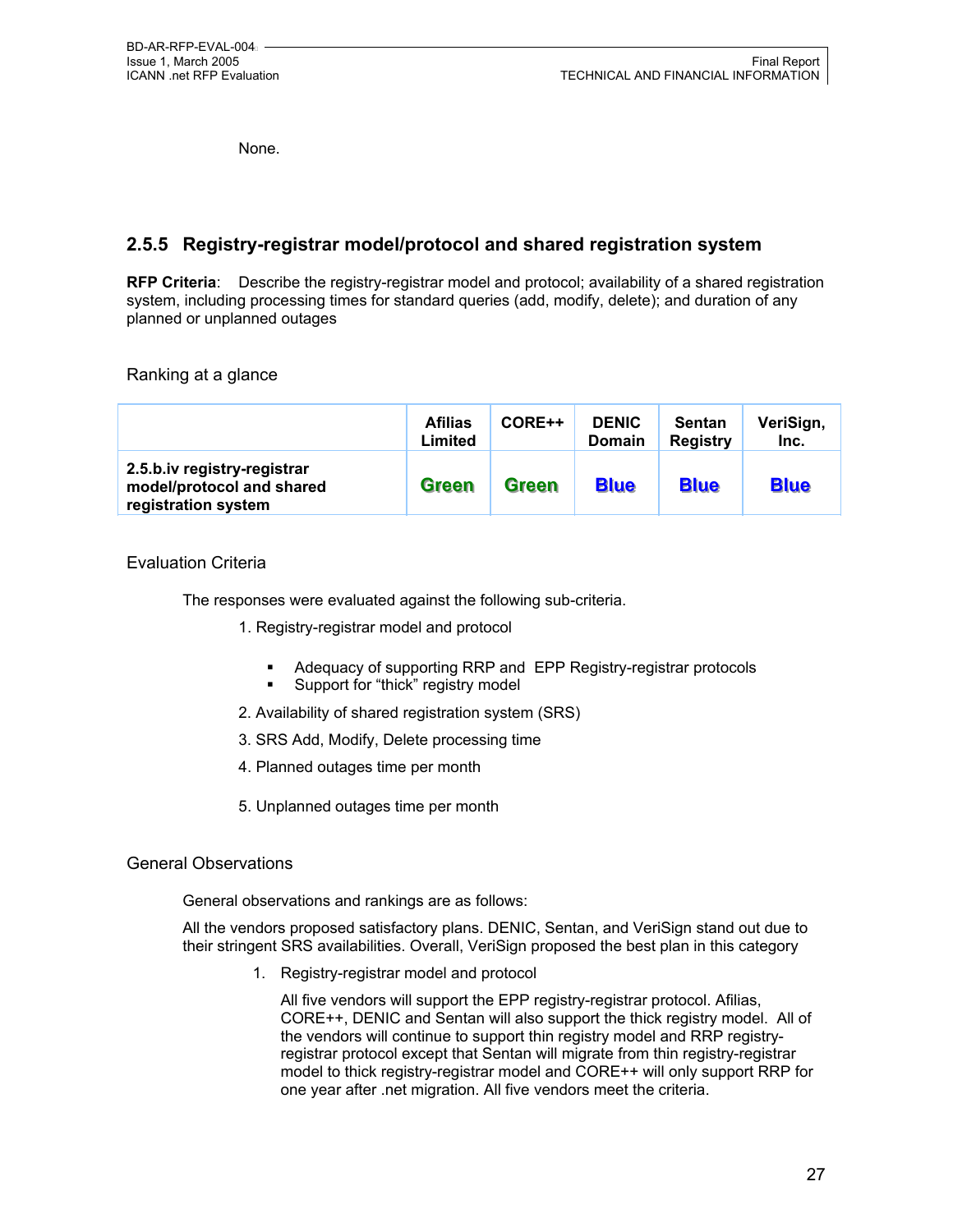2. Availability of shared registration system (SRS)

Afilias and CORE++ proposed acceptable SRS availability. DENIC, Sentan, and VeriSign provided SRS availability which exceeds acceptable criteria. VeriSign proposed the most stringent SRS availability (99.99%).

3. SRS Add, Modify, Delete processing time

All five vendors proposed SRS processing times are better than the acceptable performance criteria. VeriSign proposed the most stringent SRS processing times (50ms for add, 100ms for modify, and 25 ms for check).

4. Planned outage time per month

All of the vendors provided acceptable responses. VeriSign proposed the shortest planned outage time (45 minutes per calendar month).

5. Unplanned outage time per month

All of the vendors provided acceptable responses.

#### Respondents Plusses and Minuses

#### **Afilias:**

+: Afilias will support the thick registry model and EPP protocol. Its SRS Add, Modify, Delete processing time performance objectives exceeded the acceptable criteria and met Blue threshold.

#### **CORE++:**

+: CORE++ will support both the thin and the thick registry model. The model can be chosen on a per-domain basis. This provides flexibility over all other vendors.

+: CORE++ SRS Add, Modify, Delete processing time performance objectives exceeded the acceptable criteria and met Blue threshold.

#### **DENIC:**

+: DENIC proposed stringent SRS availability (99.9%). It exceeded the acceptable criteria.

+: DENIC proposed stringent SRS processing performance objectives (The proposed processing time for Add, Modify, Delete domain is one second for 98% of all transactions. Add domain average is less than 300 ms. The Check domain average is less than 100ms.). They exceeded the acceptable criteria.

#### **Sentan:**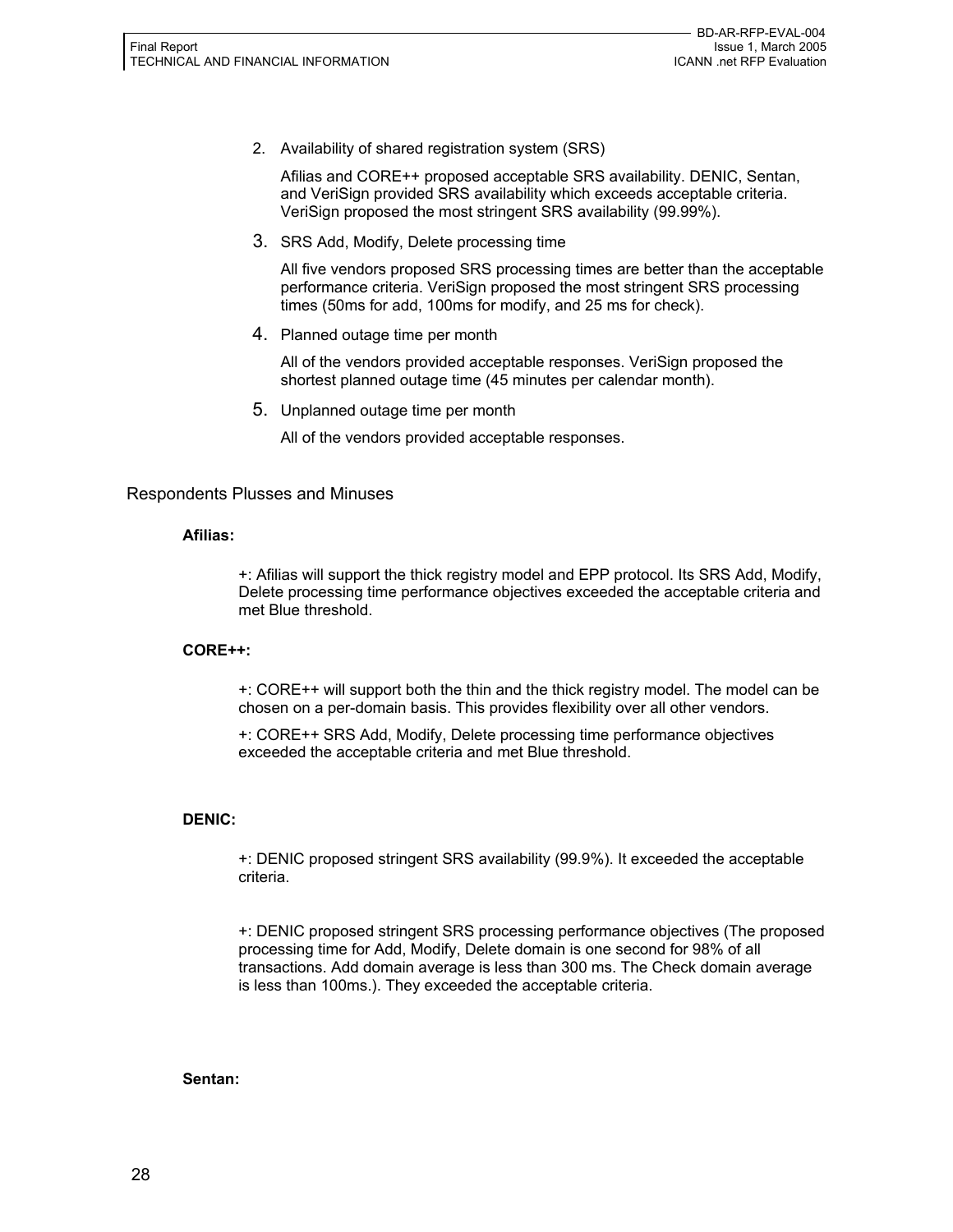+: Sentan proposed the second most stringent SRS availability (99.95%). It exceeded the acceptable criteria.

+: Sentan proposed stringent SRS processing performance objectives (The proposed processing time for Add, Modify, Delete domain is one second for 95% of all transactions. The proposed Query domain processing time is 500 ms for 95% of all transactions.). They exceeded the acceptable criteria.

#### **VeriSign:**

+: VeriSign proposed the most stringent SRS availability (99.99%)

+: VeriSign proposed the most stringent SRS processing times (50ms for add, 100ms for modify, and 25 ms for check)

+: VeriSign proposed the shortest planned outages time (45 minutes per calendar month).

## **2.5.6 Database Capabilities**

**RFP Criteria**: Database capabilities including database software, size, throughput, scalability, procedures for object creation, editing, and deletion, change notifications, registrar transfer procedures, grace period implementation , availability of system with respect to unplanned outage time, response time performance; ability to handle current volumes and expected growth and reporting capabilities.

Ranking at a glance

|                               | <b>Afilias</b><br>Limited | CORE++       | <b>DENIC</b><br><b>Domain</b> | <b>Sentan</b><br><b>Registry</b> | VeriSign,<br>Inc. |
|-------------------------------|---------------------------|--------------|-------------------------------|----------------------------------|-------------------|
| 2.5.b.v Database Capabilities | <b>Green</b>              | <b>Green</b> | Yellow                        | <b>Blue</b>                      | <b>Blue</b>       |

#### Evaluation Criteria

The responses were evaluated against the following sub-criteria.

- 1. Database software including vendor (if any) and version
- 2. Database sizing mechanism
- 3. Database throughput
- 4. Scalability including current sizing and ability to deal with current volumes and load
- 5. Definition of procedures for object creation, deletion, editing
- 6. Procedure for change notification
- 7. Registrar transfer procedure (Appendix C)
- 8. Grace period implementation (Appendix C)
- 9. Response time requirements (Appendix D &E)
- 10. Database availability (Appendix D)
- 11. Reporting capabilities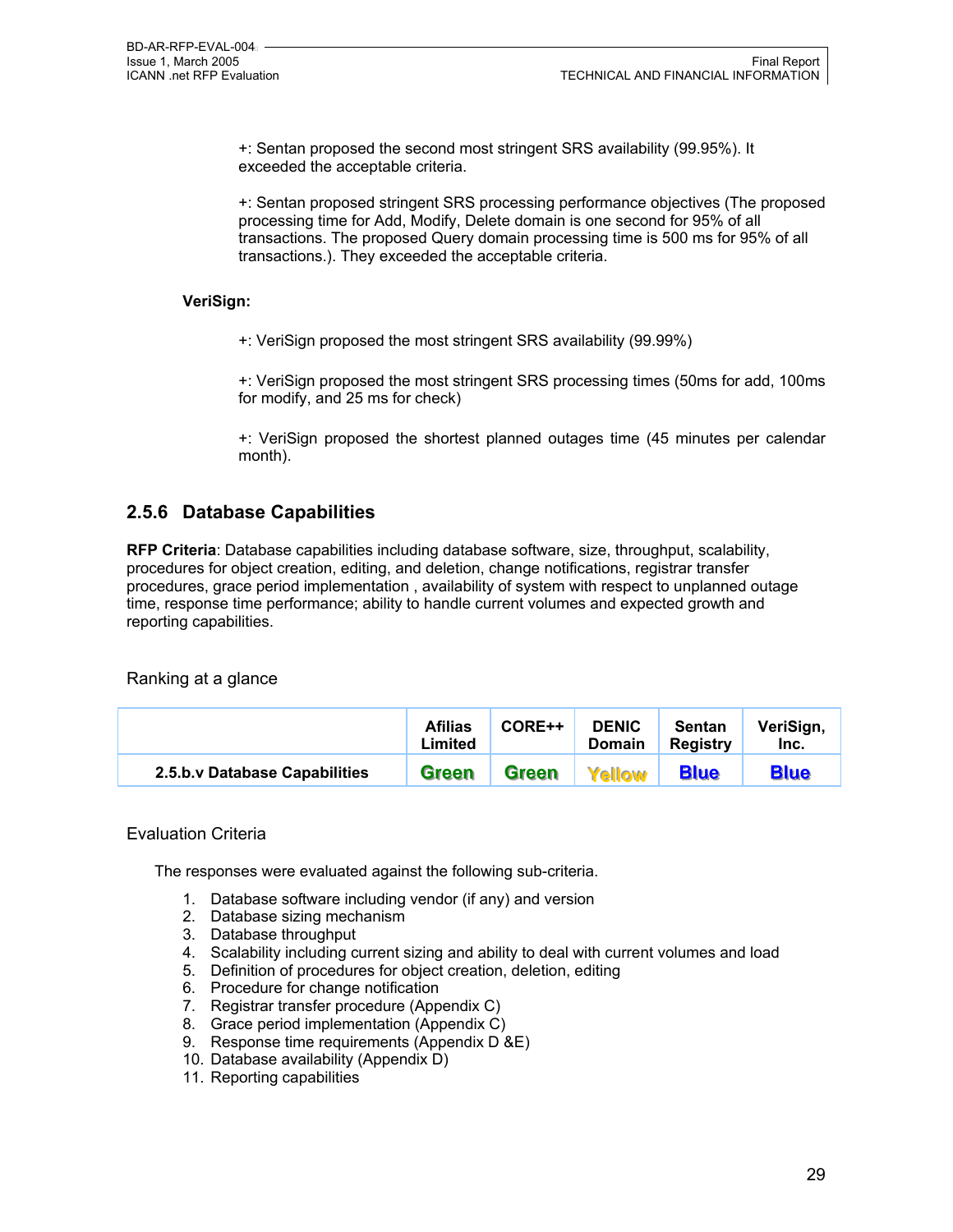#### General Observations

Ranking are as follows:

- 1. Sentan significantly exceeds requirements in several categories. It is the only vendor with user customizable reports and they explicitly outline the ability to have mixed EPP/RRP protocols, short fail-over and adequate response times
- 2. VeriSign is ranked second. They exceed all in response time and throughput and are competitive in other sub-criteria.
- 3. CORE++ and Afilias are tied for third. They perform adequately in all categories
- 4. DENIC performs adequately but has its own database which exposes it to additional risks.

#### Respondents Plusses and Minuses

#### **Afilias:**

None.

#### **CORE++:**

None.

#### **DENIC:**

**-:** DENIC is using a database built in-house which exposes it to risks such as loss of critical personnel that can adequately design, maintain and enhance their database. Furthermore they cannot take advantage of industry advances.

#### **Sentan:**

**+:** Sentan is the only vendor with user customizable reports, explicitly outlines the ability to have mixed EPP/RRP protocols.

+: Sentan database performance capacity for 13,333 transaction per second (TPS)

#### **VeriSign:**

+: VeriSign .net database processes check transactions in less than 10 milliseconds and add transactions in less than 20 milliseconds, while processing transaction volumes that vary from 30 million to over 200 million per day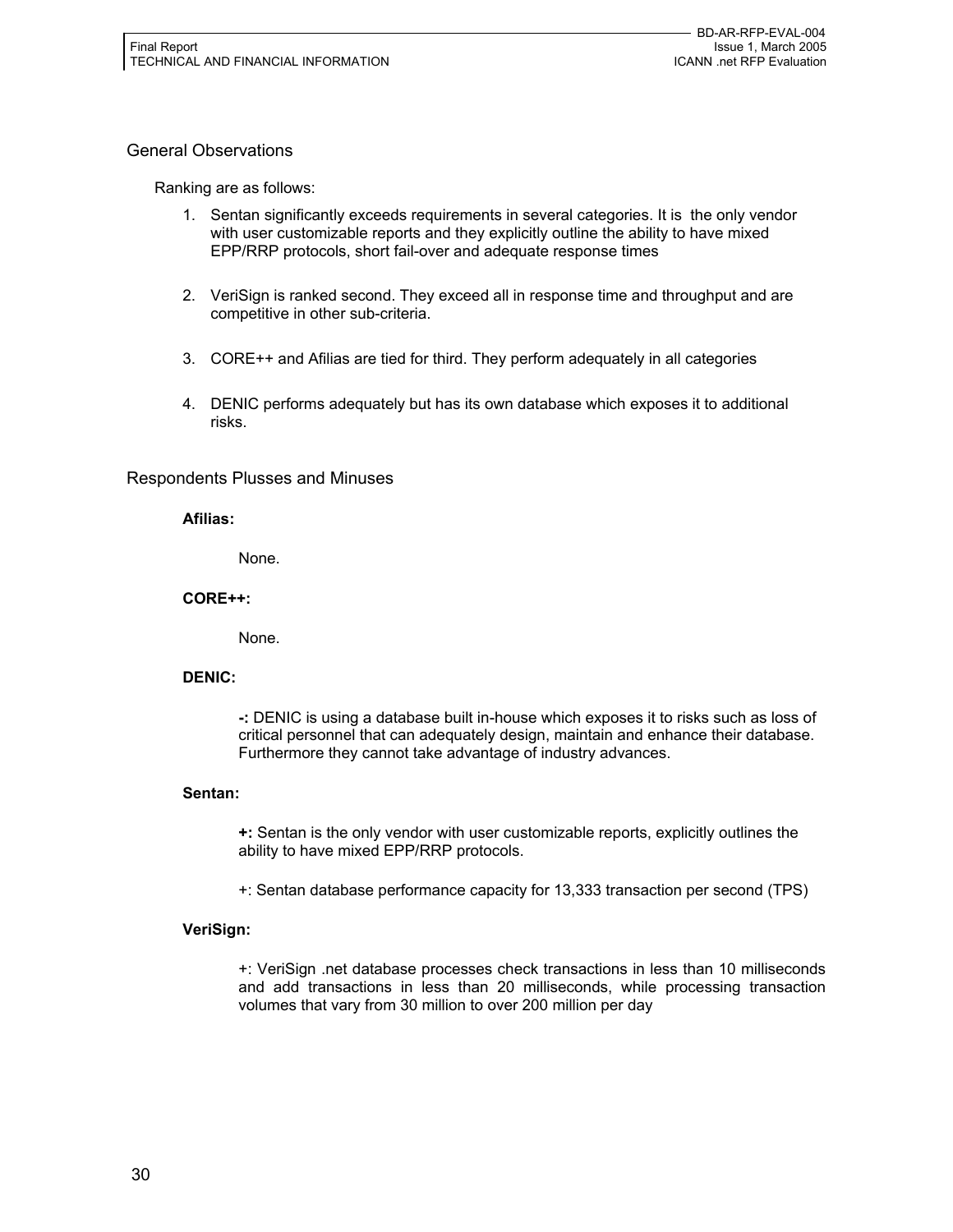## **2.5.7 Geographic network coverage**

**RFP Criteria**: Geographic network coverage, including physically diverse sites and support of growing and emerging markets

Ranking at a glance

|                                         | <b>Afilias</b><br>Limited | CORE++       | <b>DENIC</b><br><b>Domain</b> | <b>Sentan</b><br><b>Registry</b> | VeriSign,<br>Inc. |
|-----------------------------------------|---------------------------|--------------|-------------------------------|----------------------------------|-------------------|
| 2.5.b.vi Geographic network<br>coverage | <b>Green</b>              | <b>Green</b> | <b>Green</b>                  | <b>Blue</b>                      | <b>Green</b>      |

#### Evaluation Criteria

The responses were evaluated against the following sub-criteria.

- 1. Physically diverse sites
- 2. Support of growing and emerging markets

#### General Observations

All respondents had reasonable responses for diversity of sites and support for growing and emerging markets. Sentan stood out.

#### Respondents Pluses and Minuses

**Afilias:** 

None.

**CORE++:** 

None.

**DENIC:** 

None.

#### **Sentan:**

+: Good coverage in Africa, southern Asia

+: Continually monitored and reevaluated, ensures that existing sites are measured against regional demand.

+: Global reach strategy includes support for IPv6 backbone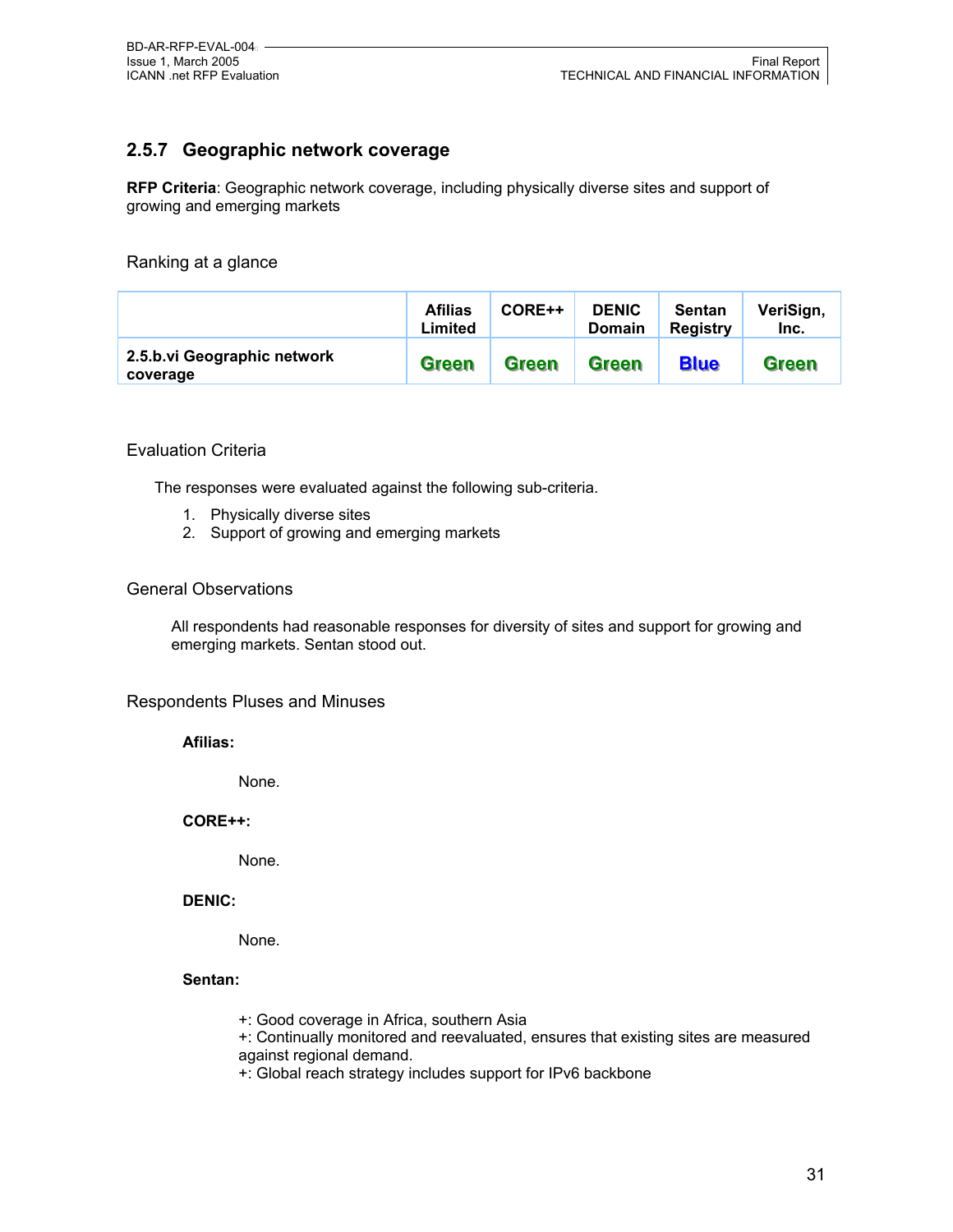**VeriSign:** 

None.

## **2.5.8 Zone file generation**

**RFP Criteria**: Zone file generation including procedures for changes, editing by registrars and updates. Address frequency, security, process, interface, user authentication, logging and data backup

#### Ranking at a glance

|                                | <b>Afilias</b><br>Limited | CORE++       | <b>DENIC</b><br><b>Domain</b> | <b>Sentan</b><br>Registry | VeriSign,<br>Inc. |
|--------------------------------|---------------------------|--------------|-------------------------------|---------------------------|-------------------|
| 2.5.b.vii Zone file generation | Green                     | <b>Green</b> | <b>Green</b>                  | <b>Green</b>              | <b>Green</b>      |

#### Evaluation Criteria

The responses were evaluated against the following sub-criteria.

- 1. Security and access rights specification
- 2. Frequency of zone file creation
- 3. Procedure for changes, editing by registries and support for logging

#### General Observations

All respondents performed all tasks adequately.

Respondents Plusses and Minuses

None.

## **2.5.9 Zone file distribution and publication**

RFP Criteria: Zone file distribution and publication. Locations of name servers, procedures for and means of distributing zone files to them.

Ranking at a glance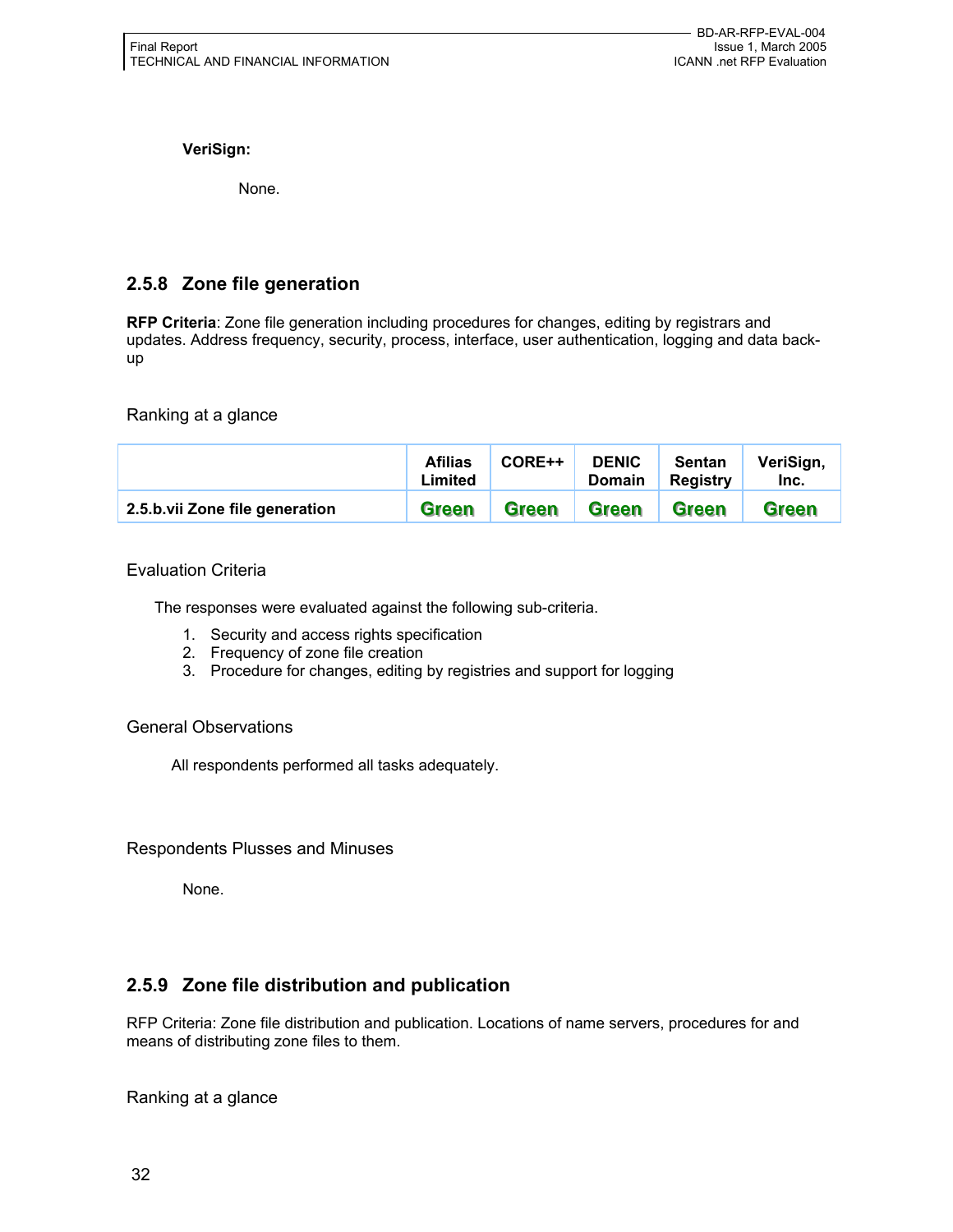|                                                       | <b>Afilias</b><br>Limited | CORE++       | <b>DENIC</b><br><b>Domain</b> | Sentan<br><b>Registry</b> | VeriSign,<br>Inc. |
|-------------------------------------------------------|---------------------------|--------------|-------------------------------|---------------------------|-------------------|
| 2.5.b. viij Zone file distribution and<br>publication | Green                     | <b>Green</b> | <b>Green</b>                  | <b>Green</b>              | <b>Green</b>      |

#### Evaluation Criteria

The responses were evaluated against the following sub-criteria.

- 1. Locations of Name Servers
- 2. Procedures and means of distributing zone files to NS

#### General Observations

All respondents performed all tasks adequately. They described the methods for distribution of zone files and also the operational capability such as updates by registrars, security and backup. They also described the methodology for verifying the correctness of the zone files so that errors were caught before distribution.

Respondents Plusses and Minuses

None.

### **2.5.10 Billing and collection systems**

RFP Criteria: Billing and collection systems. Technical characteristics, system security, accessibility.

Ranking at a glance

|                                            | <b>Afilias</b><br>Limited | CORE++       | <b>DENIC</b><br><b>Domain</b> | <b>Sentan</b><br>Registry | VeriSign,<br>Inc. |
|--------------------------------------------|---------------------------|--------------|-------------------------------|---------------------------|-------------------|
| 2.5.b.ix Billing and Collection<br>systems | Green                     | <b>Green</b> | Green                         | <b>Blue</b>               | <b>Blue</b>       |

#### Evaluation Criteria

The responses were evaluated against the following sub-criteria.

1. Payment arrangement from registry to ICANN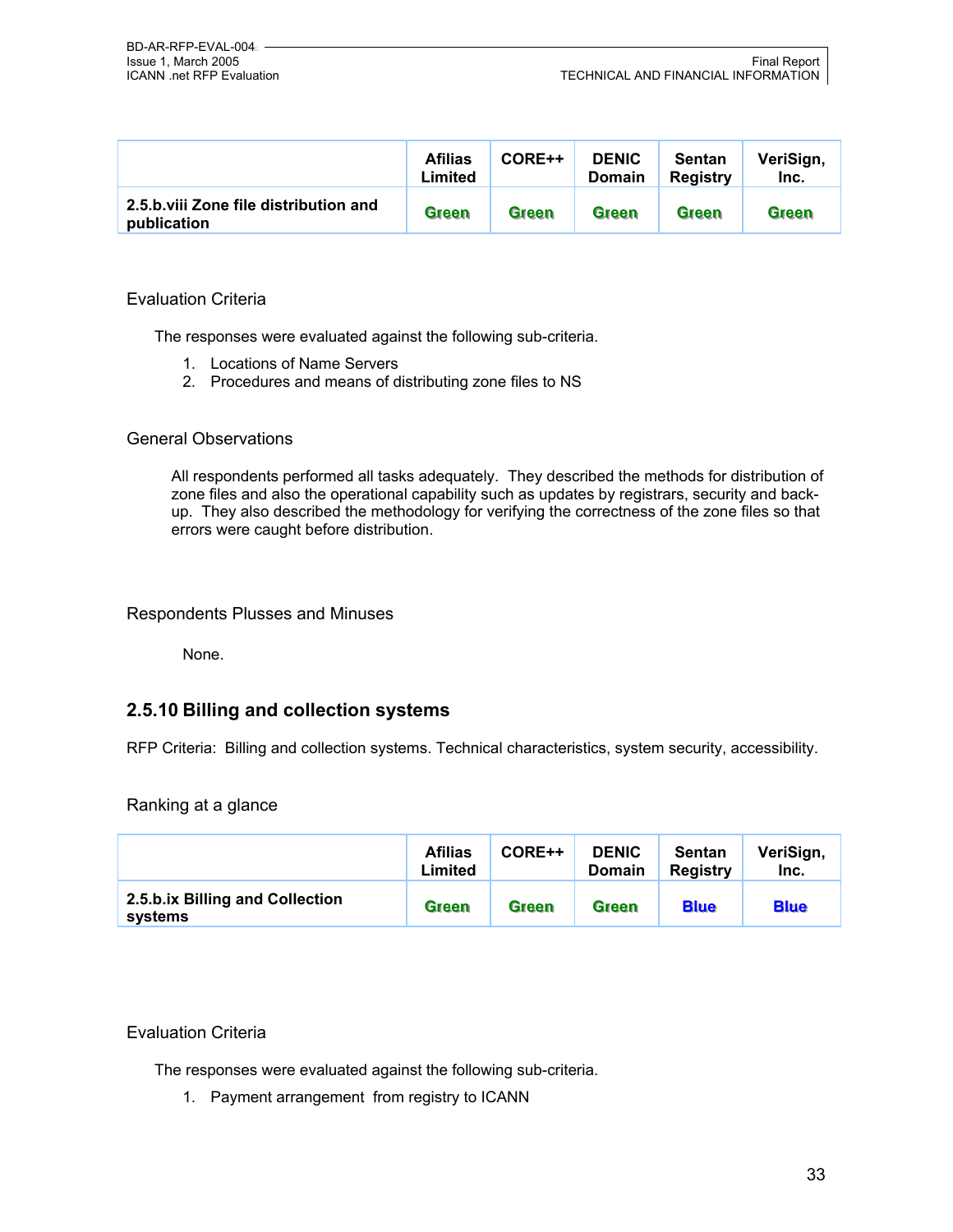- 2. Payment Agreement from registrar to registry
- 3. Operational capability
- 4. Appendix F

#### General Observations

All respondents had adequate procedures for billing and payments arrangements. They all had reasonable architectures and solutions.

#### Respondents Plusses and Minuses

**Afilias:** 

None.

#### **CORE++:**

None.

#### **DENIC:**

None.

#### **Sentan:**

+: Sentan has given a good description with implementation details and actual experience. Sentan gives a detailed description of the architecture, implementation and operational capability of their billing system which allows them to provide reliable service. Billing security is at the same level as the core registry database while providing ease of access to registrars.

#### **VeriSign:**

+: VeriSign has shown actual bills and invoices. Aside from the basic payment mechanisms, VeriSign provides 24x7 access to the billing systems to registrars with multi-tiered security to set permissions and modify account parameters. They have existing system and have shown actual bills and invoices.

#### **2.5.11 Backup.**

RFP Criteria: Describe frequency and procedures for backup of data. Describe hardware and systems used, data format, identity of suggested escrow agent(s) and procedures for retrieval of data/rebuild of database

Ranking at a glance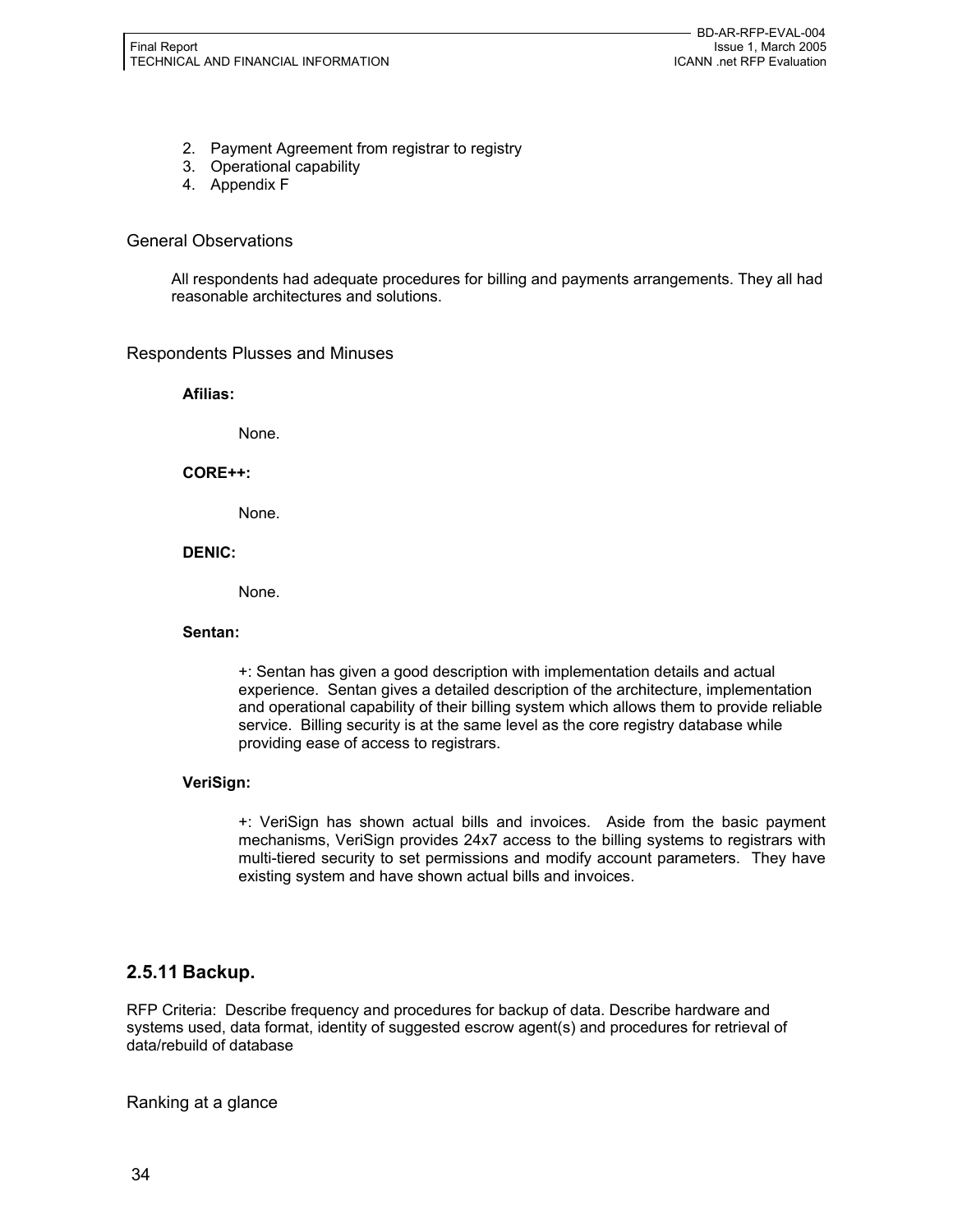|                | <b>Afilias</b><br>Limited | CORE++      | <b>DENIC</b><br><b>Domain</b> | <b>Sentan</b><br>Registry | VeriSign,<br>Inc. |
|----------------|---------------------------|-------------|-------------------------------|---------------------------|-------------------|
| 2.5.b.x Backup | <b>Blue</b>               | <b>Blue</b> | <b>Green</b>                  | <b>Blue</b>               | <b>Blue</b>       |

#### Evaluation Criteria

The responses were evaluated against the following sub-criteria.

- 1. Frequency
- 2. Procedure
- 3. Hardware, Systems and Data Format
- 4. Escrow agent
- 5. Policies for retrieval of archives and rebuild of database

#### General Observations

All respondents had adequate back-up and recovery procedures and everyone did more than the base requirements Everyone, except DENIC uses Iron Mountain, a leading vendor for archival and retrieval. Everyone, except DENIC had mechanisms for different granularity of failures

#### Respondents Plusses and Minuses

#### **Afilias:**

- +: Uses Iron Mountain, a leading vendor for archival and retrieval.
- +: Exceptional procedures and policies for database retrieval.

#### **CORE++:**

- +: Uses Iron Mountain, a leading vendor for archival and retrieval.
- +: Exceptional procedures and policies for database retrieval.

#### **DENIC:**

None.

#### **Sentan:**

- +: Uses Iron Mountain, a leading vendor for archival and retrieval.
- +: Exceptional procedures and policies for database retrieval.

#### **VeriSign:**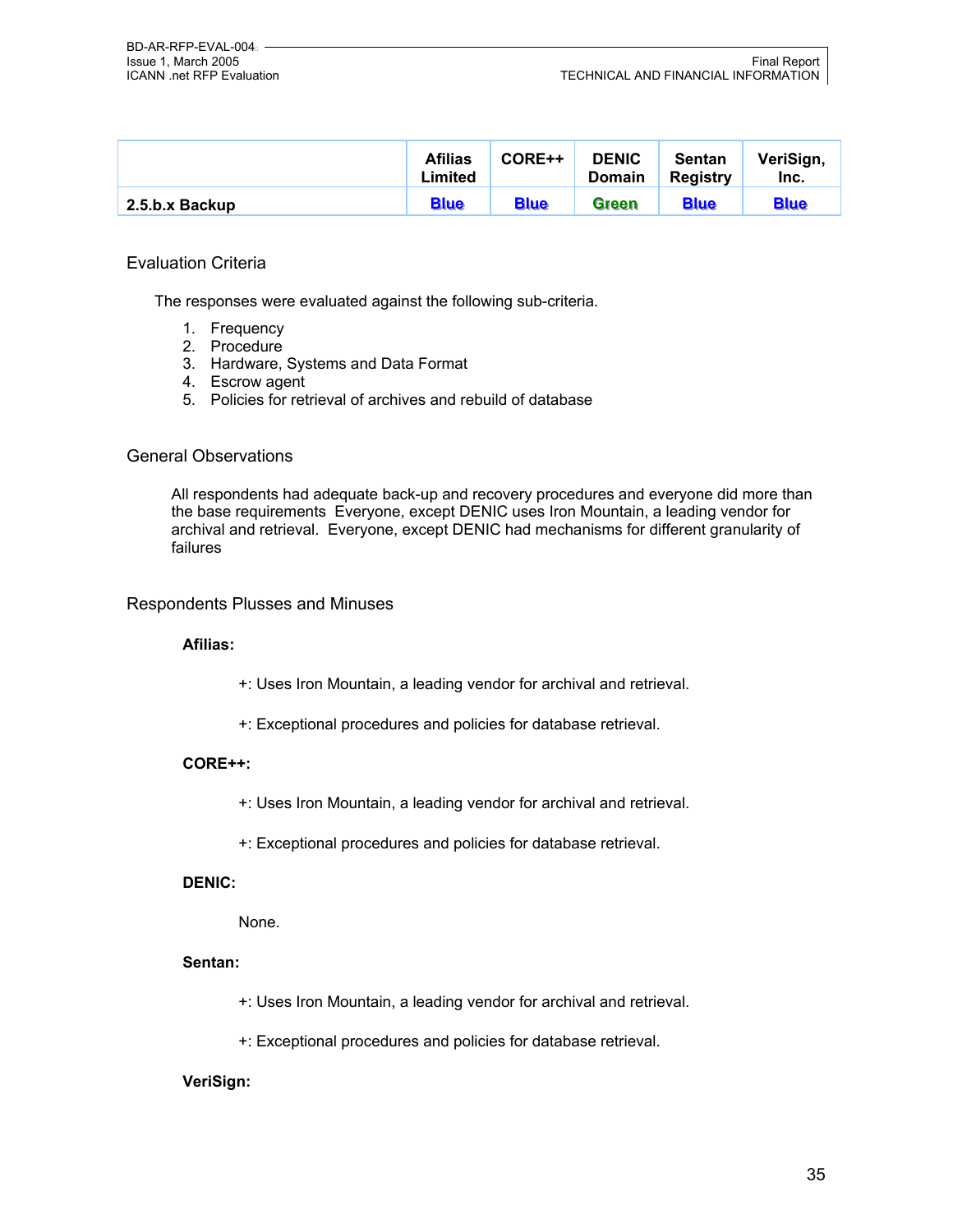- +: Uses Iron Mountain, a leading vendor for archival and retrieval.
- +: Exceptional procedures and policies for database retrieval.

### **2.5.12 Escrow**

**RFP Criteria**: Describe arrangements for data escrow, or equivalent data backup security, data formats, insurance arrangements and backup plans for data recovery

#### Ranking at a glance

|                 | <b>Afilias</b><br>Limited | CORE++ | <b>DENIC</b><br><b>Domain</b> | Sentan<br><b>Registry</b> | VeriSign,<br>Inc. |
|-----------------|---------------------------|--------|-------------------------------|---------------------------|-------------------|
| 2.5.b.xi Escrow | <b>Green</b>              | Green  | <b>Green</b>                  | <b>Green</b>              | <b>Green</b>      |

#### Evaluation Criteria

The responses were evaluated against the following sub-criteria.

- 1. Describe arrangement for data escrow or equivalent data back-up security
- 2. Data Formats
- 3. Insurance Arrangements
- 4. Plans for recovery

#### General Observations

All respondents are tied. They all perform tasks adequately in these criteria

#### Respondents Plusses and Minuses

None.

#### **2.5.13 Publicly Accessible WHOIS Service**

**RFP Criteria**: Publicly accessible WHOIS service. Address software and hardware, connection speed, search capabilities and coordination with other WHOIS systems. Frequency of WHOIS updates, availability and processing times. Identify whether you propose to use a "thick" registry model or "thin" registry model, and explain why you believe your choice is preferable.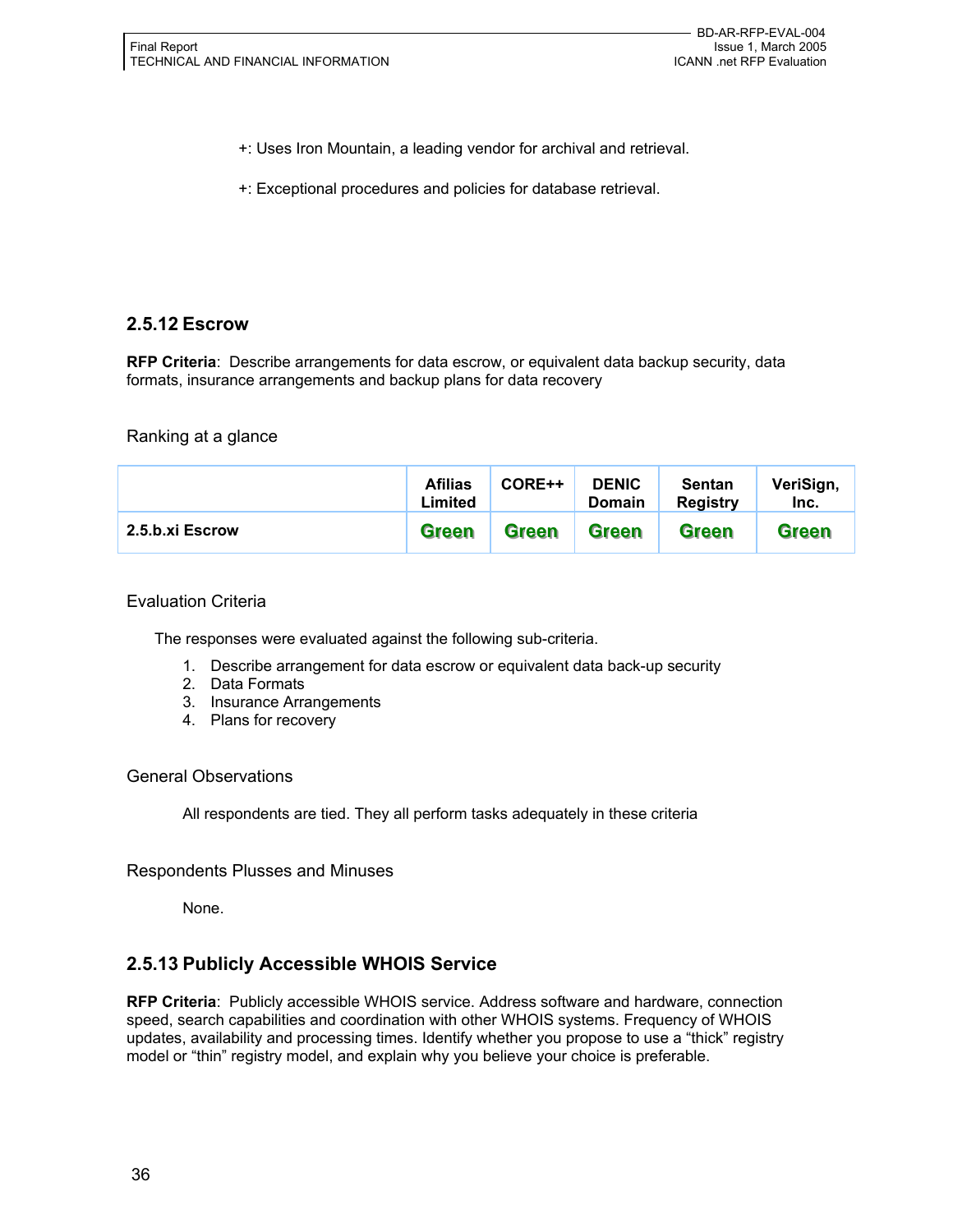#### Ranking at a glance

|                                                       | <b>Afilias</b><br>Limited | CORE++       | <b>DENIC</b><br><b>Domain</b> | <b>Sentan</b><br>Registry | VeriSign,<br>Inc. |
|-------------------------------------------------------|---------------------------|--------------|-------------------------------|---------------------------|-------------------|
| 2.5.b.xii Publicly Accessible WHOIS<br><b>Service</b> | <b>Green</b>              | <b>Green</b> | <b>Blue</b>                   | <b>Blue</b>               | <b>Green</b>      |

#### Evaluation Criteria

The responses were evaluated against the following sub-criteria.

- Explanation of software, hardware, connection speeds.
- **Explanation of availability and processing times**
- Explanation of thick/thin justification.
- Degree of search capabilities, support for basic to advanced queries.
- Degree of coordination with other WHOIS systems.
- Meets or exceeds standards in appendices O, P, Q.

#### General Observations

Afilias, CORE++, DENIC and Sentan describe near real-time updates of the WHOIS service. Sentan describes detailed searching capabilities. DENIC, Sentan and VeriSign describe sophisticated environments and capabilities.

#### Respondents Plusses and Minuses

#### **Afilias:**

+: SRS, Web and WHOIS distributed across 6 machines with instances of all on each.

+: Commercial DB. Design of thick model described.

+: High-performance system since their reported experience with .INFO and .ORG (< 100ms) is far better than the requirement of 800ms, and appears to be improving.

+: Provision for automatic rate limiting for heavy or malicious users.

#### **CORE++:**

**+:** Continuous updates and syncing to other servers.

#### **DENIC:**

- +: WHOIS availability of 99.99%, New WHOIS servers can be added at any time.
- +: Firmly believes the thick model to be superior to the thin model.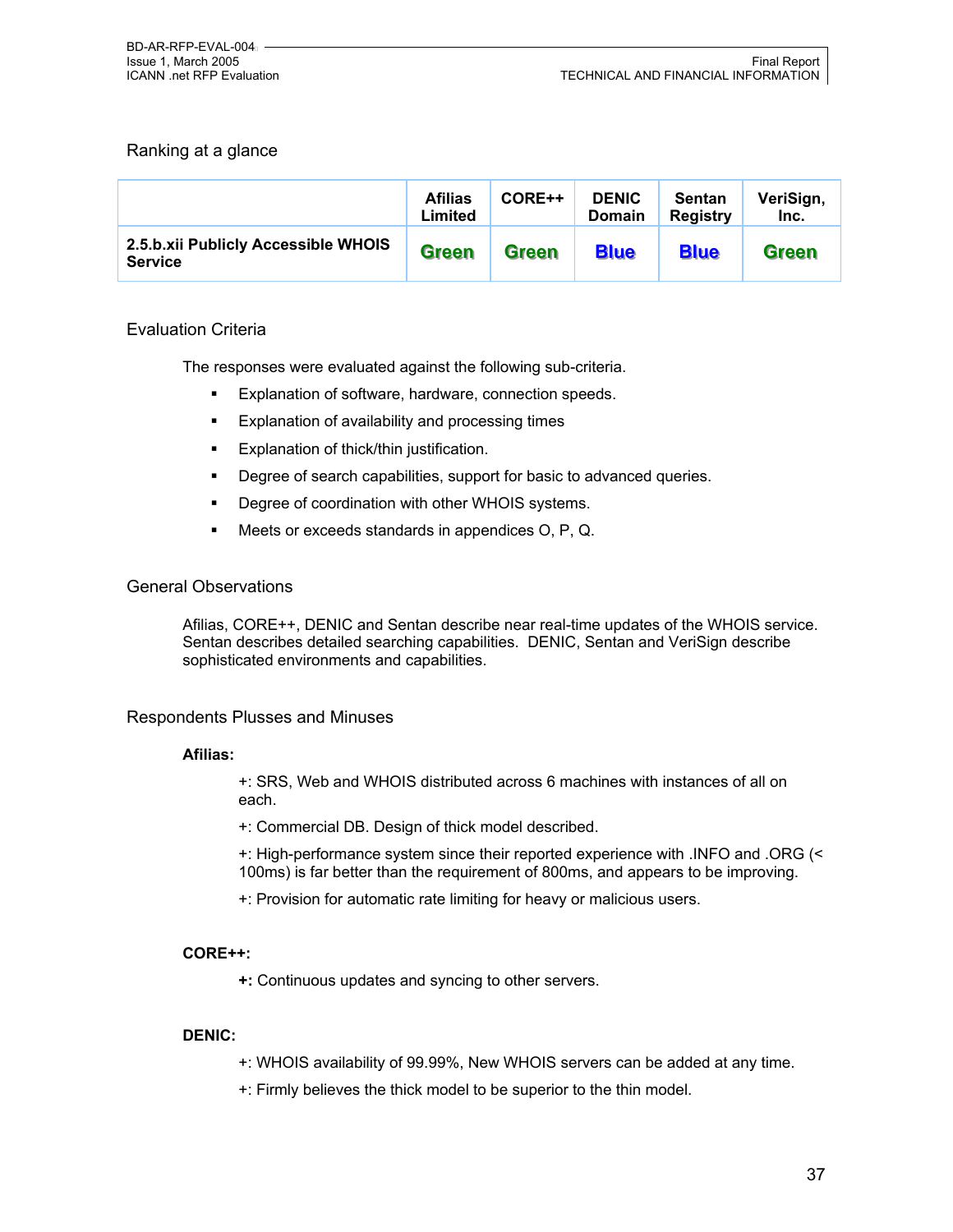+: Two step WHOIS procedure significantly reduces load on database. Status queries are answered in less than 100 milliseconds for more than 98% of all queries. These status queries represent about 85% of all WHOIS queries.

+: Domain queries are answered in less than 300 milliseconds. Commitment to work on WHOIS successor CRISP/IRIS.

+: Privacy flags to enable registrants to individually decide to which degree contact data will be made available. Query flags to choose character set, syntax for WHOIS requests with flags. Integration into the replication system ensures WHOIS data is availability in near real time with an average latency of few milliseconds and a maximum latency of one minute.

#### **Sentan:**

+: SW, HW, Connection speed, Choice of Thick model, availability, all well defined.

+: History of near real-time dynamic updates and no outages.

+: Accommodate thin, thick, or modified thick models.

+: Optimized for speed using an in-memory database. Architecture developed to exceed NeuLevel's current .BIZ SLA of 95% of all queries responded to in less than 1.5 seconds.

+: Built-in support for IDN. Onscreen keyboard to assist users in typing Unicode characters. Translation of WHOIS website into 9 languages. Unicode to Punycode and Punycode to Unicode translator.

+: Strong proponent of the thick model, detailed multi-point explanation of pros and cons. Commit to deploy IRIS. Near real time updates.

#### **VeriSign:**

- +: High performance design.
- +: WHOIS software is written by VeriSign and is fully compliant with RFC 3912.
- +: 100 percent WHOIS availability

+: WHOIS response time is less than 5 milliseconds for 95 percent for all WHOIS queries.

+: Capacity of 2.6 billion queries per day, have seen query traffic as high as 60 million queries in a single day.

+: Database servers use five servers, in-memory database technology.

-: Frequency of updates is 2/day with commitment to increase to near-real-time. Has experience performing near real-time updates in the .name WHOIS service.

### **2.5.14 System Security and Physical Security**

**RFP Criteria:** 2.5.b.xiii: System security and physical security. Technical and physical capabilities and procedures to prevent system hacks, break-ins, data tampering and other disruptions to operations.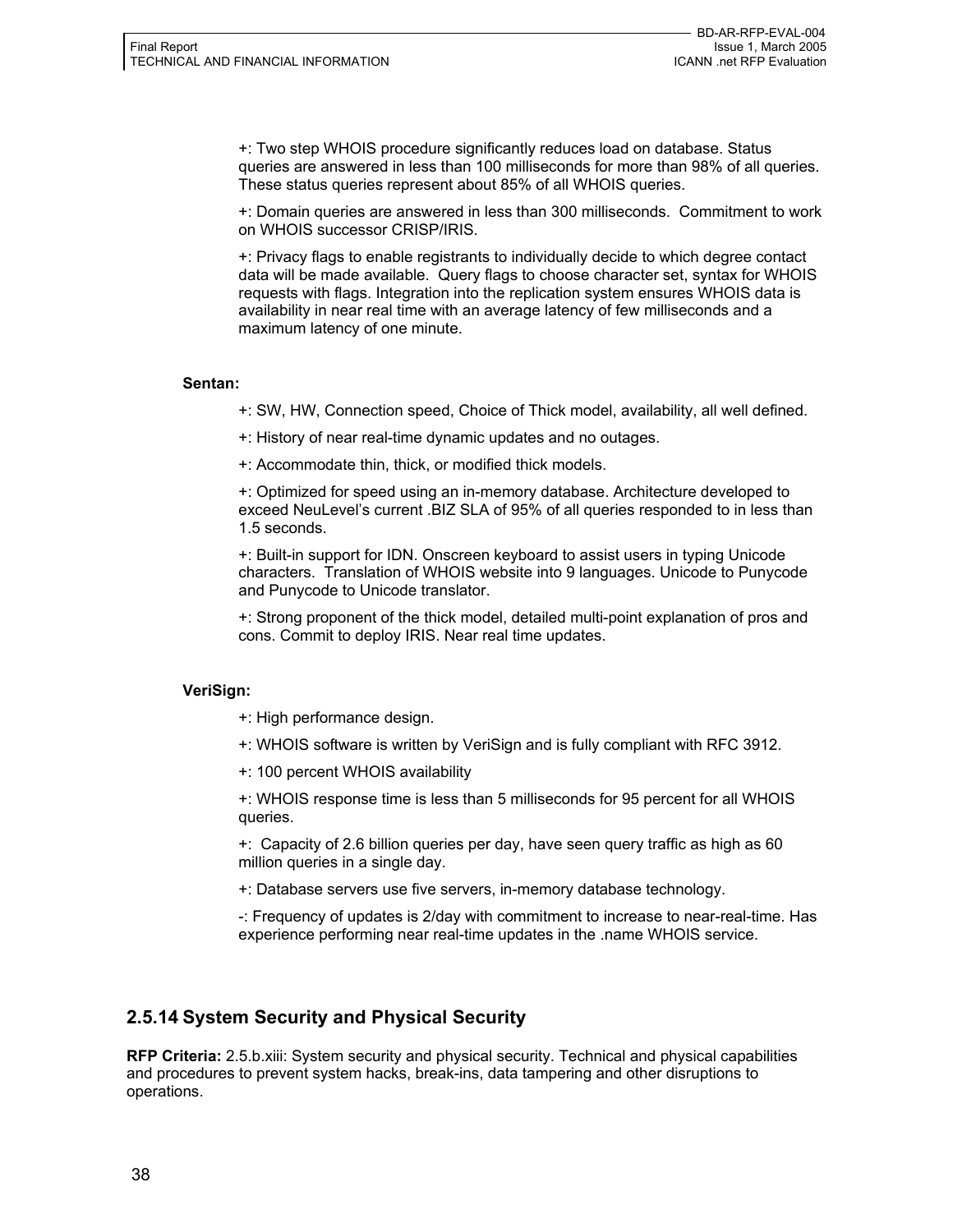The evaluation details for this RFP Criteria are outlined in section RFP Criteria 2.6.c: Security Environment

### **2.5.15 Peak capacities**

**RFP Criteria:** Technical capability for handling a larger-than-projected demand for registration or load. Effects on load on servers, databases, back-up systems, support systems, escrow systems, maintenance and personnel.

Ranking at a glance

|                           | <b>Afilias</b><br>Limited | CORE++      | <b>DENIC</b><br><b>Domain</b> | <b>Sentan</b><br>Registry | VeriSign,<br>Inc. |
|---------------------------|---------------------------|-------------|-------------------------------|---------------------------|-------------------|
| 2.5.b.xiv Peak capacities | <b>Green</b>              | <b>Blue</b> | <b>Blue</b>                   | <b>Blue</b>               | <b>Blue</b>       |

#### Evaluation Criteria

The responses were evaluated against the following sub-criteria.

- Define peak capacities for .NET registrations, transactions, and DNS queries.
- Describe ability of system to handle peak capacities. (peak capacities should be significantly more than those described in 2.5.b.iii (Operational Scalability).

#### General Observations

All but one respondent did a very good job of describing their ability to handle peak capacities significantly more than required. Apart from providing quantitative estimates of peak capacity, they also provided details of mechanisms for handling the estimated peak capacity.

Afilias provided definitions of anticipated demand. But their approach for handling peak capacities seemed to involve proactive monitoring of systems to maintain their average load below specific levels. Details of peak capacity of their system were not clearly provided.

#### Respondents Plusses and Minuses

None.

#### **2.5.16 System reliability**

**RFP Criteria:** Define, analyze and quantify quality of service.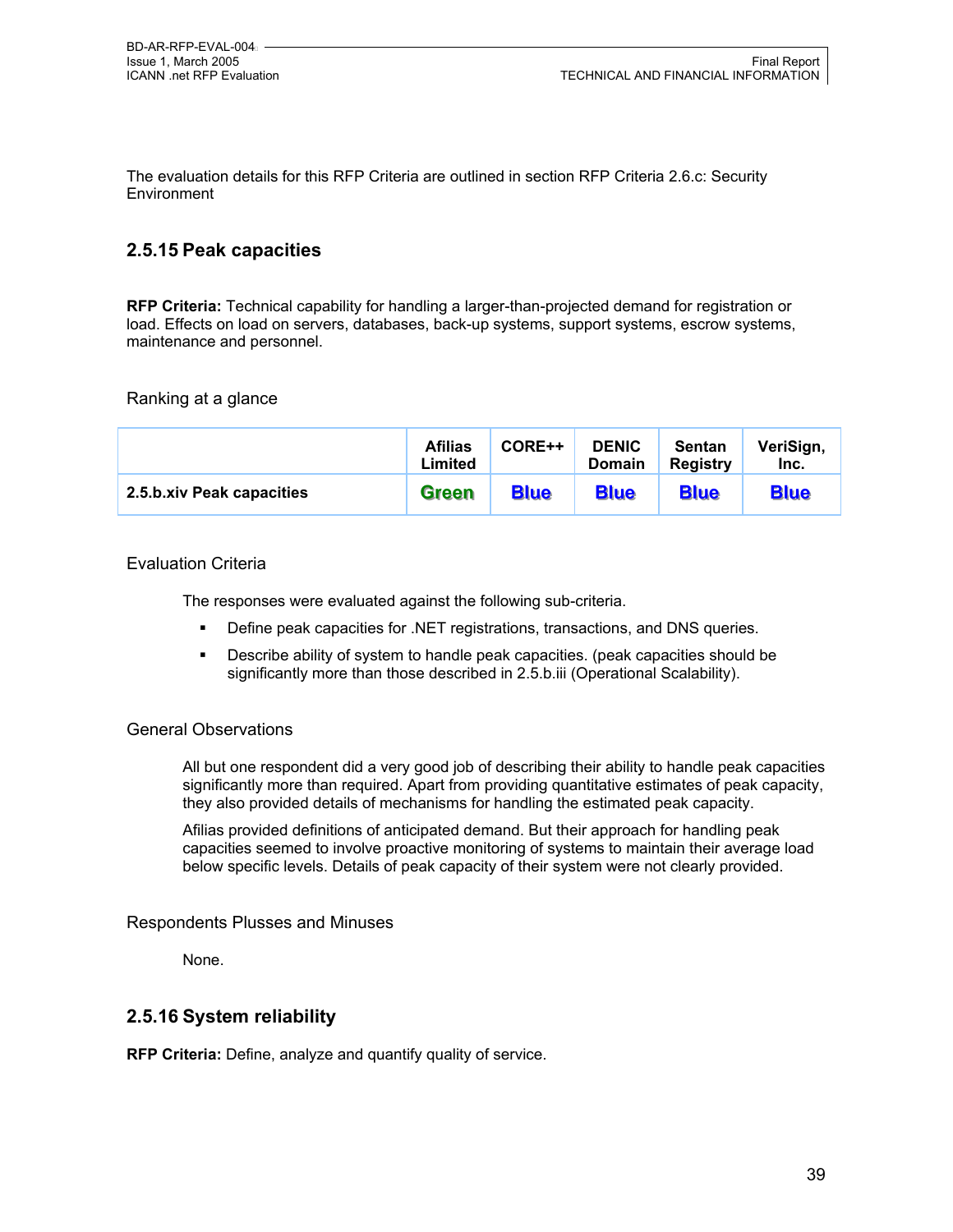#### Ranking at a glance

|                             | <b>Afilias</b><br>Limited | CORE++       | <b>DENIC</b><br><b>Domain</b> | Sentan<br>Registry | VeriSign,<br>Inc. |
|-----------------------------|---------------------------|--------------|-------------------------------|--------------------|-------------------|
| 2.5.b.xv System reliability | <b>Green</b>              | <b>Green</b> | <b>Green</b>                  | <b>Green</b>       | <b>Green</b>      |

#### General Observations

All respondents did a good job of clearly defining specific reliability metrics, software processes, and testing tools that are used to verify reliability metrics.

#### Respondents Plusses and Minuses

None.

### **2.5.17 System Outage Prevention**

**RFP Criteria:** 2.5.b.xvi: System outage prevention. Procedures for problem detection, redundancy of all systems, backup power supply, facility security and technical security. Outline the availability of backup software, operating system and hardware. Outline system monitoring, technical maintenance staff and server locations

The evaluation details for this RFP Criteria are outlined in section RFP Criteria 2.5.b.xviii: System Recovery Procedure.

### **2.5.18 Support for IDNs, IPv6, DNSSEC**

**RFP Criteria:** Ability to support current feature functionality of .NET (to the extent publicly or otherwise available to the vendor), including IDNs, support of IPv6, DNSSEC.

Ranking at a glance

|                                                     | <b>Afilias</b><br>∟imited | CORE++       | <b>DENIC</b><br><b>Domain</b> | Sentan<br><b>Registry</b> | VeriSign,<br>Inc. |
|-----------------------------------------------------|---------------------------|--------------|-------------------------------|---------------------------|-------------------|
| 2.5.b.xvii Support for IDNs, IPv6,<br><b>DNSSEC</b> | <b>Green</b>              | <b>Green</b> | <b>Green</b>                  | <b>Blue</b>               | <b>Blue</b>       |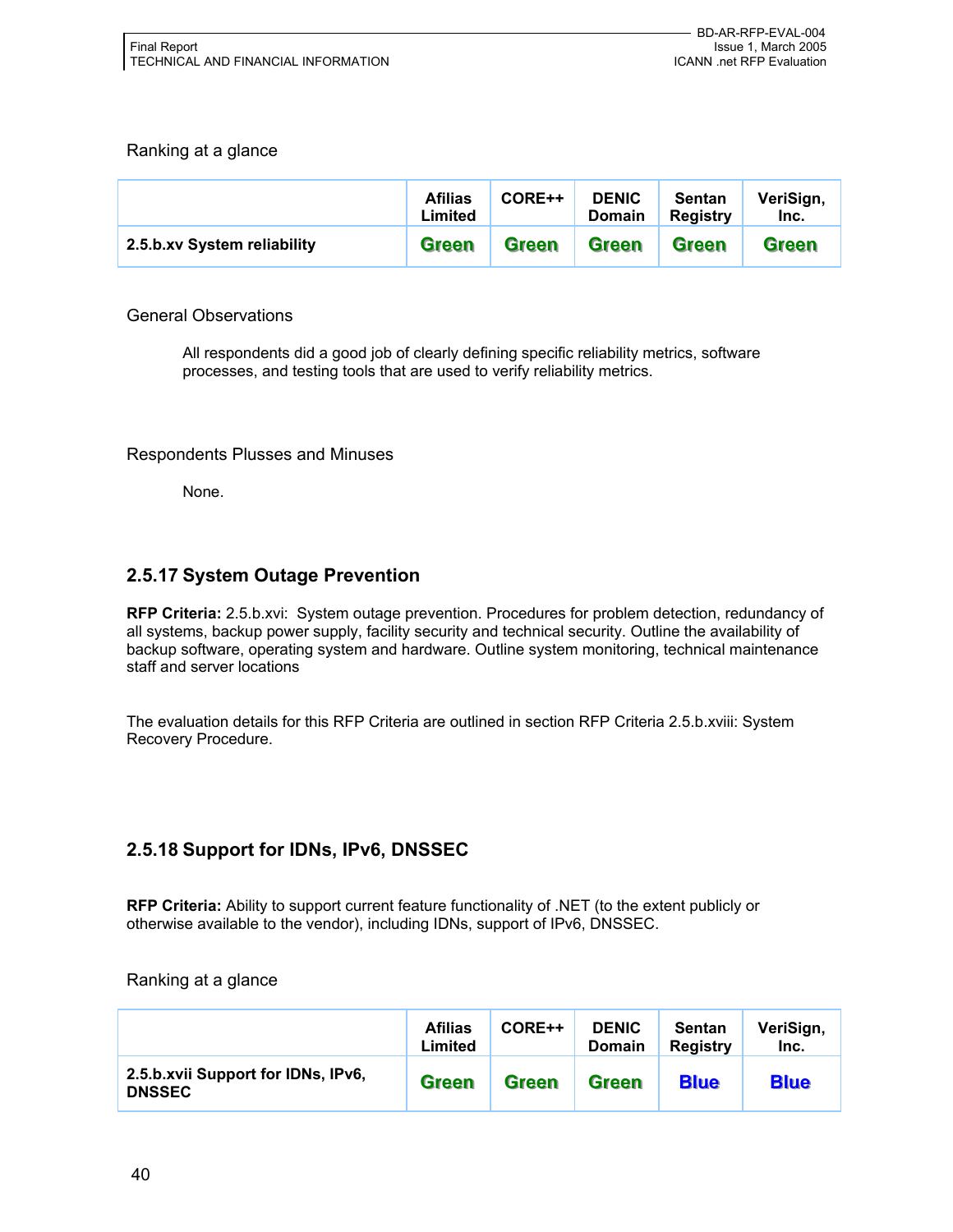#### General Observations

VeriSign supports all three features, i.e. IDN, IPv6, and DNSSEC. IDNs are supported by all the respondents. DENIC supports DNSSEC conceptually, but does not seem to have conducted trials in a production setting to gain experience. It does not have plans to setup a DNSSEC test-bed either.

#### Respondents Plusses and Minuses

**Afilias:** 

None.

**CORE++:** 

None.

#### **DENIC:**

None.

#### **Sentan:**

+Significant R&D investment in DNSSEC. Staff member one of originators for DNSSEC requirements. Trials underway.

#### **VeriSign:**

+: Supports IPv6 today, and making significant investments in DNSSEC.

#### **2.5.19 System Recovery Procedure**

**RFP Criteria:** 2.5.b.xviii: System recovery procedures: Procedures for restoring the system to operation in the event of a system outage, both expected and unexpected. Identify redundant/diverse systems for providing service in the event of an outage and describe the process for recovery from various types of failures. Describe the training of technical staff that will perform these tasks, the availability and backup of software and operating systems needed to restore the system to backup electrical power systems and the projected time for system restoration. Describe procedures for testing the process of restoring the system to operation in the event of an outage, the documentation kept on system outages and on potential system problems that could result in outages.

Ranking at a glance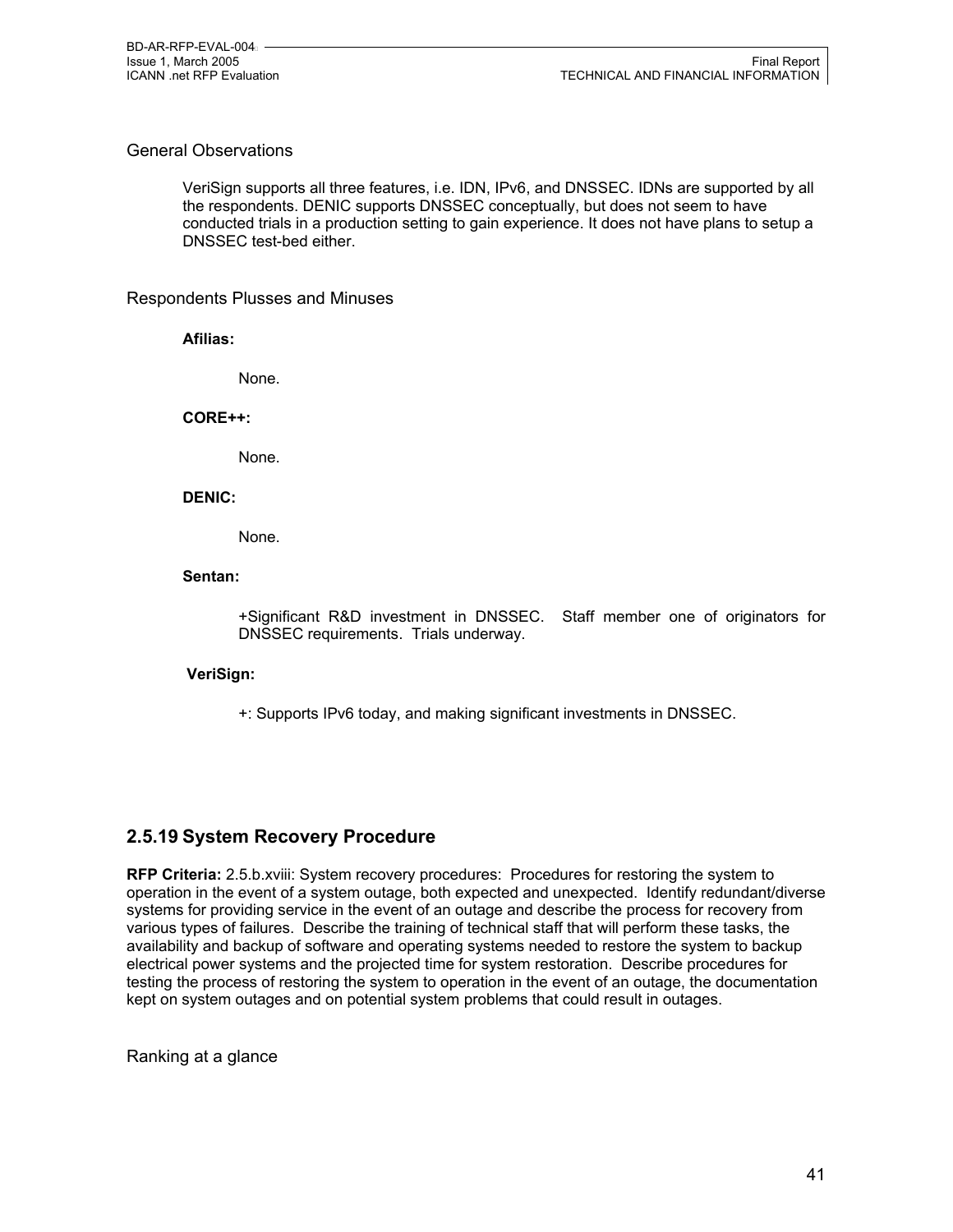|                                                                    | <b>Afilias</b><br>Limited | CORE++      | <b>DENIC</b><br><b>Domain</b> | Sentan<br><b>Registry</b> | VeriSign,<br>Inc. |
|--------------------------------------------------------------------|---------------------------|-------------|-------------------------------|---------------------------|-------------------|
| 2.5.b.xvi and 2.5.b.xviii Outage<br><b>Prevention and Recovery</b> | <b>Blue</b>               | <b>Blue</b> | <b>Blue</b>                   | <b>Blue</b>               | <b>Blue</b>       |

#### Evaluation Criteria

Given the close relationship between "System Outage Prevention" (2.5.b.xvi) and "System Recovery Procedures" (2.5.b.xviii), there is significant overlap between the sub-criteria used to evaluate both sections. The responses were evaluated against the following sub-criteria.

- System monitoring and proactive problem detection
- System redundancy approach
- Technical staff selection and training
- Geographic diversity of server sites
- System-restoration procedures
- Approach for testing system-restoration procedures
- Documentation on potential and actual system outages

#### General Observations

All vendors exceeded the evaluation criteria by providing details on how they would prevent outages whenever possible and recover from outages when they occur. All vendors have described a prevention/recovery plan that we believe would meet or improve upon the allowable system outage times described in Appendix D of the current .Pro registry agreement.

#### Respondents' Pluses and Minuses

#### **Afilias:**

+: Proven track record dealing with outages. Afilias successfully used its approach during the US power outages in 2003.

#### **CORE++:**

-: CORE++ describes what they *will* do, rather than what they have *already* done which is moderately risky.

#### **DENIC:**

+: DENIC has never needed to use its backup power system due to the high reliability of the power grid in Frankfurt.

-: Primary and secondary SRS sites located 275 miles apart.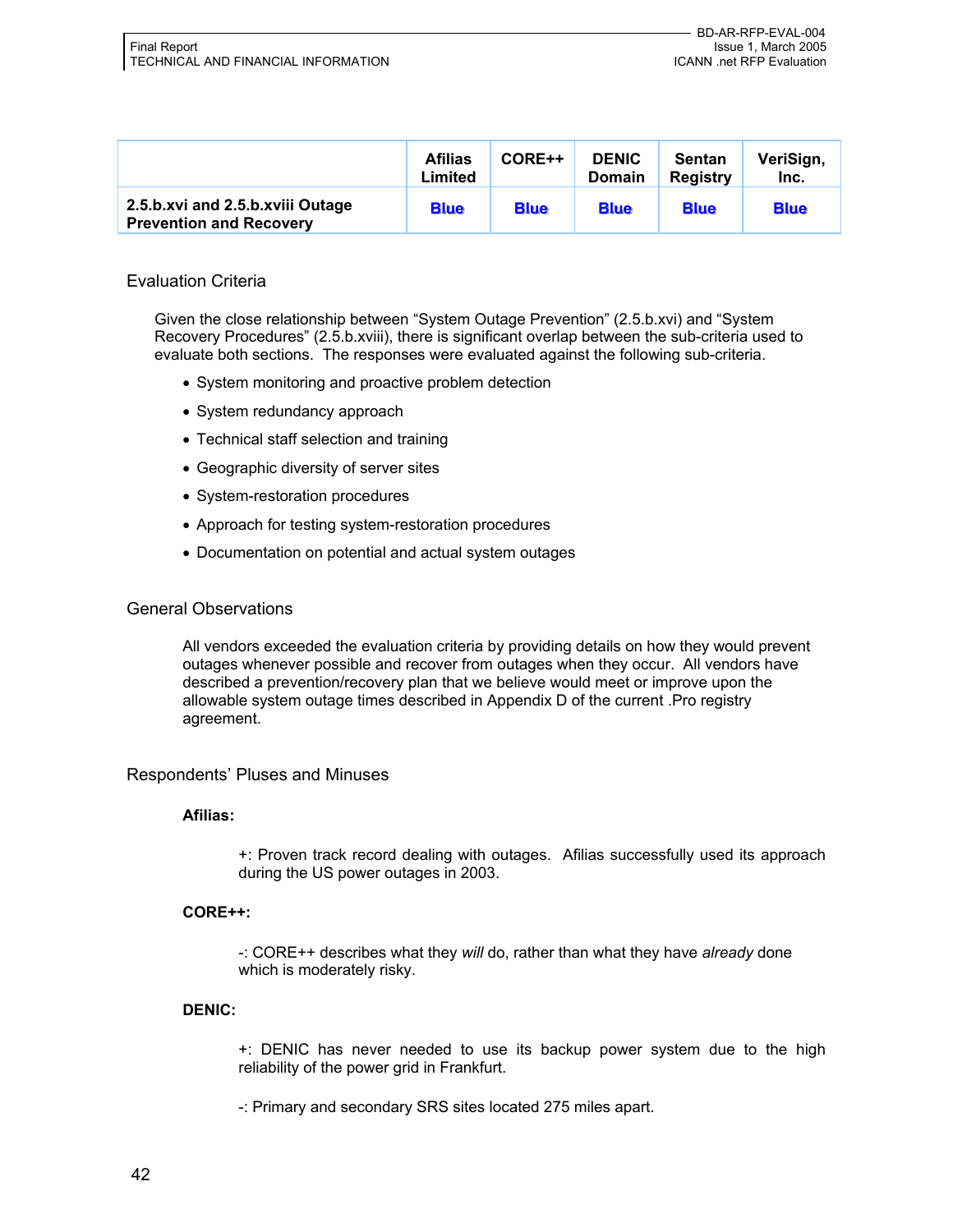#### **Sentan:**

**-:** Sentan/NeuLevel addressed our concern regarding having a primary and backup SRS within 400 miles of each other, and a third site in Japan which can be activated in 24 hours. Nevertheless, we still believe that the greater geographic distribution of some of the other vendors is better than the Sentan/NeuLevel approach.

#### **VeriSign:**

+: VeriSign has operated a highly available service for some years.

### **2.5.20 Technical and Other Support**

**RFP Criteria:** Technical and other support. Support for registrars and for Internet users and registrants. Describe technical help systems, personnel accessibility, web-based, telephone and other support services to be offered, time availability of support and language-availability of support. Ability to support new and emerging technologies.

#### Ranking at a glance

|                                                 | <b>Afilias</b><br>Limited | CORE++ | <b>DENIC</b><br><b>Domain</b> | Sentan<br><b>Registry</b> | VeriSign,<br>Inc. |
|-------------------------------------------------|---------------------------|--------|-------------------------------|---------------------------|-------------------|
| 2.5.b.xix Technical and Other<br><b>Support</b> | Green                     | Green  | <b>Green</b>                  | <b>Blue</b>               | Green             |

#### Evaluation Criteria

The responses were evaluated against the following sub-criteria.

- Description of technical help systems including web-based, telephone and other support services
- Time availability, personnel accessibility and language availability
- Support for new and emerging technologies

#### General Observations

Sentan describes a significant help organization and its participation in support of emerging technologies and is in first place. VeriSign also provides significant help support and is in second place. Afilias and DENIC meet the basic requirements and are tied for third. CORE provided minimal details on how they will support registrants and Internet users, and is in fifth place.

#### Respondents Plusses and Minuses

#### **Afilias:**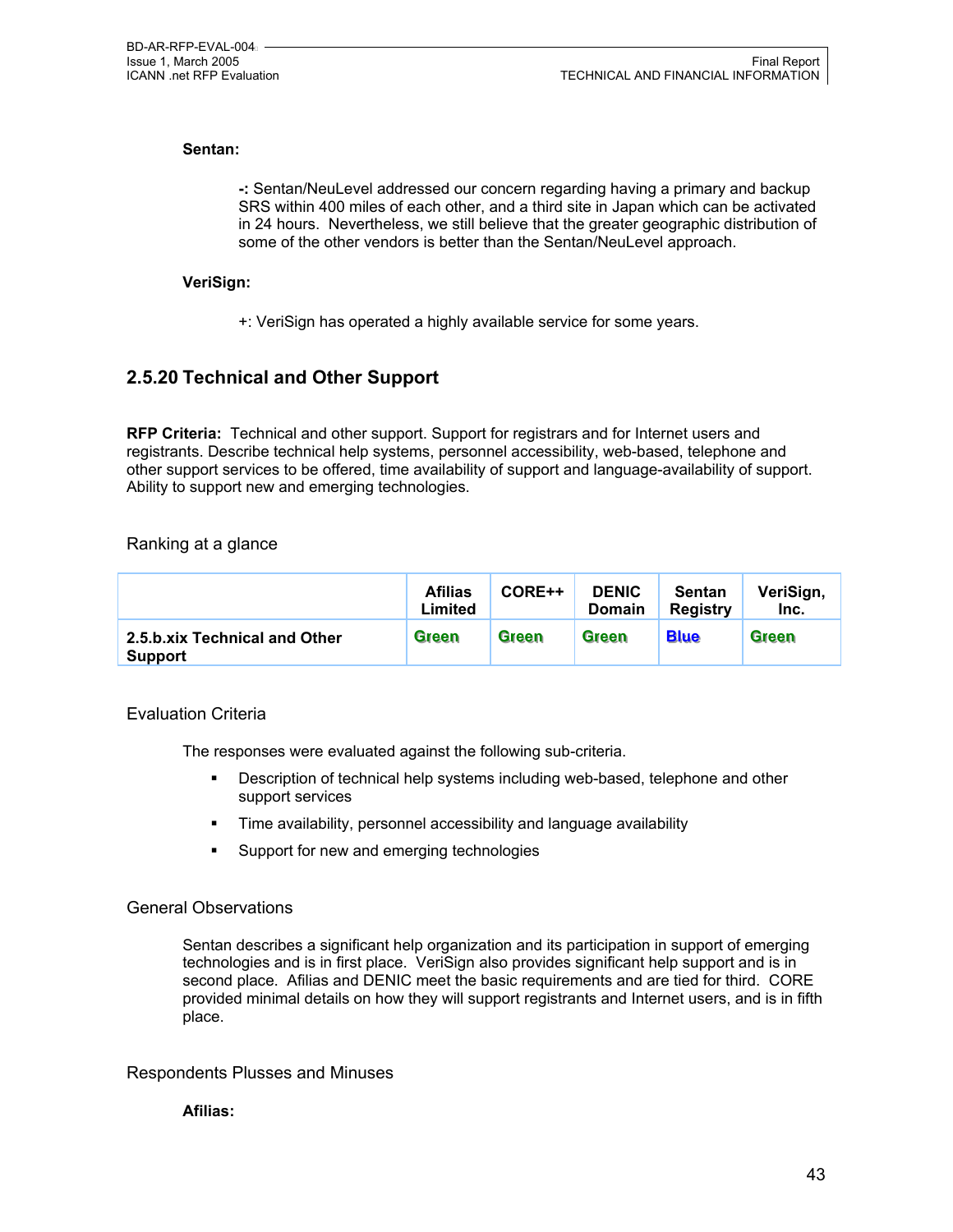-: Currently both customer and technical support are provided to registrars in English only.

+: Selected a partner to provide technical and customer support in the following languages: English, Chinese (Cantonese and Mandarin), French, German, Hindi, Italian, Japanese, Korean, Russian and Spanish.

+: Planned outages and maintenance announced at least seven days prior to the scheduled date.

+: When new and emerging technologies are launched, Afilias disseminates communications to Customer and Technical Support Group to allow them to assist registrars.

+: Before a registrar is allowed to join the live Shared Registry System it must first pass Operational Test and Evaluation (OT&E) certification to verify the correct operation of a registrar's client system. Provides a Registrar Tool Kit.

#### **CORE++:**

-: Minimal description of help procedures, especially for registrants and Internet users.

+: Three shifts provide 24 x 7 x 365 coverage. Three support centers at three different locations. Languages available are Portuguese and Spanish, Korean, Chinese and Japanese.

+: Will establish an operational test-and-evaluation facility that will be available 24 x 7 x 365 for registrars to test their client system.

+: Major SRS upgrades are installed on the OT+E system before being deployed on the production system.

#### **DENIC:**

+: Good language coverage in the registry website (Arabic, Chinese, English, French, German, Spanish).

+: 365 x 24 x7 support in English, 14 hr/day German, several callback languages available.

+: Test environment available free to registrars, provides a registrar toolkit. Regularly organizes events with a focus on information exchange: Technical Registrar Meetings, Registrar Advisory Councils.

#### **Sentan:**

+: Very detailed and well-thought-out support infrastructure. 3-tier support with all tiers available 365/24/7.

+: Extensive accommodation for multiple languages including CSRs, web. WHOIS and web content in multiple languages, live chat and telephone translation service with 100 language support.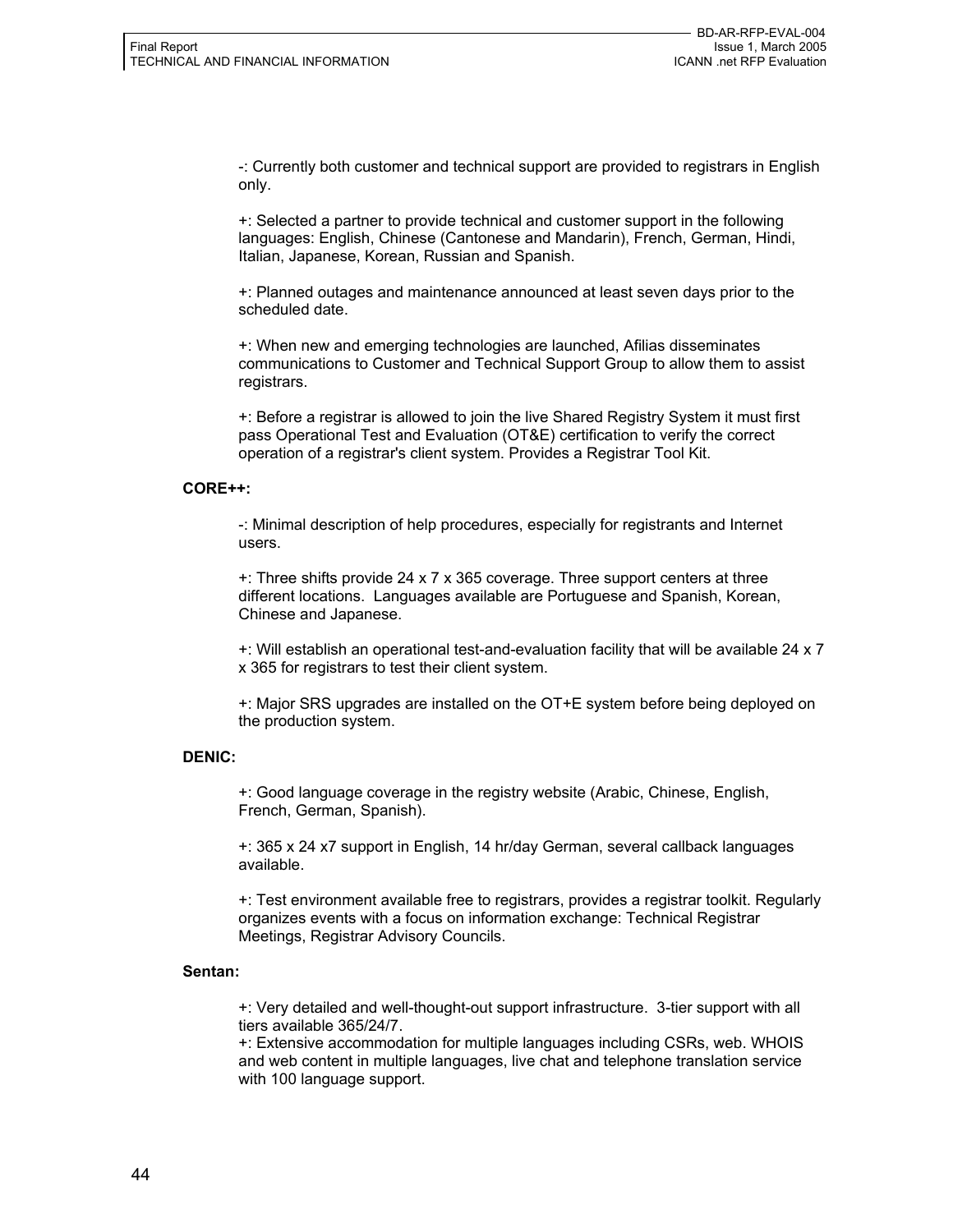+: Web portal for registrars including registrar administration tool, ad hoc reporting, automated registry-registrar messaging, etc. with access controlled via hardware SecurID and encryption of data traffic.

+: Direct support in call centers for Chinese, French, German, Italian, Japanese, Korean, and Spanish. Convincing outline of support for steering registrants to the proper help entity. Extensive description of support of new technologies.

#### **VeriSign:**

+: 365x24x7 availability, support offices around the world, multiple languages spoken by support staff (including Farsi) and available on websites and portal.

+: Language service for translation of less common languages.

+: EPP and IDN software development kits available.

+: Red Herring top 100 Innovator award for development of ATLAS.

+: Active participation in industry events and workshops, conducts seminars and webinars.

## **2.6 Security and Stability**

**RFP Criteria:** *The entity chosen to operate the .NET registry must: (i) maintain .NET registry functions efficiently and reliably, (ii) demonstrate disaster recovery capability and (iii) deliver high quality of service for all .NET users worldwide. Providing documentation for procedures insuring a very high level of security and stability is an absolute criterion.* 

All vendors met the absolute criterion of "providing documentation for procedures insuring a very high level of security and stability," and received green rankings. The sections below discuss the relative criteria.

### **2.6.1 Provision for Registry Failure**

**RFP Criteria:** Describe in detail how you would assure continuity of operations in the event of operational failure of the registry and make provision for contingencies and a failsafe back-up plan. A commitment to provide ICANN with escrowed data, in and of itself, will not satisfy the absolute criterion.

Ranking at a glance

|  | CORE++<br><b>Afilias</b><br>∟imited | <b>DENIC</b><br>Domain | <b>Sentan</b><br><b>Registry</b> | VeriSign,<br>Inc. |
|--|-------------------------------------|------------------------|----------------------------------|-------------------|
|--|-------------------------------------|------------------------|----------------------------------|-------------------|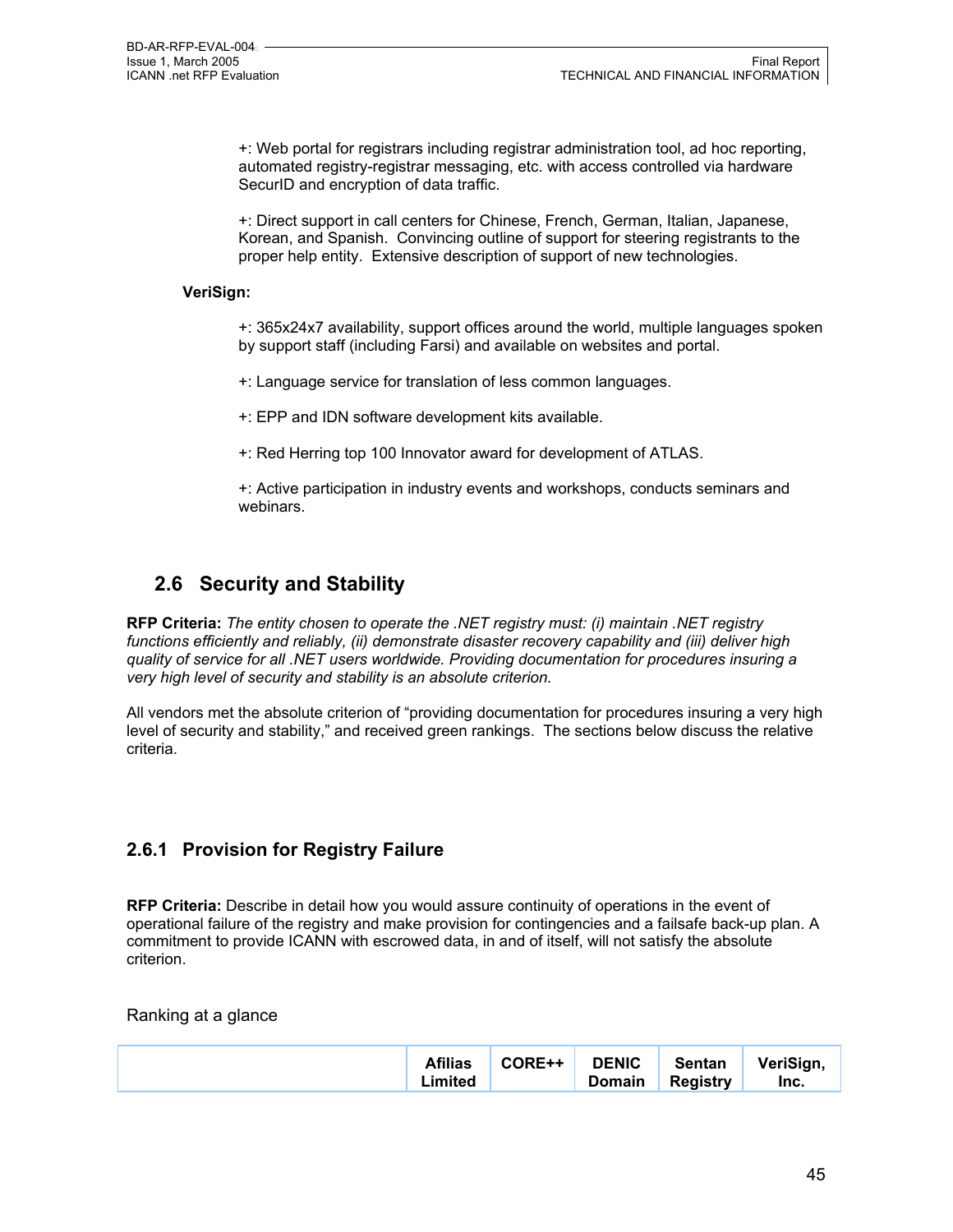| 2.6.a Provision for Registry Failure |  | Green Green Green Green |  |  | <b>Blue</b> |
|--------------------------------------|--|-------------------------|--|--|-------------|
|--------------------------------------|--|-------------------------|--|--|-------------|

#### Evaluation Criteria

The responses were evaluated against the following sub-criteria.

- Overall disaster-recovery approach
- Approach to escrowing registry data
- Approach for ensuring continuity of operations in the event of a major operational failure
- Management approach to disaster recovery
- Technical approach to disaster recovery

#### General Observations

All vendors met or exceeded the evaluation criteria by providing details on how they would deal with the technical failure of their registry. (Business failures were addressed in Section 2.6.b and security issues were addressed in 2.6.c). Responses to this section are related to information provided in many 2.5.b subsections. Some vendors provided significantly more detail than others, however, allowing some differentiation of the scores.

#### Respondents' Pluses and Minuses

#### **Afilias:**

+: Superior approach to managing registry failure (needs support).

#### **CORE++:**

-: Limited detail provided.

#### **DENIC:**

-: Approach to geographic diversity slightly risky due to proximity of primary and backup sites.

#### **Sentan:**

-: Approach to geographic diversity slightly risky due to proximity of primary and backup sites.

#### **VeriSign:**

+: Comprehensively describes the processes for recovery from various registry failures.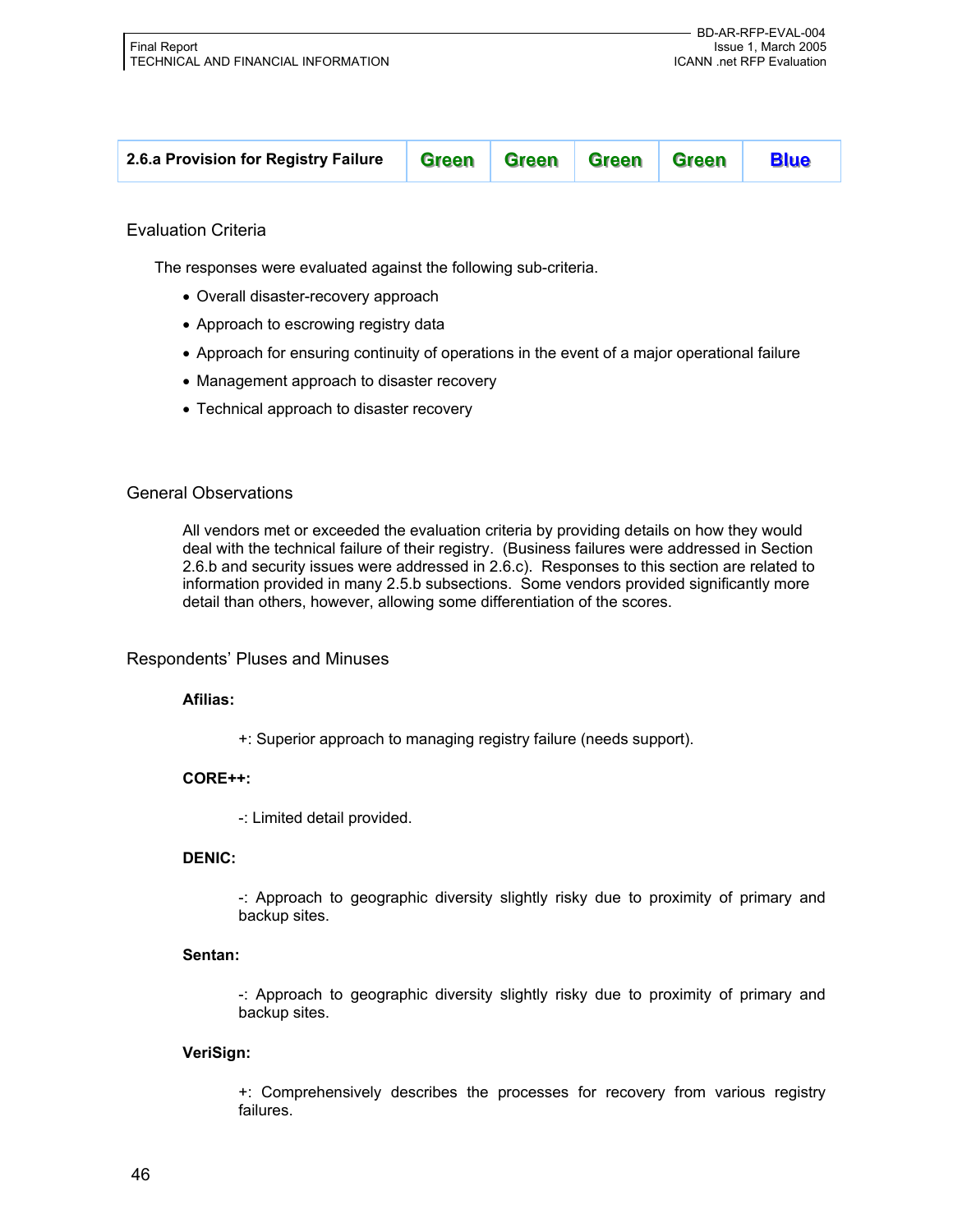## **2.6.2 Provision for Business Failure**

**RFP Criteria**: Provision for Business Failure. Describe in detail what advance arrangements you will

implement to ensure that, if your operation of the .NET registry becomes financially non-viable, the registry operations will be quickly, smoothly and efficiently transferred to another operator so as to minimize disruption of the registry functions.

#### Ranking at a glance

|                                      | <b>Afilias</b><br>Limited | CORE++       | <b>DENIC</b><br><b>Domain</b> | <b>Sentan</b><br>Registry | VeriSign,<br>Inc. |
|--------------------------------------|---------------------------|--------------|-------------------------------|---------------------------|-------------------|
| 2.6.b Provision for Registry Failure | <b>Green</b>              | <b>Green</b> | <b>Green</b>                  | <b>Green</b>              | <b>Blue</b>       |

#### Evaluation Criteria

The responses were evaluated against the following sub-criteria.

- Cash reserves and other financial contingencies
- Transition planning in the event of business failure
- Approach for code and data to facilitate transition in the event of business failure
- Management approach to transition in the event of business failure
- Technical approach to transition in the event of business failure

#### General Observations

All vendors provided sufficient information to demonstrate a viable approach to transitioning their registry operation in the event of a business failure.

#### Respondents' Pluses and Minuses

**Afilias:** 

None.

**CORE++:** 

None.

**DENIC:** 

None.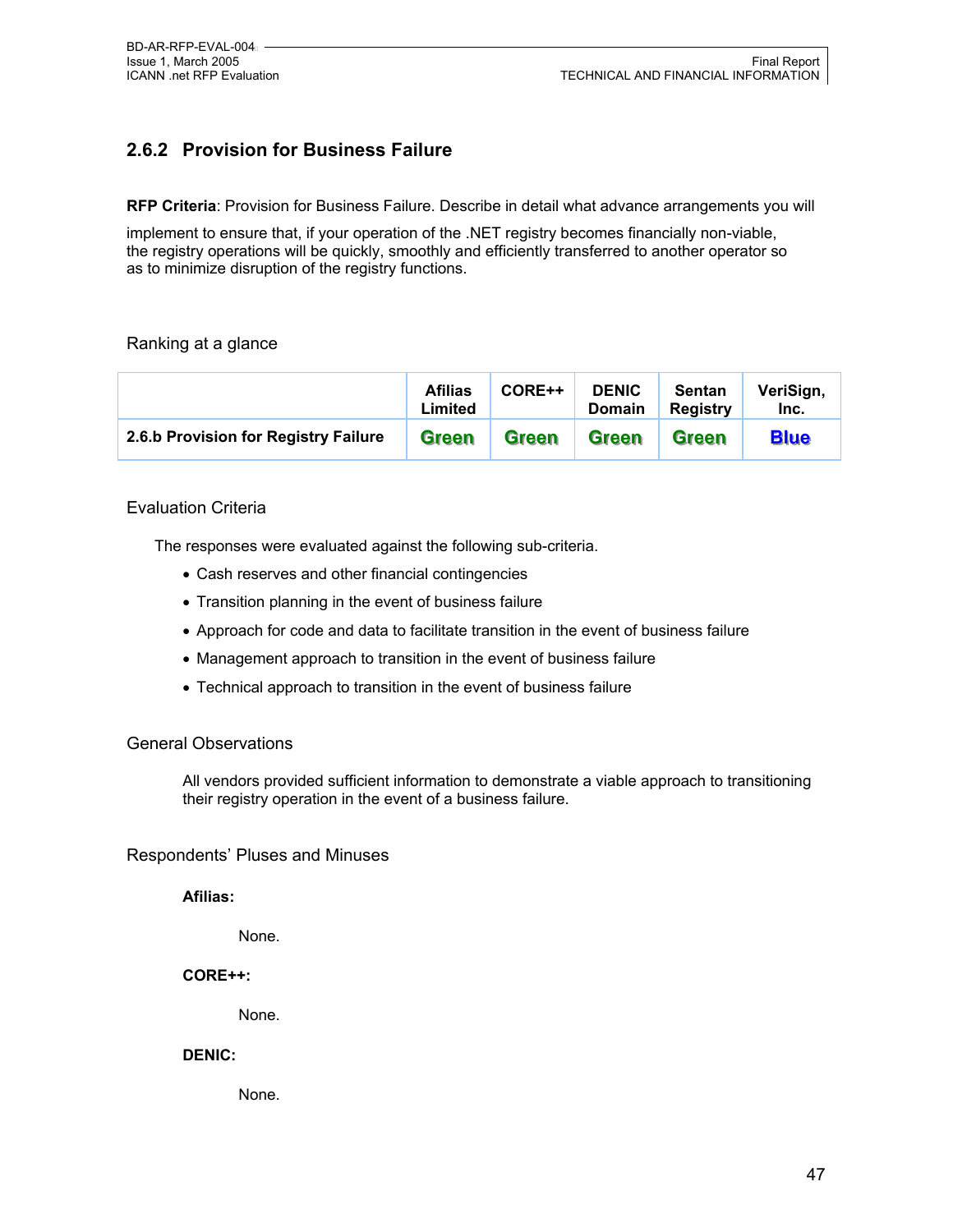#### **Sentan:**

None.

#### **VeriSign:**

+: VeriSign financial status. Details are proprietary and are available to ICANN.

+: VeriSign is the only vendor who has already transitioned a registry that it previously operated to a different registry operator (i.e., the .org transition).

+: VeriSign noted in its response to the preliminary report that as a publicly traded company, its "financial systems are designed to meet the rigorous requirements and disclosure policies required by the United States Securities and Exchange Commission as well as other applicable laws, specifically the Sarbanes-Oxley requirements." The evaluators note that meeting Sarbanes-Oxley requirements necessitate a higher level of standard in the area of access controls and security measures for financial applications.

## **2.6.3 Security**

**RFP Criteria** 2.6.c: Describe in detail your arrangements to provide a secure environment in which the registry infrastructure is to be operated.

Ranking at a glance

|                               | <b>Afilias</b><br>Limited | CORE++       | <b>DENIC</b><br><b>Domain</b> | <b>Sentan</b><br>Registry | VeriSign,<br>Inc. |
|-------------------------------|---------------------------|--------------|-------------------------------|---------------------------|-------------------|
| 2.6.c and 2.5.b.xiii Security | Green                     | <b>Green</b> | <b>Green</b>                  | <b>Green</b>              | <b>Blue</b>       |

#### Evaluation Criteria

The responses were evaluated against the following sub-criteria.

- Risk Management
- Security Controls
- Systems Development Lifecycle
- Certification and Accreditation
- System Security Plan
- Personnel Security
- Physical Protection
- Help-Desk
- Hardware and Software Maintenance
- Data Integrity
- Documentation
- Awareness, Training and Education
- Incident Response
- Identification and Authentication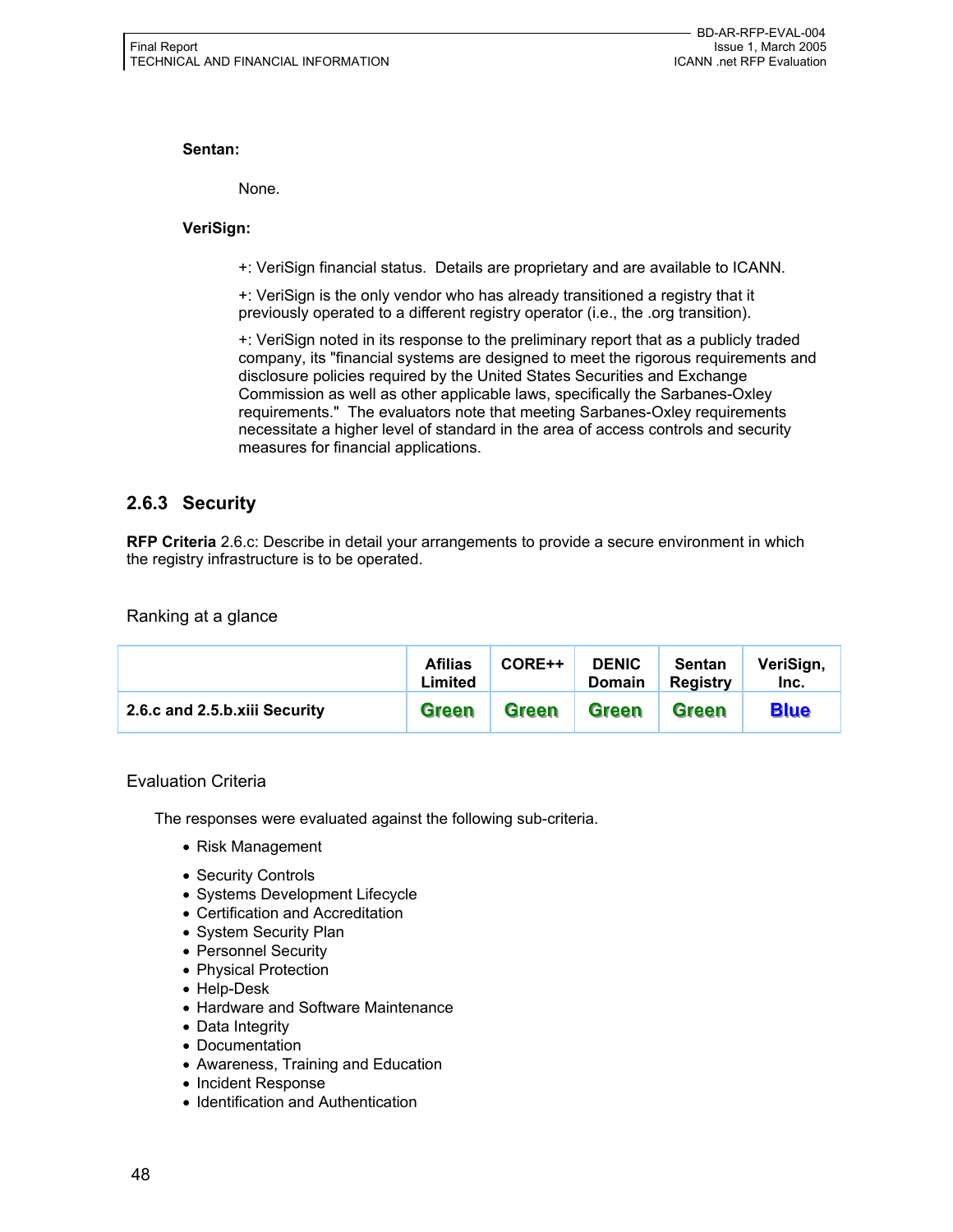BD-AR-RFP-EVAL-004

- Logical Access Controls
- Audit Trails
- Intrusion Detection Systems
- SSLv3 Support

#### General Observations

None.

#### Respondents' Pluses and Minuses

#### **Afilias:**

+: Top rating for 5 sub-criteria.

#### **CORE++:**

+: Top rating for 4 sub-criteria.

-: Poor rating on one criterion, even after response to the preliminary evaluation report.

#### **DENIC:**

+: Top rating for 5 sub-criteria.

#### **Sentan:**

+: Top rating for 8 of 18 sub-criteria.

#### **VeriSign:**

- +: Top rating for 13 of 18 sub-criteria.
- +: Original RFP response did not need to be augmented with additional information in response to the preliminary evaluation report.

## **2.7 Additional Relative Criteria**

**RFP Criteria**: The following are additional relative criteria: (i) the degree to which the vendor's proposal promotes competition in the registration of domain names, (ii) the degree to which an vendor's business model relies on multiple, rather than sole source, suppliers, to reduce the impact of failure by any one supplier, and (iii) the degree to which an vendor's proposal results in improved implementation of, and support for, GNSO policies, such as transfers and deletes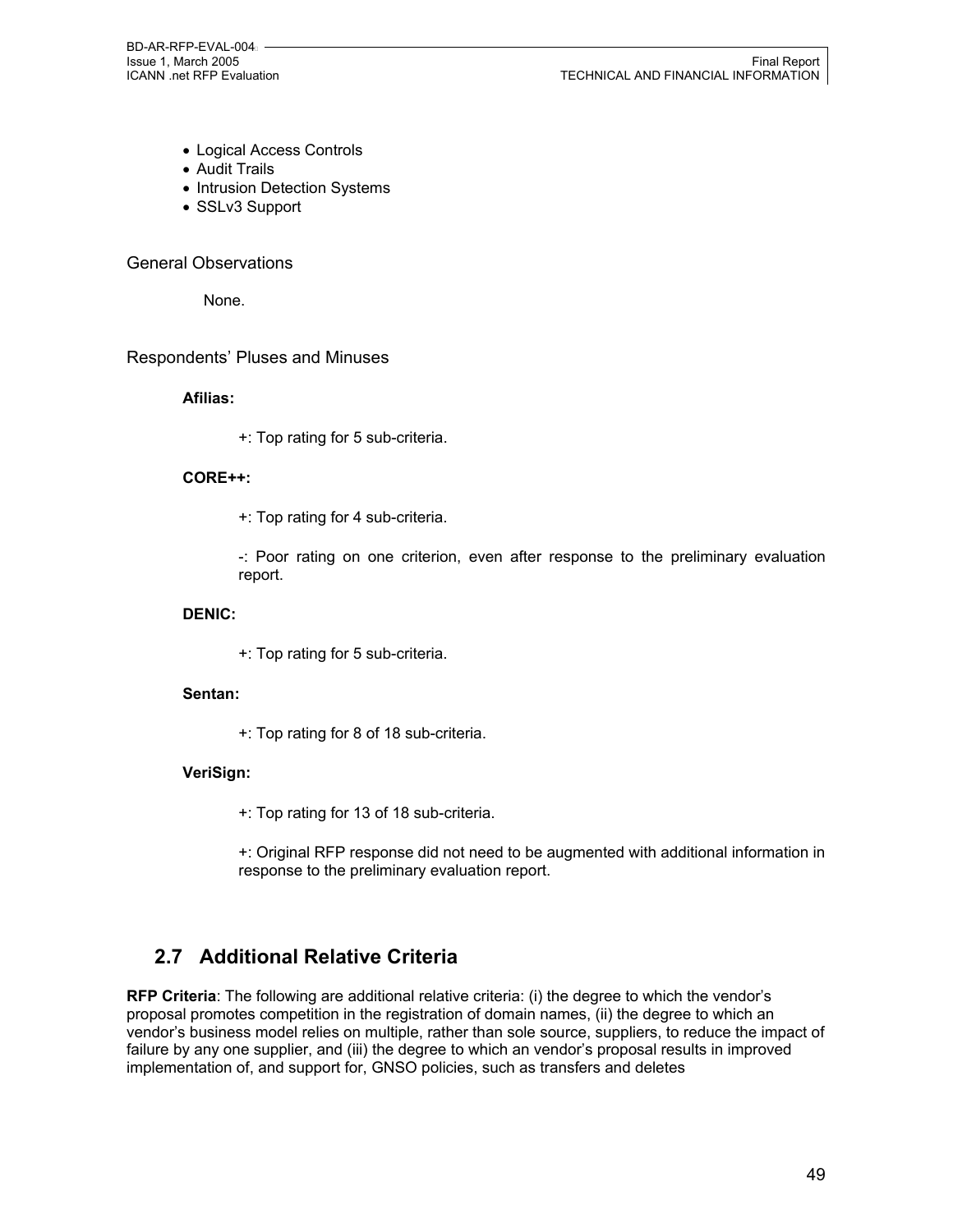#### Ranking at a glance

|                                   | <b>Afilias</b><br>Limited | CORE++       | <b>DENIC</b><br><b>Domain</b> | <b>Sentan</b><br>Registry | VeriSign,<br>Inc. |
|-----------------------------------|---------------------------|--------------|-------------------------------|---------------------------|-------------------|
| 2.7. Additional Relative Criteria | <b>Green</b>              | <b>Green</b> | <b>Green</b>                  | <b>Green</b>              | <b>Green</b>      |

#### Evaluation Criteria

The responses were evaluated against the following sub-criteria.

#### **(i) the degree to which the vendor's proposal promotes competition in the registration of domain names,**

- **Equitable / open access is provided to the registrars**
- Ease of market entry for registrars (breadth and depth of technical, marketing and/or business support provided to new registrars)
- Ease of use for registrar, for example, user friendly order systems
- Breadth and depth of service and help desk support
- National or regional distribution enhancements, for example, local language support
- R&D for example, innovations and developments in enhancements to DNS to facilitate growth
- Meeting previously unmet needs of the registrars or consumers
- Ease of domain name portability across registrars
- Technology transfer

#### **(ii) degree to which an vendor's business model relies on multiple, rather than sole source, suppliers, to reduce the impact of failure by any one supplier,**

- Who are the vendor's suppliers:
	- o Equipment
	- o People
	- o Services
		- Outsourced?
		- Availability of personnel
- What, if any, risk mitigation strategies have been developed to deal with the above?
- Are supply risks captured in the vendor's business continuity plans and or risk mitigation strategies
- See vendor's response to item 6, Security and Stability, "(a) Provision for Registry Failure. Describe in detail how you would assure continuity of operations"

#### **(iii) the degree to which an vendor's proposal results in improved implementation of, and support for, GNSO policies, such as transfers and deletes**

- What is the vendor's response to RFP Part 2, Item 1, "ICANN Policy Compliance" in which the respondent describes in detail its method for implementing ICANN's Inter-Registrar Transfer Policy.
- What is the vendor's response to RFP Part 2, Item 1, "ICANN Policy Compliance" in which the respondent describes how it will comply with ICANN's consensus policies?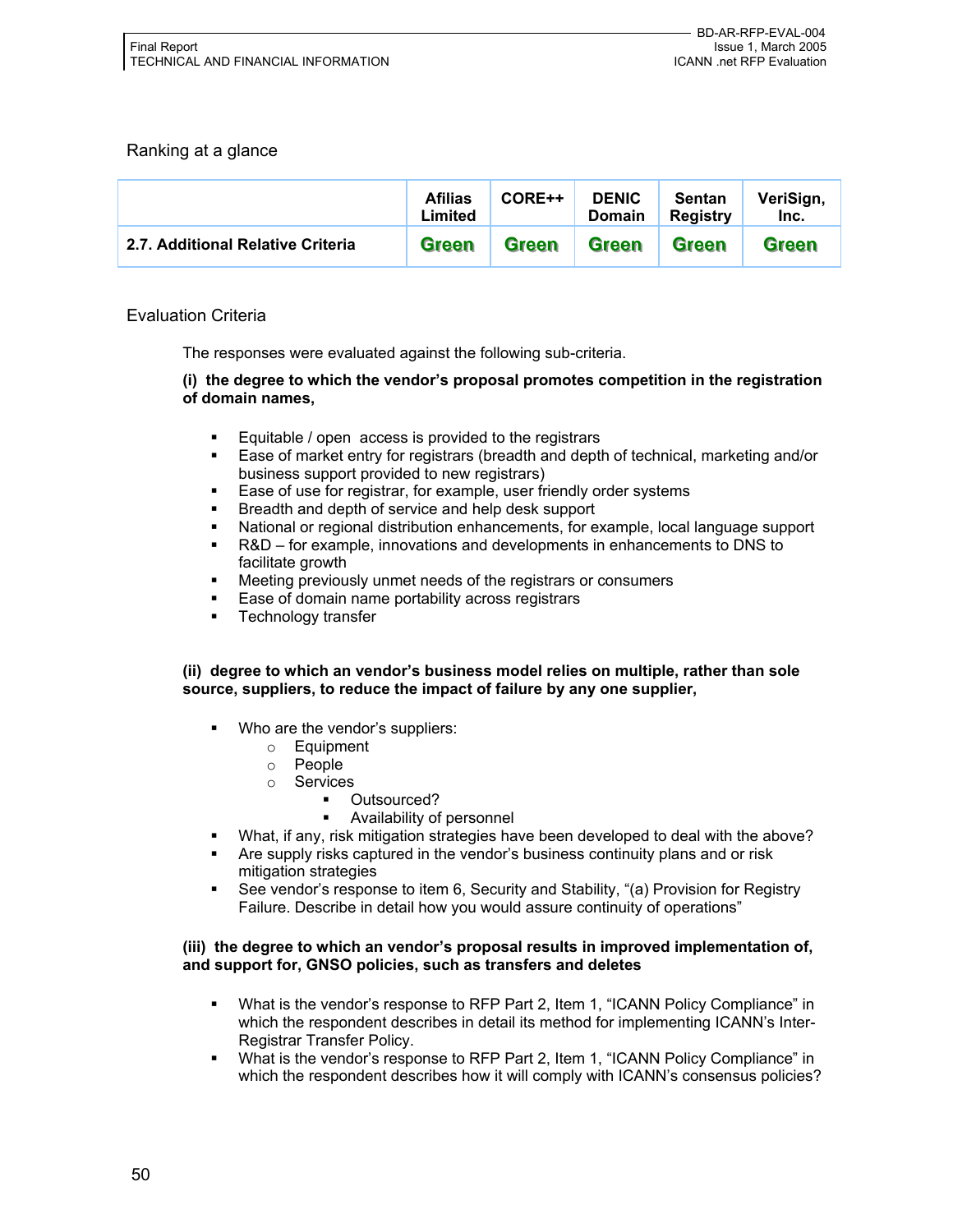- Review vendors comments in support GNSO Policies, as defined on the page http://gnso.icann.org/policies/ , specifically;
	- o **Issues Reports (Dispute Resolution and Privacy)**
		- Staff Manager's Issues Report on UDRP Review
		- **Staff Manager's Report on Privacy Issues Related to WHOIS**
	- o **Consensus Policies**
		- Transfers (Approved by ICANN Board 25 April 2003)
		- **WHOIS (Approved by ICANN Board 27 March 2003)**
		- Deletes (Approved by GNSO Council on 24 June 2003)
	- o **Implementations of New Consensus Policies**
		- WHOIS Data Reminder Policy (WDRP) (Notice given to registrars 16 June 2003)

#### General Observations

General observations and rankings are as follows:

For 2.7 all vendors provided satisfactory responses. Some distinguishing points are noted below.

(i) the degree to which the vendor's proposal promotes competition in the registration of domain names,

> All of the respondents provided satisfactory responses. Sentan and VeriSign's responses, however, stand out above the other three in that they provided more detail in how each one has specifically promoted competition than the other respondents in this area.

(ii) degree to which an vendor's business model relies on multiple, rather than sole source, suppliers, to reduce the impact of failure by any one supplier

All of the respondents provided satisfactory responses

(iii) the degree to which an vendor's proposal results in improved implementation of, and support for, GNSO policies, such as transfers and deletes.

All of the respondents provided satisfactory responses

#### Respondents Plusses and Minuses

#### **Afilias:**

+: Afilias provided additional information in response to the preliminary report regarding language support and translation services, 24x7x365 technical and customer support in 10 ten languages via phone, e-mail, postal service and fax, and will also make the FAQs and customer training material available in said languages.

+: Afilias will fund a \$1M Infrastructure Innovation Fund, to be directed by their Technical Advisory Group, although it is not clear how this level of funding for the Infrastructure Innovation Fund would be supported.

-: Afilias's response did not demonstrate regional development and support to the same degree as respondents VeriSign and Sentan.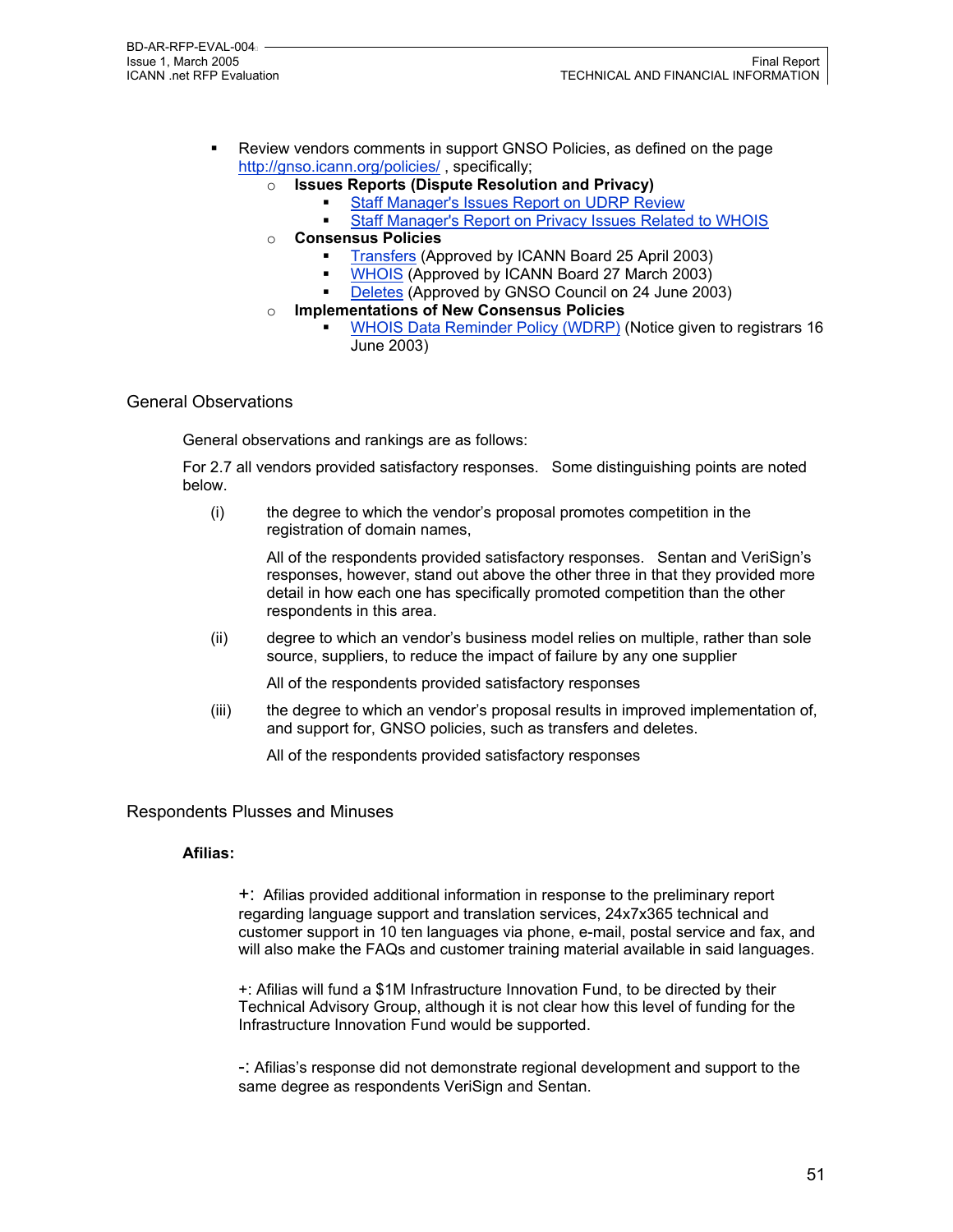#### **CORE++:**

+: CORE++'s use of partners with established operations in different regions, such as Asia/Pacific SRS Location and Support Office (Subcontractor: NIDA Consortium), European SRS Location, and EMEA Support office (Subcontractor: CORE), Americas Support Office (Subcontractor NICBR). However, NICBR is based out of Brazil, raising possible question regarding North American support.

-: CORE++, the bid vehicle, has no employees on its own. CORE++ SL is the future entity that would become the registry operator. CORE++ is a company which consists of ccTLD registries and the consortium of registrars (CORE). The principle behind CORE++ is "to do the work by the members of the company whenever feasible: decentralization and coordination." CORE++ identifies geographically focused "functional units" that will have staff "devoted to .NET".

This decentralized nature *could* be a plus if there is strong coordination, but given CORE++ is a new entity and has no employees, we are concerned that without a strong central organization such decentralization could lead to uncoordinated, if not conflicting, business support efforts.

#### **DENIC:**

+: DENIC has a demonstrated history of a successful ccTLD promotion, with more than 8,000,000 domains in .de.

+: DENIC has a successful cooperative structure, with about 225 registrars from twelve countries. Due to DENIC's organizational structure as a cooperative, each of its 225 registrars is a DENIC member. Each of them is given the same voice in DENIC's decision making process. DENIC adds "changes in existing services and implementation of new services therefore only get accomplished if the majority of registrars are sure of a need for them" and that "the experiences DENIC has gained from this very tight connection to all registrars concerned, it will apply for the administration of .net." This is a valuable feedback mechanism for business support.

-: DENIC's response did not demonstrate regional development and support to the same degree as respondents VeriSign and Sentan.

-: DENIC's response does not state how it will provide business support to Asia.

-: In response to the preliminary report, DENIC added that DENIC and Tucows have "signed a very detailed Letter of Intent (LoI) on February 2, 2005. DENIC will provide worldwide support services from its headquarters location in Frankfurt 14 hours a day - from 5 to 19 UTC - seven days a week, with Tucows offering services from 16 to 7 UTC, five hours of overlap service will be available. Tucows will also provide organizational support for registrar trainings in North America.

Note that this Letter of Intent was signed after the RFP submittal due date.

#### **Sentan:**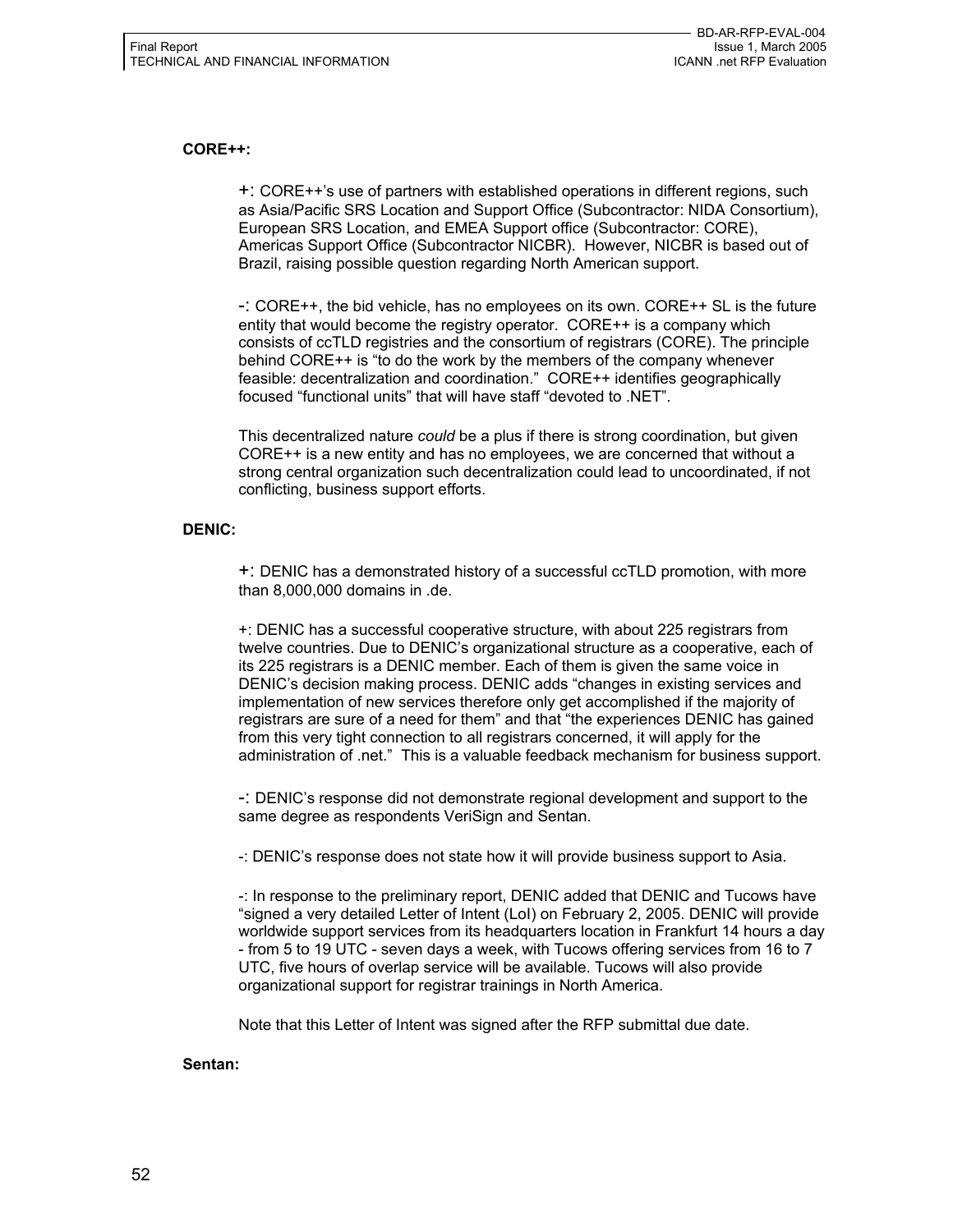+: Sentan describes an explicit market outreach program to stimulate the introduction of new registrars. Business plan includes details on funding to expand marketing materials and registry communications into 11 major languages in addition to English. Marketing and business support for registrars is detailed, for example, Sentan proposed 7 new services in Sections 3.a and 4.b.iv.1 that would support registry and registrar industry growth.

+: JPRS and NeuLevel partnership would provide business support for growth areas in Asia.

+: Sentan states it will implement a comprehensive program of outreach and education to stimulate the introduction of new registrar competitors. Particular focus will be placed on markets with a very low concentration of existing .NET registrars, notably Latin America, Africa, Middle East, and parts of Asia. However, the response lacks specific details on how such a program would be instituted.

#### **VeriSign:**

+: VeriSign's response to section 2.7.i describes several areas of demonstrated market support for registrars in new regions, note in particular VeriSign's success in recruiting new registrars in new regions, for example 1) recruiting 120+ new registrars in regions such as China, South Korea, and Brazil. VeriSign provides additional details in Section 3, "Network Expansion to Underserved Regions".

+: VeriSign provides registrars with objective market research to support their business needs. The existence of such marketing support programs was verified via a check of VeriSign's web site.

+: VeriSign establishes registrar financial requirements during the new registrar setup process.

+: VeriSign conducts periodic statistic analysis of gaps in registrations to identify underserved regions.

+: "Ease of use is supported for registrars, for example, user friendly order systems." VeriSign states "ATLAS (for Advanced Transaction Lookup and Signaling System) was named as one of the year's best innovations by InfoWorld and cited by ICANN Chairman Vint Cerf as an example of innovation in the ICANN-sponsored evaluation of new gTLDs." (The above statements regarding the InfoWorld citation, VeriSign's availability statistic, and Vint Cerf's comments were provided by VeriSign, and have not been independently verified.)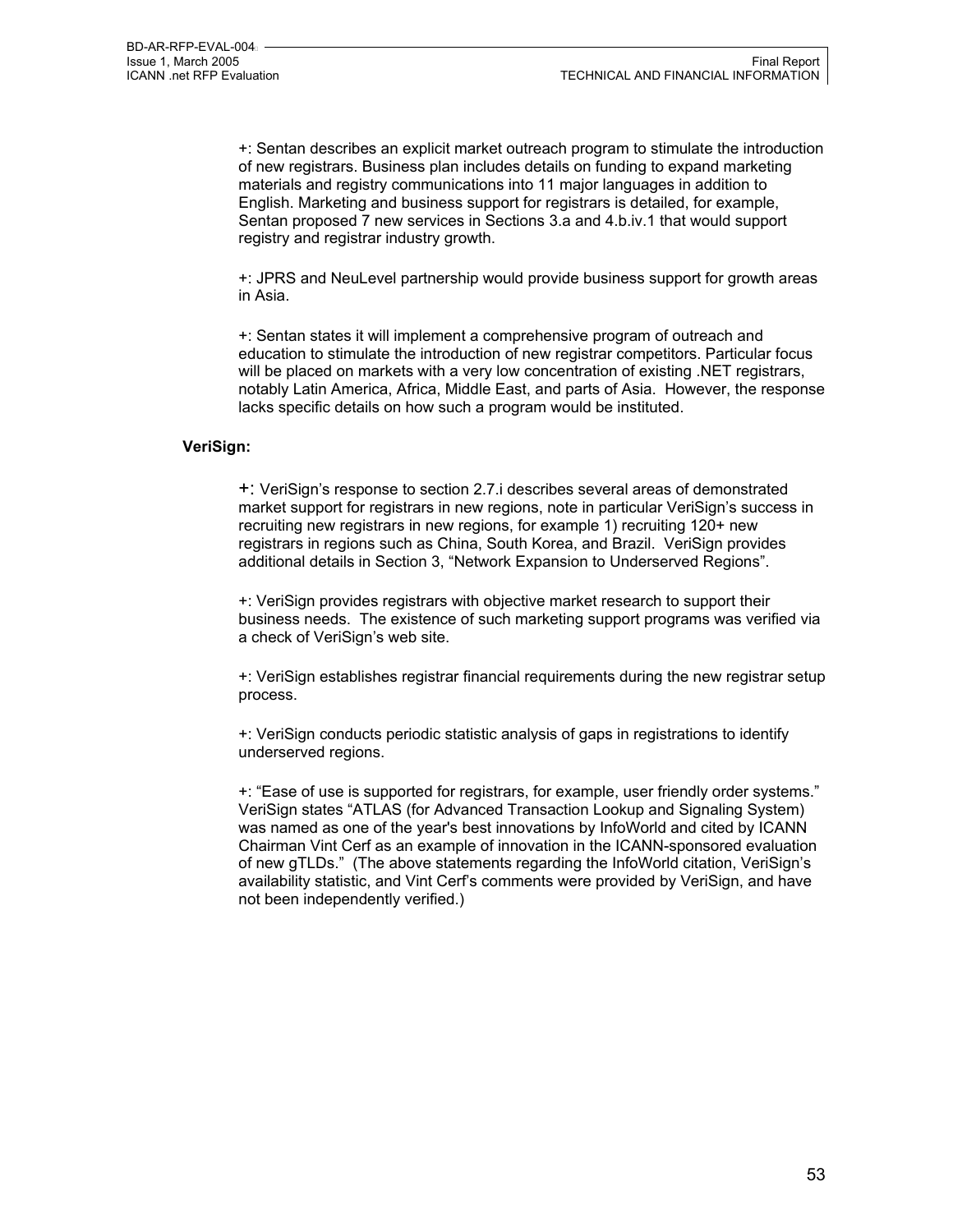## **2.8 Transition or Migration Plan**

**RFP Criteria**: Vendors should document their plan for (i) migrating .NET from the current registry operator (if applicable) with specific attention paid to maintaining existing functional capabilities as defined at the time of the RFP, including the existing RRP and (ii) for implementing support for Version 1.0 of EPP

Ranking at a glance

|                                                 | <b>Afilias</b><br>Limited | CORE++       | <b>DENIC</b><br><b>Domain</b> | Sentan<br><b>Registry</b> | VeriSign,<br>Inc. |
|-------------------------------------------------|---------------------------|--------------|-------------------------------|---------------------------|-------------------|
| 2.8. Transition or Migration Plan<br>(relative) | <b>Blue</b>               | <b>Green</b> | <b>Green</b>                  | <b>Blue</b>               | <b>Blue</b>       |

#### Evaluation Criteria

The responses were evaluated against the following sub-criteria.

- Steps of the proposed transition, including sequencing and scheduling.
- The duration and extent of any interruption of any part of the Registry Function.
- If a thick registry model is intended, the steps for moving from the current thin registry model to a thick registry model.
- **Contingency plans in the event any part of the proposed transition does not proceed as** planned.
- The effect of the transition on (a) .NET registrants and registrars, (b) Internet users seeking to resolve .NET domain names, (c) performance of registration system, if any, and (d) performance of resolution system.
- The specifics of cooperation required from VeriSign, Inc.
- Any relevant experience of the vendor and the contracted service parties in performing similar transitions.
- Any proposed criteria for the evaluation of the success of the transition.
- Supporting RRP at time of transition and a migration path for EPP. Sub-categories for this area were as follows
- A detailed description of the plan for supporting RRP at the time of transition, for supporting EPP 1.0, and for providing registrars with a smooth, low-cost migration path from RRP to EPP.
- Provision for enabling testing of the EPP protocol between the registrar and registry before being deployed in a live production network?
- Migration plan provides for continual operations following the initial transition period
- Time frame for providing support for EPP
- **Period for both protocols to be supported concurrently**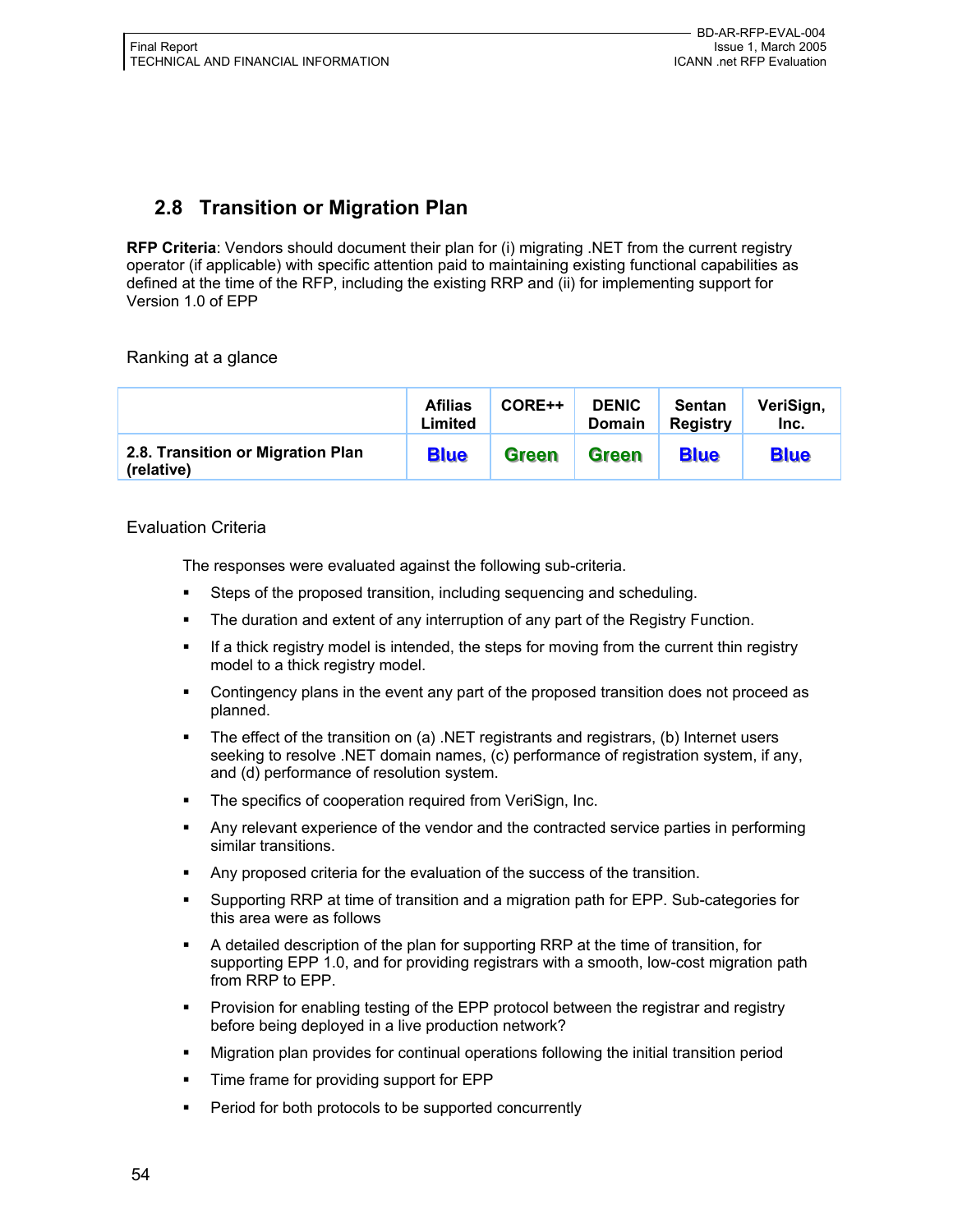When a "Thick" Registry is used, is EPP the protocol deployed?

#### General Observations

All the vendors had reasonable and workable solutions for the migration and all had experience in migration. However, Sentan and Afilias had both experience in the domain name space of the same size and complexity as would be required in a .Net migration. Sentan's incentive-based approach to accelerate transition to EPP was quite innovative.

For migration to EPP, all the vendors significantly exceeded requirements for EPP support and all had mechanisms for concurrent EPP support.

#### Respondents Plusses and Minuses

#### **Afilias:**

+: Afilias has successfully performed several transitions, some of which were of similar scale and complexity to what the .Net migration would be.

#### **CORE++:**

+: exceeds requirements for concurrent EPP support

#### **DENIC:**

+: exceeds requirements for concurrent EPP support

#### **Sentan:**

+: Sentan has significant experience in transitioning a TLD (.US) from VeriSign. Sentan has also done transitions associated with managing telephone numbers in North America

+: For concurrent support for EPP Sentan describes a unique incentive-based approach to accelerate the transition to EPP. They also have a sensible approach to testing EPP

#### **VeriSign:**

+: VeriSign has zero transition risk.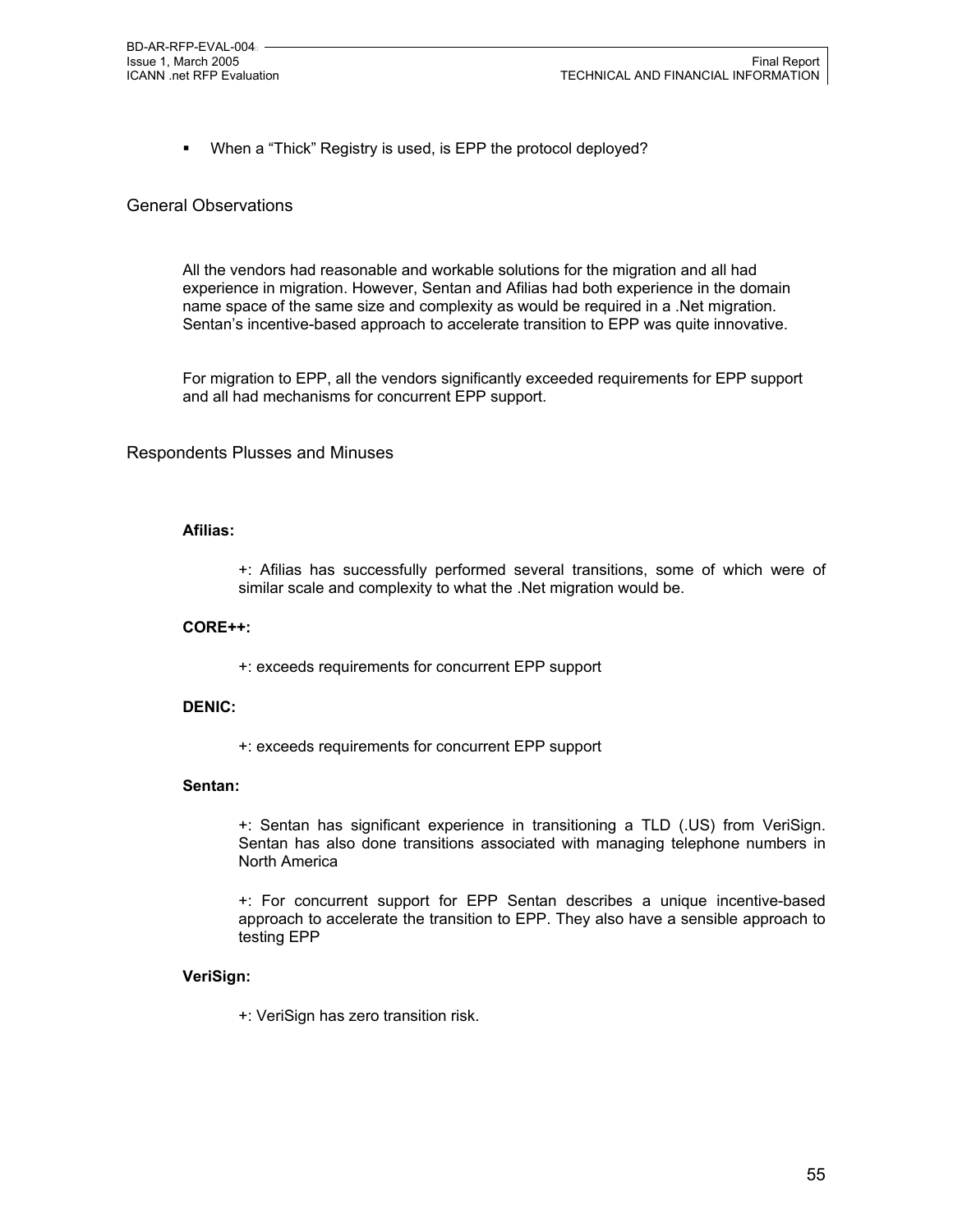## **3. Applicant Ranking**

As stated in the executive summary the evaluators find that each of the applicants has the capability to run the .NET registry. The distinguishing characteristics are largely differences in experience, risk, and price. We would caution that the final rankings are not, by their very nature, high precision.

## **3.1 Ranking at a glance**

|                                    | <b>Afilias</b><br>Limited | CORE++          | <b>DENIC</b><br>Domain | <b>Sentan</b><br><b>Registry</b> | VeriSign,<br>Inc. |
|------------------------------------|---------------------------|-----------------|------------------------|----------------------------------|-------------------|
| <b>Applicant Ranking (overall)</b> | 3                         | 5               | 4                      | $\mathbf 2$                      | 1                 |
| High priority criteria             | 3 Blue                    | 3 Blue<br>1 Red | 4 Blue<br>1 Yellow     | 12 Blue                          | <b>14 Blue</b>    |
| <b>Medium priority criteria</b>    | $\blacksquare$            | 1 Blue          |                        | 1 Blue                           | $\blacksquare$    |
| Pricing rank (medium priority)     | 1                         | 4               | 5                      | $\mathbf 2$                      | $\mathbf 2$       |
| Lower priority criteria            |                           | $\blacksquare$  |                        | ۰.                               |                   |

## **3.2 Evaluation Criteria**

The responses were evaluated against the following sub-criteria.

- High Priority Criteria those criteria which reflect the need to preserve the stability and security of the Internet systems, including:
	- o Technical Competence
	- o Registry Operations
- Medium Priority Criteria those criteria which reflect core ICANN principles, such as promoting and sustaining competition
	- o Equivalent Access for Registrars
	- o Revenue and Pricing Model; Financial Strength and Stability
	- o Additional Relative Criteria: the degree to which the applicant's proposal promotes competition in the registration of domain names
- Lower Priority Criteria those criteria which reflect other ICANN principles

The following are additional relative criteria:

 $\circ$  The degree to which an applicant's business model relies on multiple, rather than sole source, suppliers, to reduce the impact of failure by any one supplier and,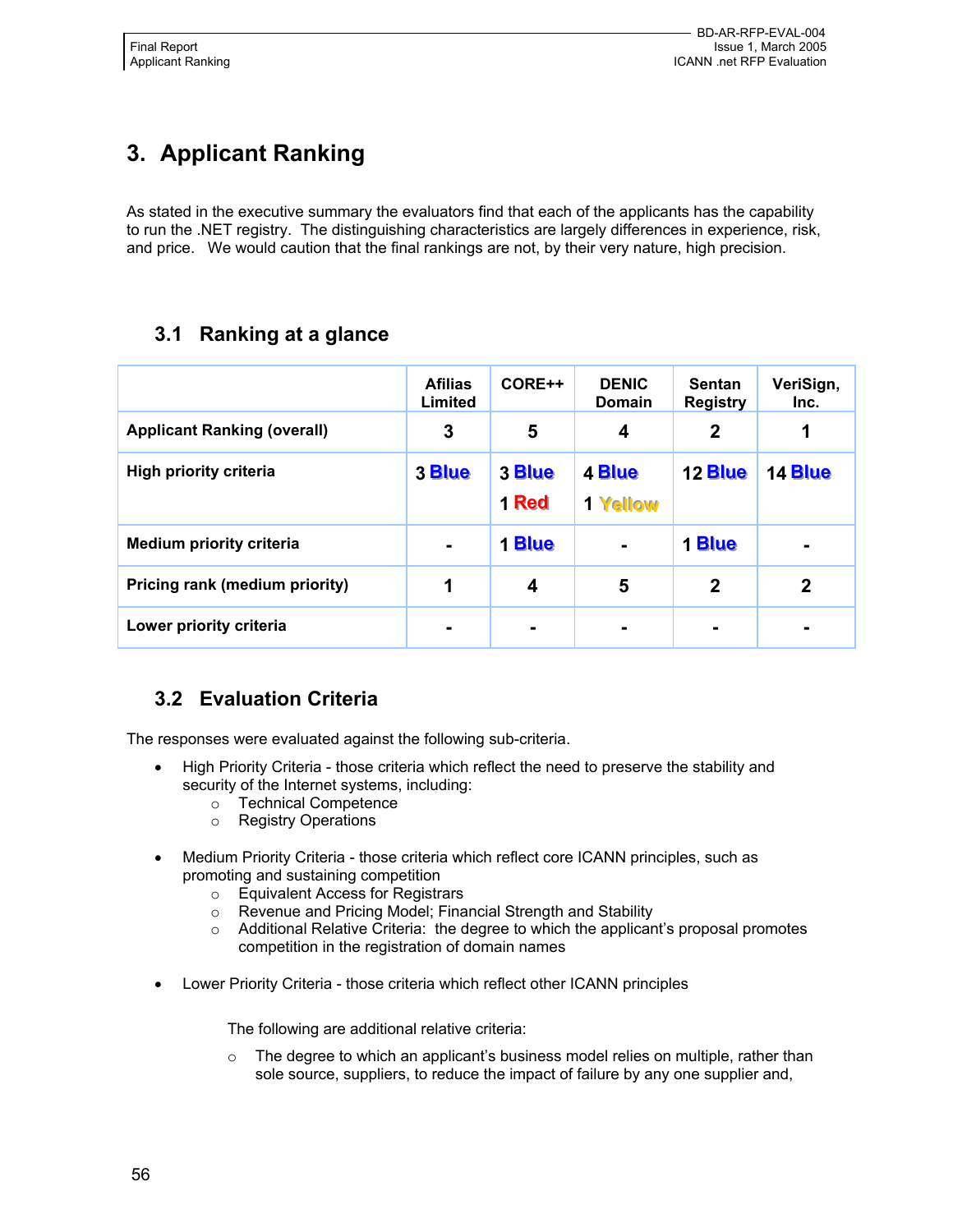$\circ$  The degree to which an applicant's proposal results in improved implementation of, and support for, GNSO policies, such as transfers and deletes.

## **3.3 General Observations**

The high priority criteria correspond to RFP sections 2.3, 2.5, 2.6 and 2.8. On these sections VeriSign received 14 blue marks and Sentan received 12 blue marks. Afilias received 3 blue marks. DENIC received 4 blues and one yellow. CORE++ received 3 blues and one red.

The medium priority criteria correspond to relative portions of RFP sections 2.2, 2.4, and portions of 2.7. For 2.2 CORE++ and Sentan had blue scores. 2.4 resulted in Afilias having the best price, Sentan and VeriSign tying for second, and CORE++ and DENIC being third and fourth in the ordering, respectively. VeriSign received all green scores on the medium priority criteria.

The lower priority criteria correspond to portions of RFP sections 2.2 and 2.7. We did not find significant differences among the vendors in these sections.

While the site visits were used to verify the applicants' responses and not used to rank the applicants, we found that the site visits were not in conflict with overall ranking. Sentan and VeriSign are both mature organizations with comprehensive quality processes. While there is the obvious benefit of no transition risk associated with awarding .NET to VeriSign, we note that Sentan has produced very detailed planning documents for the .NET transition and has ordered or installed the network access and computing hardware needed to support the .NET registry. Thus, we believe that this validates the Sentan RFP score and that there would be low risk associated with awarding .NET to Sentan.

Under the criteria of the RFP, although VeriSign received a higher ranking we do not find the differences between Sentan (12 high priority blue and 1 medium priority blue) and VeriSign (14 high priority blue) to be statistically significant..

## **3.4 Respondents Plusses and Minuses**

## **Afilias**

+ Afilias has transitioned the .ORG domain and has a strong understanding of the process of transitioning the .NET domain.

## **CORE++**

- The CORE++ business entity does not yet exist. As a result, the risk associated with CORE++ is much higher than with other applicants.

+ CORE++ proposes to support thick or thin registry models on a per domain name basis, providing flexibility to the Registrars.